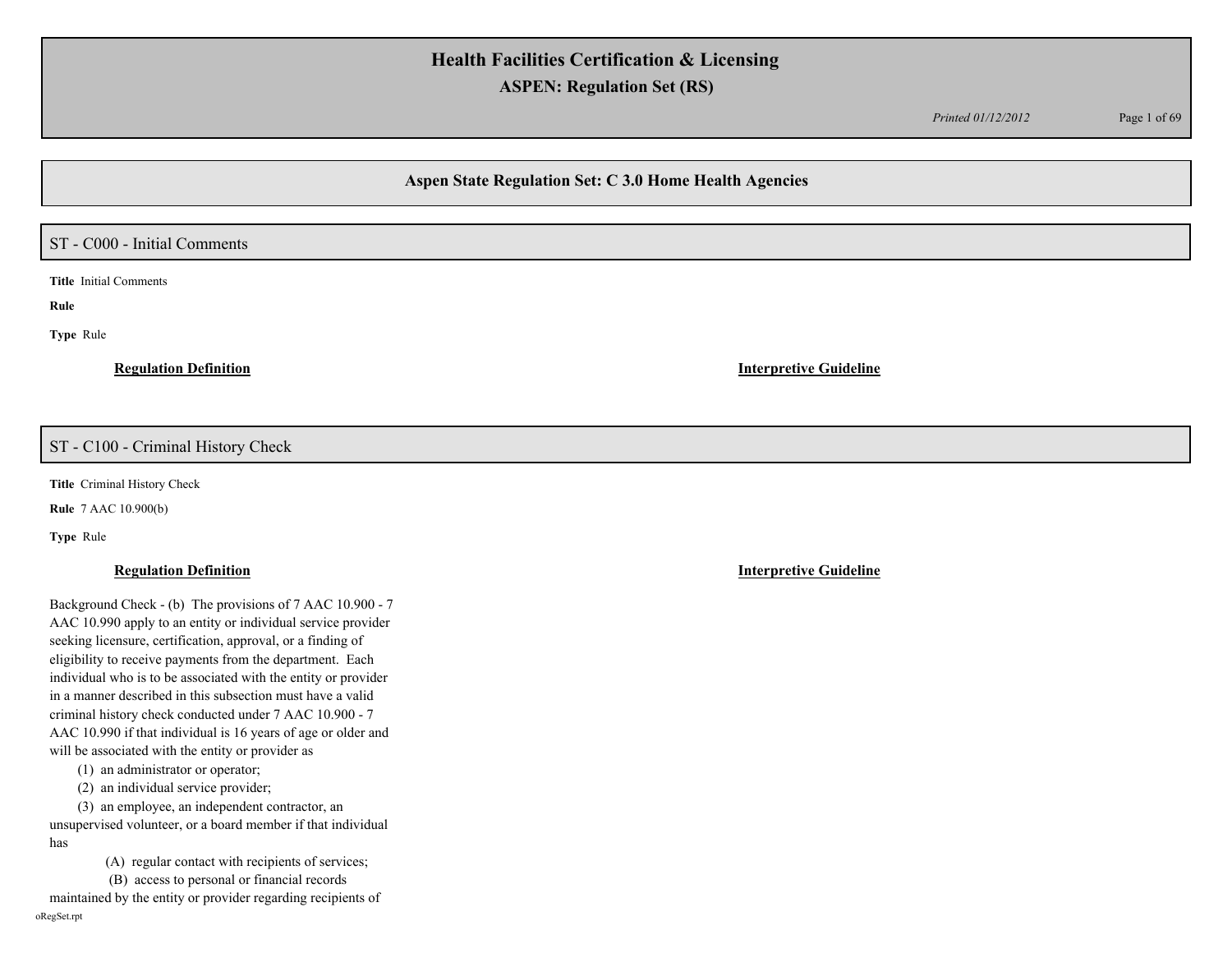*Printed 01/12/2012* Page 2 of 69

# **Aspen State Regulation Set: C 3.0 Home Health Agencies**

services; or

 (C) control over or impact on the financial well-being of recipients of services, unless the only recipient whose financial well-being is affected is a

 (i) relative of the individual who has authorized that individual to make financial decisions for that relative;

 (ii) recipient who has executed a power of attorney for that individual to make financial decisions for that recipient; or

 (iii) recipient for whom a court has authorized that individual to make financial decisions;

(4) an officer, director, partner, member, or principal of the business organization that owns an entity, if that individual has

(A) regular contact with recipients of services;

 (B) access to personal or financial records maintained by the entity or provider regarding recipients of services; or

 (C) control over or impact on the financial well-being of recipients of services, unless the only recipient whose financial well-being is affected is a

 (i) relative of the individual who has authorized that individual to make financial decisions for that relative;

 (ii) recipient who has executed a power of attorney for that individual to make financial decisions for that recipient; or

 (iii) recipient for whom a court has authorized that individual to make financial decisions;

(5) except as provided in  $(c)$  and  $(d)(10)$  of this section, an individual who resides in a part of an entity, including a residence if services are provided in the residence, if the individual remains, or intends to remain, in the entity for 45 days or more, in total, in a 12-month period; or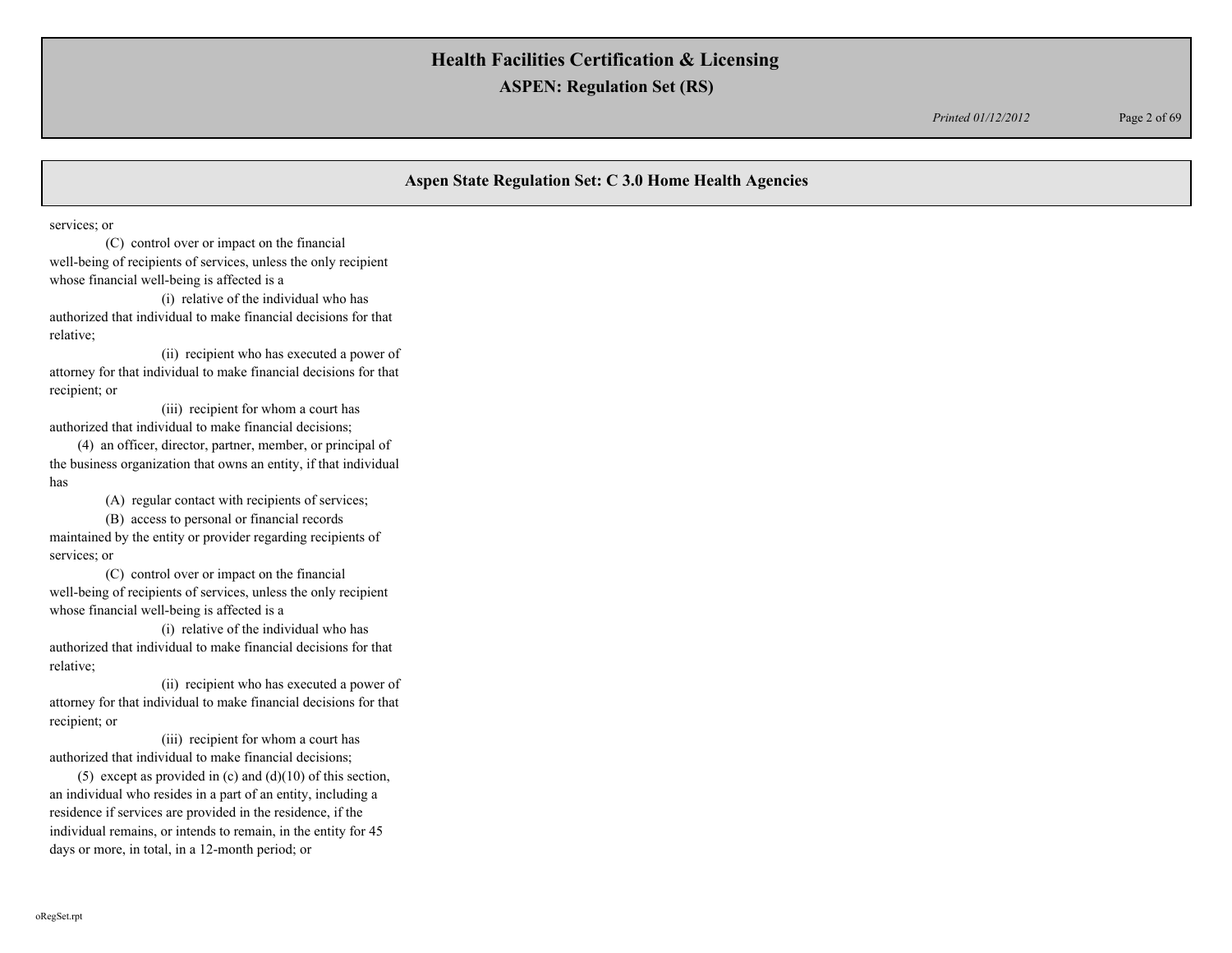*Printed 01/12/2012* Page 3 of 69

# **Aspen State Regulation Set: C 3.0 Home Health Agencies**

(6) except as provided in (c) and (d) of this section, any other individual who is present in the entity and would have regular contact with recipients of services.

## ST - C101 - Criminal History Check

**Title** Criminal History Check

**Rule** 7 AAC 10.900(c)

**Type** Rule

### **Regulation Definition Interpretive Guideline**

Background Check - (c) A criminal history check under 7 AAC 10.900 - 7 AAC 10.990 is not required for a recipient of services, unless that individual is also associated with the entity or individual service provider in any manner described in  $(b)(1) - (4)$  of this section.

## ST - C102 - Criminal History Check

**Title** Criminal History Check

**Rule** 7 AAC 10.900(d)

**Type** Rule

### **Regulation Definition Interpretive Guideline**

Background Check - (d) A criminal history check under 7 AAC 10.900 - 7 AAC 10.990 is not required for the following individuals, if supervised access is provided in accordance with (e) of this section:

 (1) a relative of a recipient of services, unless that relative is also associated with the entity or provider in any manner described in  $(b)(1) - (5)$  of this section;

 (2) a visitor of a recipient of services, unless that visitor is also associated with the entity or provider in any manner described in  $(b)(1) - (4)$  of this section;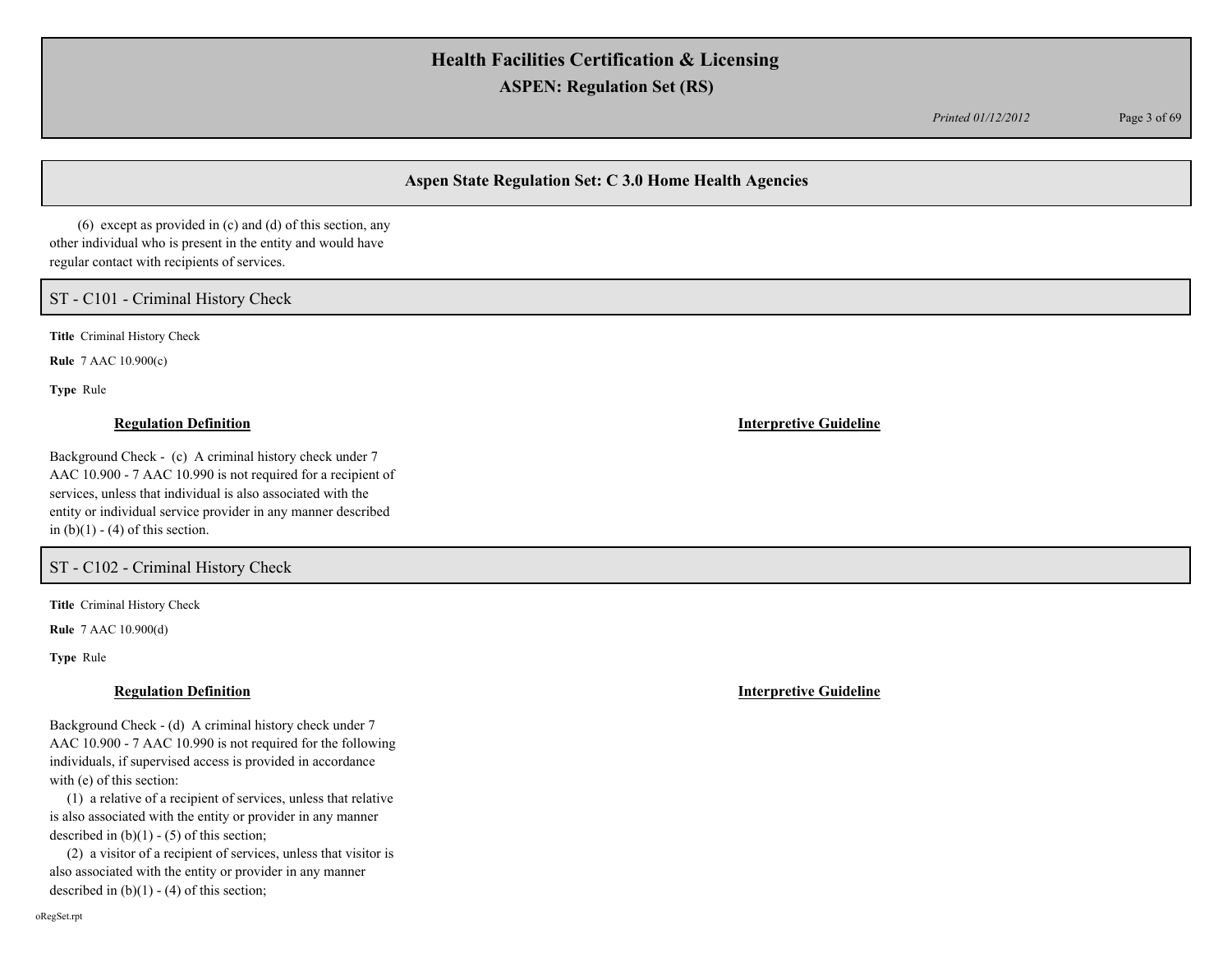*Printed 01/12/2012* Page 4 of 69

# **Aspen State Regulation Set: C 3.0 Home Health Agencies**

 (3) an individual for whom the entity or provider submits evidence to the department of a fingerprint-based background check

 (A) conducted and implemented under a process that meets or exceeds the standards of 7 AAC 10.900 - 7 AAC 10.990; and

(B) that is required

 (i) as a condition for obtaining a professional license or certification under AS 08;

 (ii) by federal law for an entity or individual service provider described in AS 47.05.300; or

 (iii) as a condition of employment or association that is imposed by an entity or individual service provider described in AS 47.05.300;

 (4) an employee, independent contractor, unsupervised volunteer, board member, officer, director, partner, member, or principal of the business organization that owns an entity if that individual is not associated with the entity or an individual service provider in any manner described in  $(b)(1) - (4)$  of this section;

(5) an approved relative provider under 7 AAC 41.200(e);

 (6) a personal physician, an infant learning teacher, an attendant for a child with special needs as described in 7 AAC 57.940, a licensor, a fire marshal, a food services sponsor, or another similar individual who

 (A) is not associated with the entity or provider under (b) of this section; and

 (B) provides support services to the entity or provider or to a recipient of services;

 (7) an individual who is a vendor or an industry representative, or who provides delivery, installation, maintenance, or repair services;

 (8) an individual who resides in any part of an entity, including a residence if services are provided in the residence, if the individual remains in the entity or residence for less than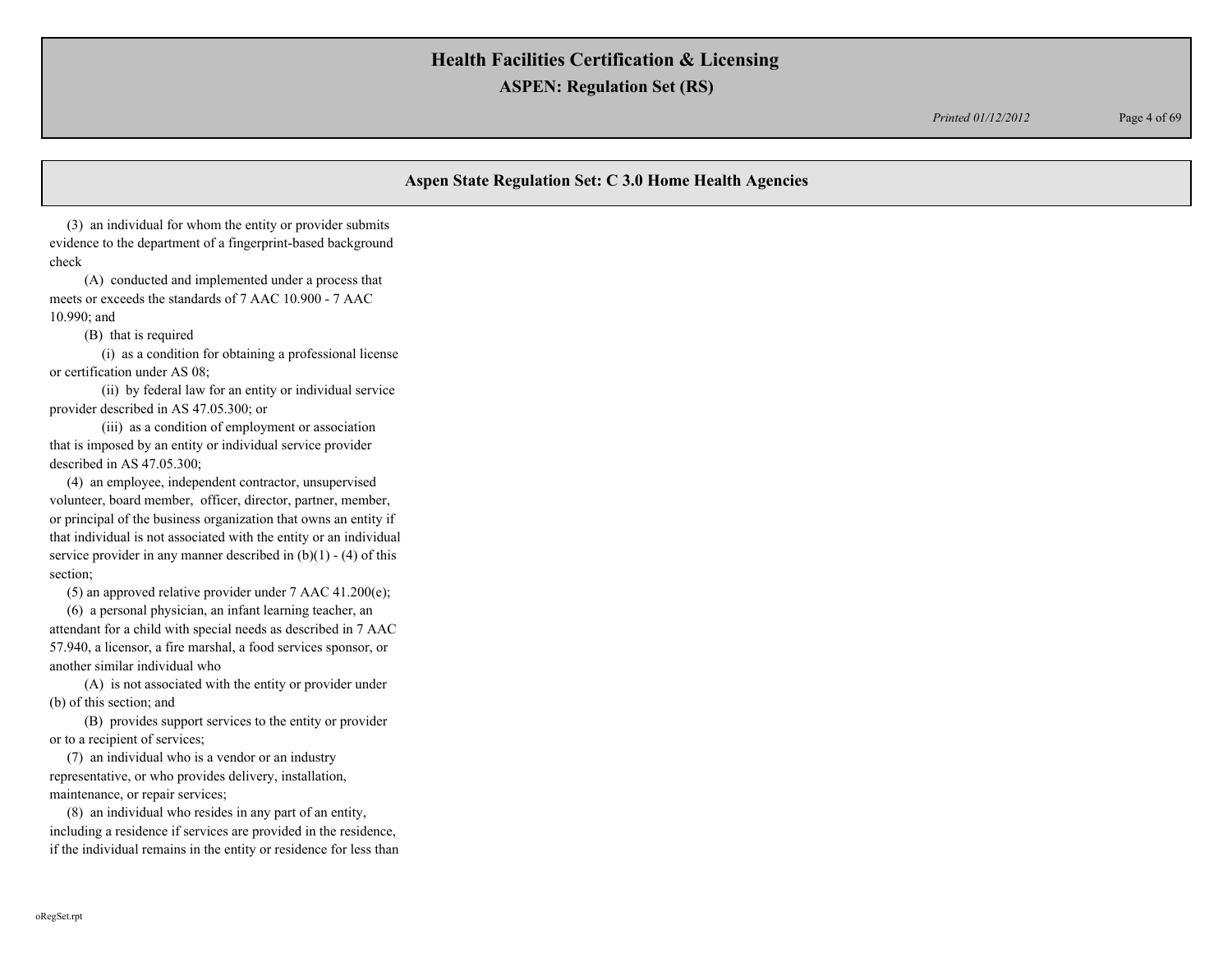*Printed 01/12/2012* Page 5 of 69

# **Aspen State Regulation Set: C 3.0 Home Health Agencies**

45 days, in total, in a 12-month period;

 (9) a parent's designee to drop off and pick up a child in care, unless the designee is also associated in a manner described in (b) of this section with the entity providing child care;

 (10) a parent who receives money from the department for purposes of paying an approved in-home child care provider under 7 AAC 41.370, and any other individual who resides in that parent's household; however, the exemption in this paragraph does not apply to an approved in-home child care provider who resides in the household;

 (11) an occasional guest of the administrator or operator of an entity or of a provider.

ST - C103 - Criminal History Check

**Title** Criminal History Check

**Rule** 7 AAC 12.900(e) - (f)

**Type** Rule

### **Regulation Definition Interpretive Guideline**

Background Check - (e) An entity or individual service provider must provide supervised access for an individual exempted under (d) of this section if the individual is present in the entity during hours of operation. Supervised access is not required in a residence where in-home child care is provided under 7 AAC 41.370.

(f) For purposes of  $(b)(5)$  and  $(d)(8)$  of this section, "individual who resides in any part of an entity" means an individual who dwells continuously in, or legally occupies, the premises housing the entity or provider, as evidenced by

 (1) the individual's address on the individual's permanent fund dividend received under AS 43.23, driver's license, fishing or hunting license, or other official record; or

 (2) observation by another individual of the individual occupying the premises. (Eff. 2/9/2007, Register 181) oRegSet.rpt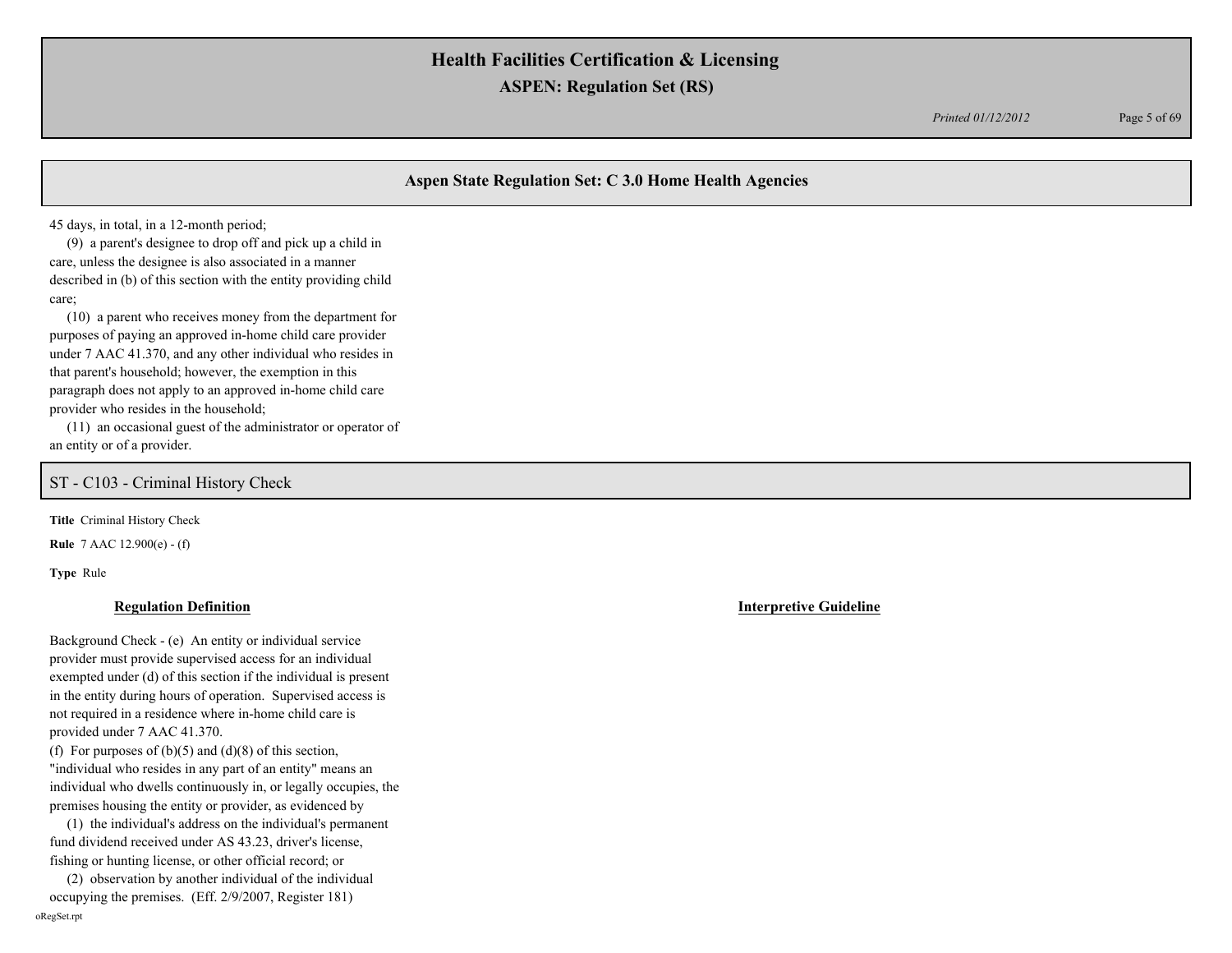*Printed 01/12/2012* Page 6 of 69

## **Aspen State Regulation Set: C 3.0 Home Health Agencies**

## ST - C104 - Criminal History Check

**Title** Criminal History Check

**Rule** 7 AAC 10.910(a)

**Type** Rule

### **Regulation Definition Interpretive Guideline**

Background Check - Request for criminal History Check. (a) An entity or individual service provider that is subject to AS 47.05.300 - 47.05.390 and 7 AAC 10.900 - 7 AAC 10.990 must request a criminal history check under this section, or provide proof of a valid fingerprint-based criminal history check, for each individual to be associated, or to remain associated, with the entity or provider in a manner described in 7 AAC 10.900(b). An entity or individual must request a criminal history check.

 (1) when the entity or provider submits an initial application for a license, certification, approval, or finding of eligibility to receive payments from the department;

 (2) for a new owner, officer, director, partner, member, or principal of the business organization if there is a change in ownership of the business organization, or if an officer, director, partner, member, or principal of the business organization is replaced; the criminal history check must be completed before the individual begins association unless the department issues notice of a provisional valid criminal history check under 7 AAC 10.920;

 (3) except as provided otherwise in this section, if the entity or provider wishes to hire or retain an employee, independent contractor, or unsupervised volunteer described in 7 AAC 10.900(b)(3); the criminal history check must be completed before hiring unless the department issues notice of a provisional valid criminal history check under 7 AAC 10.920;

 (4) for an individual 16 years of age or older who is not a oRegSet.rpt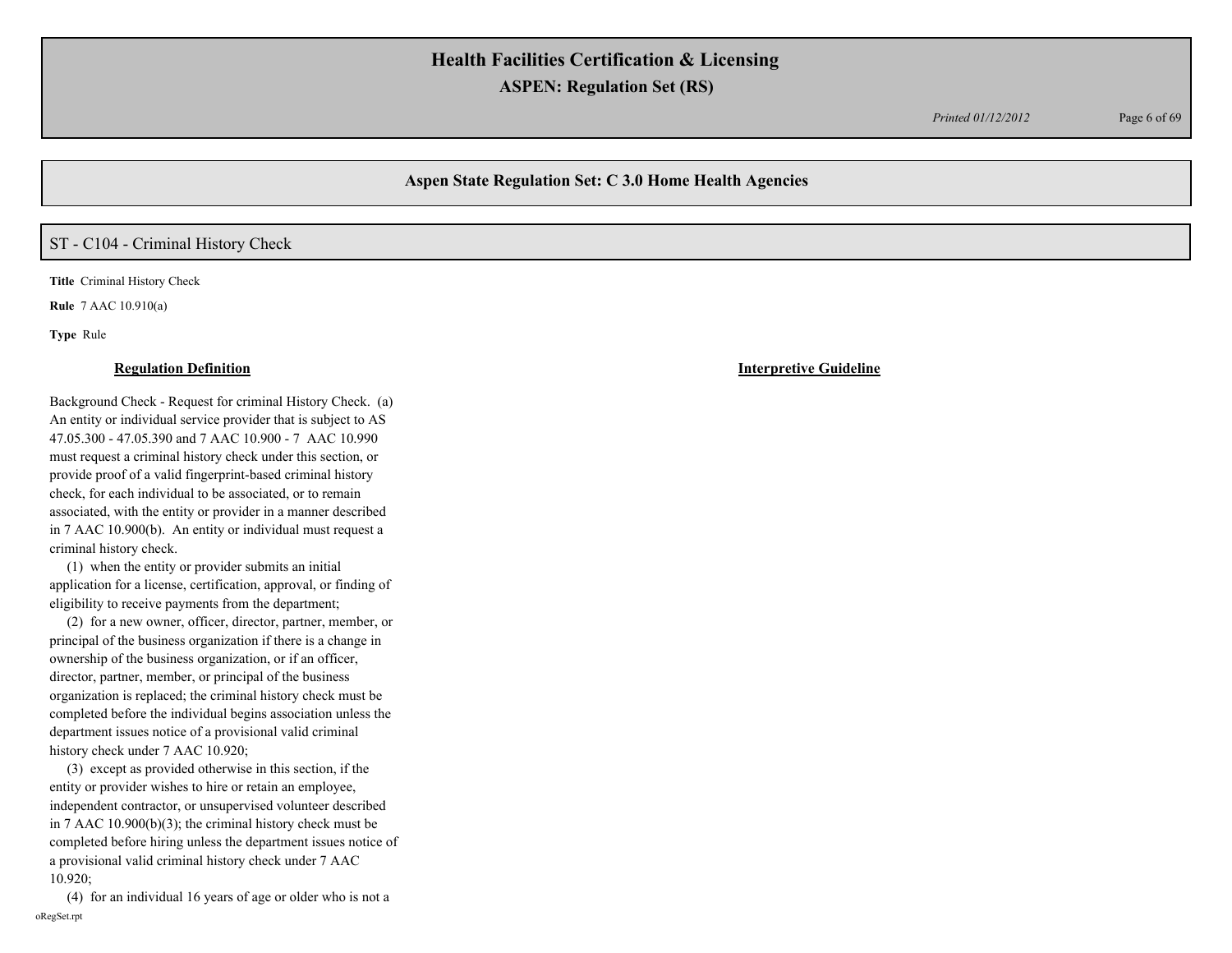*Printed 01/12/2012* Page 7 of 69

## **Aspen State Regulation Set: C 3.0 Home Health Agencies**

recipient of services, and who wishes to reside in the entity or to be present as described in 7 AAC 10.900(b)(5) or (6); the criminal history check must be completed before the individual begins association unless

 (A) the department issues notice of a provisional valid criminal history check under 7 AAC 10.920; or

 (B) the individual is residing in the entity before that individual's 16th birthday; for an individual described in this subparagraph, the entity or provider must submit the information required under (b) of this section within 30 days before the individual's 16th birthday;

(5) at any time requested by the department

 (A) to show compliance with 7 AAC 10.900 - 7 AAC 10.990 during inspection, monitoring, or investigation; or

 (B) for an individual if the department has good cause to believe that the individual ' s criminal history has changed; or

 (6) on or before April 10, 2007, for each individual who is associated with an entity or provider operating under a current license, certification, approval, or finding of eligibility to receive payments, and who

(A) does not have a valid criminal history check; or

(B) passed a criminal history check conducted before

February 9, 2007 that

(i) was not fingerprint-based; or

 (ii) was fingerprint-based and conducted more than six years before February 9, 2007.

ST - C105 - Criminal History Check

**Title** Criminal History Check

**Rule** 7 AAC 10.910(c)

**Type** Rule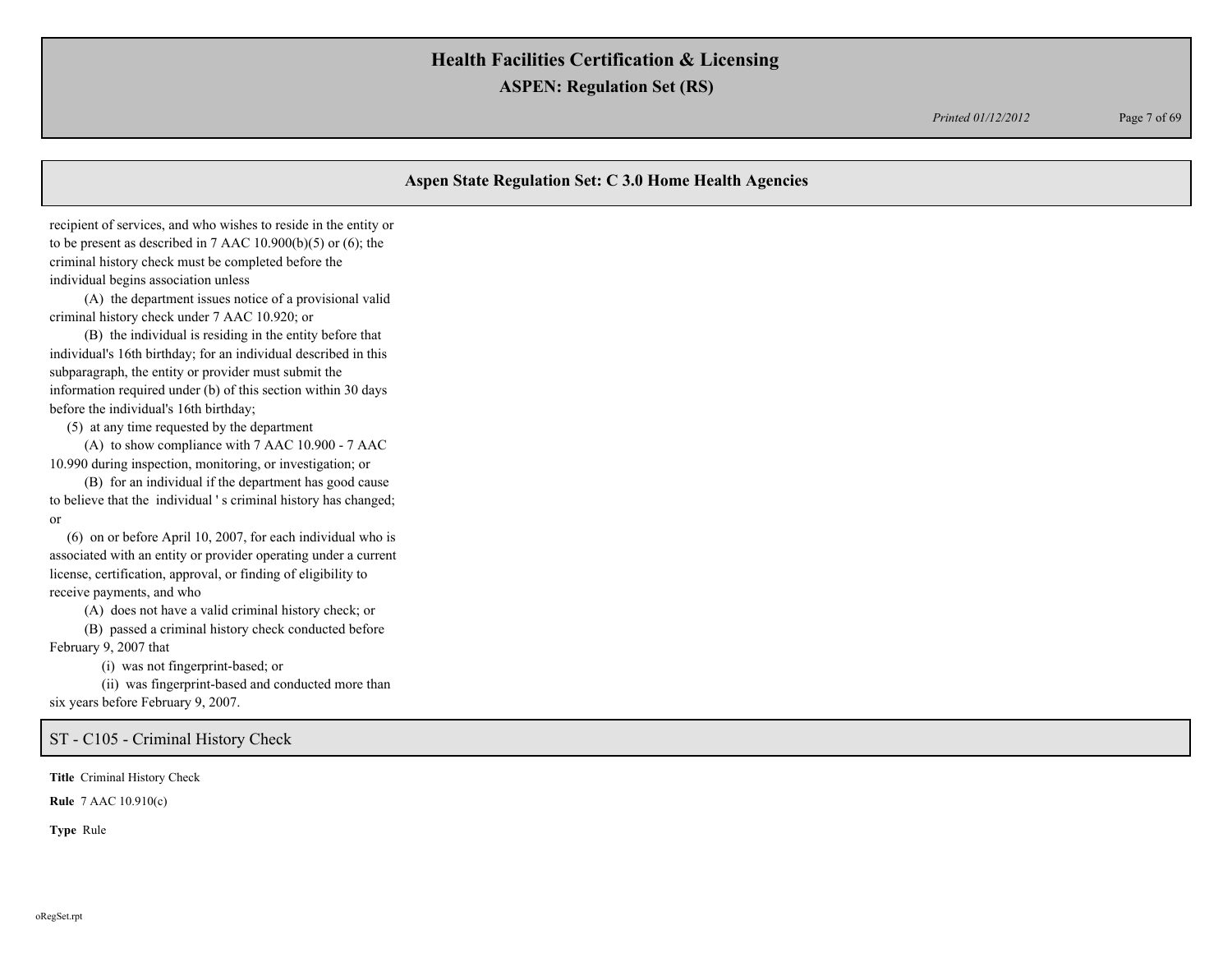*Printed 01/12/2012* Page 8 of 69

# **Aspen State Regulation Set: C 3.0 Home Health Agencies** Background Check - Request for criminal History Check. (c) Unless a more frequent fingerprint-based criminal history check is required under federal law, or for certain entities and providers under (f) of this section, a fingerprint-based criminal history check is valid for six years from the date the check became valid under (h) of this section for an individual who (1) remains associated with an entity or provider in a manner described in 7 AAC 10.900(b), subject to verification under (d) of this section; (2) becomes re-associated with the same entity or provider in a manner described in 7 AAC 10.900(b) within 100 days after terminating association with that entity or provider, subject to verification under (e) of this section; or (3) becomes associated with another entity or provider in a **Regulation Definition Interpretive Guideline**

manner described in 7 AAC 10.900(b) within 100 days after terminating association with a previous entity or provider, subject to verification under (e) of this section.

## ST - C106 - Criminal History Check

**Title** Criminal History Check

**Rule** 7 AAC 10.910(d)

**Type** Rule

### **Regulation Definition Interpretive Guideline**

Background Check - Request for criminal History Check. (d) Upon renewal of a license, certification, or approval, or when a finding is made for continued eligibility to receive payments, an entity or individual service provider must provide to the department proof that an individual described in  $(c)(1)$  of this section has a valid criminal history check. If the department determines that the criminal history check is not valid, the department will notify the entity or provider that a request for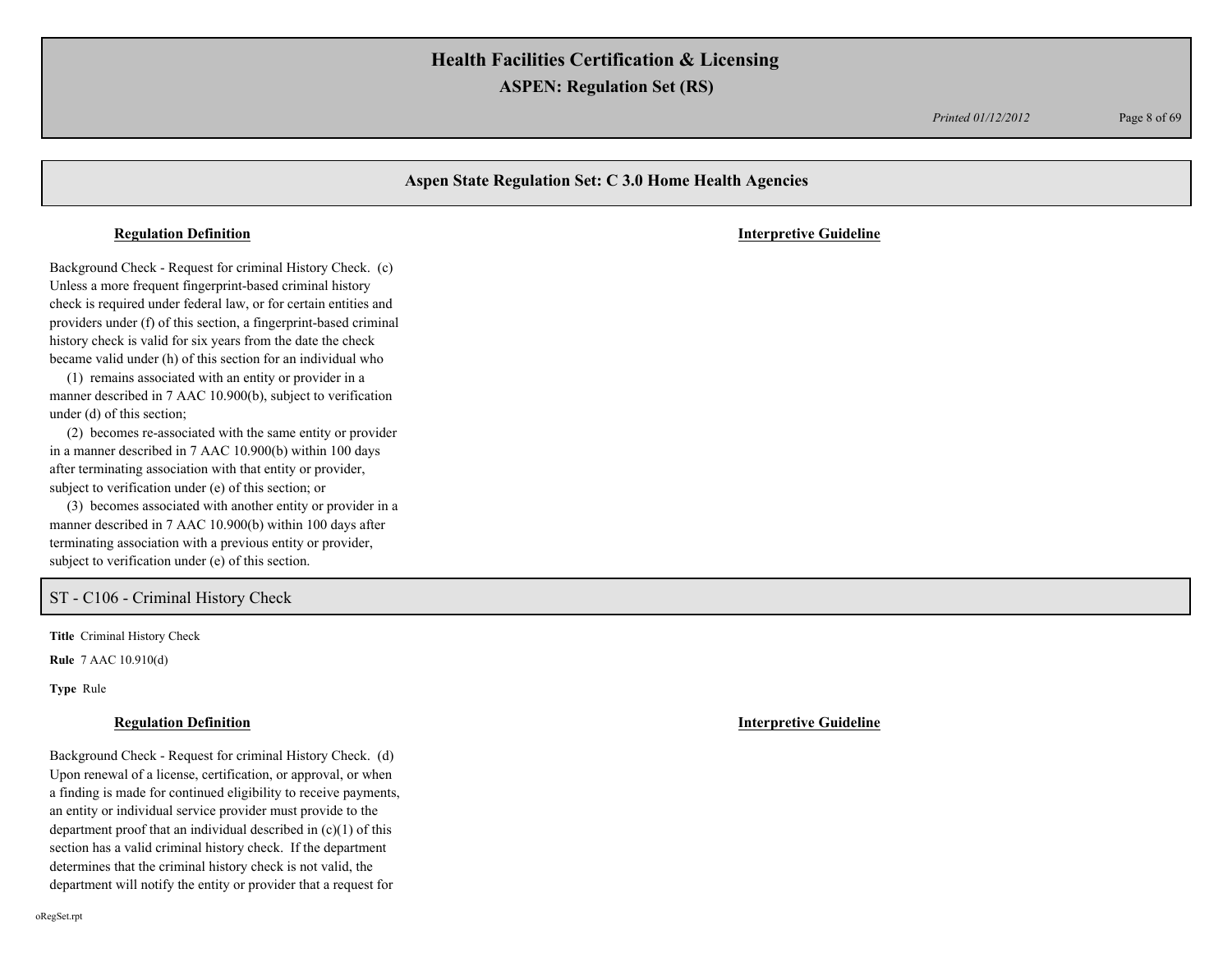*Printed 01/12/2012* Page 9 of 69

# **Aspen State Regulation Set: C 3.0 Home Health Agencies**

a new criminal history check must be submitted under this section.

# ST - C107 - Criminal History Check

**Title** Criminal History Check

**Rule** 7 AAC 10.910(f)

**Type** Rule

### **Regulation Definition Interpretive Guideline**

Criminal history check - (f) Except as provided otherwise in this subsection, and unless the department granted a variance under 7 AAC 10.935, a new criminal history check is not required if a person associated with an entity or provider in a manner described in 7 AAC 10.900(b) is transferred from one site operated by the entity or provider to another site operated by that entity or provider, if all sites are identified in the request for a criminal history check. Before October 1, 2007, an entity or provider must submit the items required under (b) of this section for an individual described in the following list, each time that individual changes employment, regardless of what entities or providers were listed on the request for a criminal history check:

(1) an individual associated with

(A) a nursing facility;

 (B) a hospital that provides swing-bed services or that is reimbursed under 7 AAC 43 for treatment described in the definition of "swing-bed day" set out in 7 AAC 43.709; for purposes of this subparagraph,

 (i) "hospital that provides swing-bed services" has the meaning given "swing-bed hospital" in 42 C.F.R. 413.114(b); and

 (ii) the definition of "swing-bed hospital" in 42 C.F.R. 413.114(b), as revised as of October 1, 2006, is adopted by reference;

 (C) an intermediate care facility for the mentally oRegSet.rpt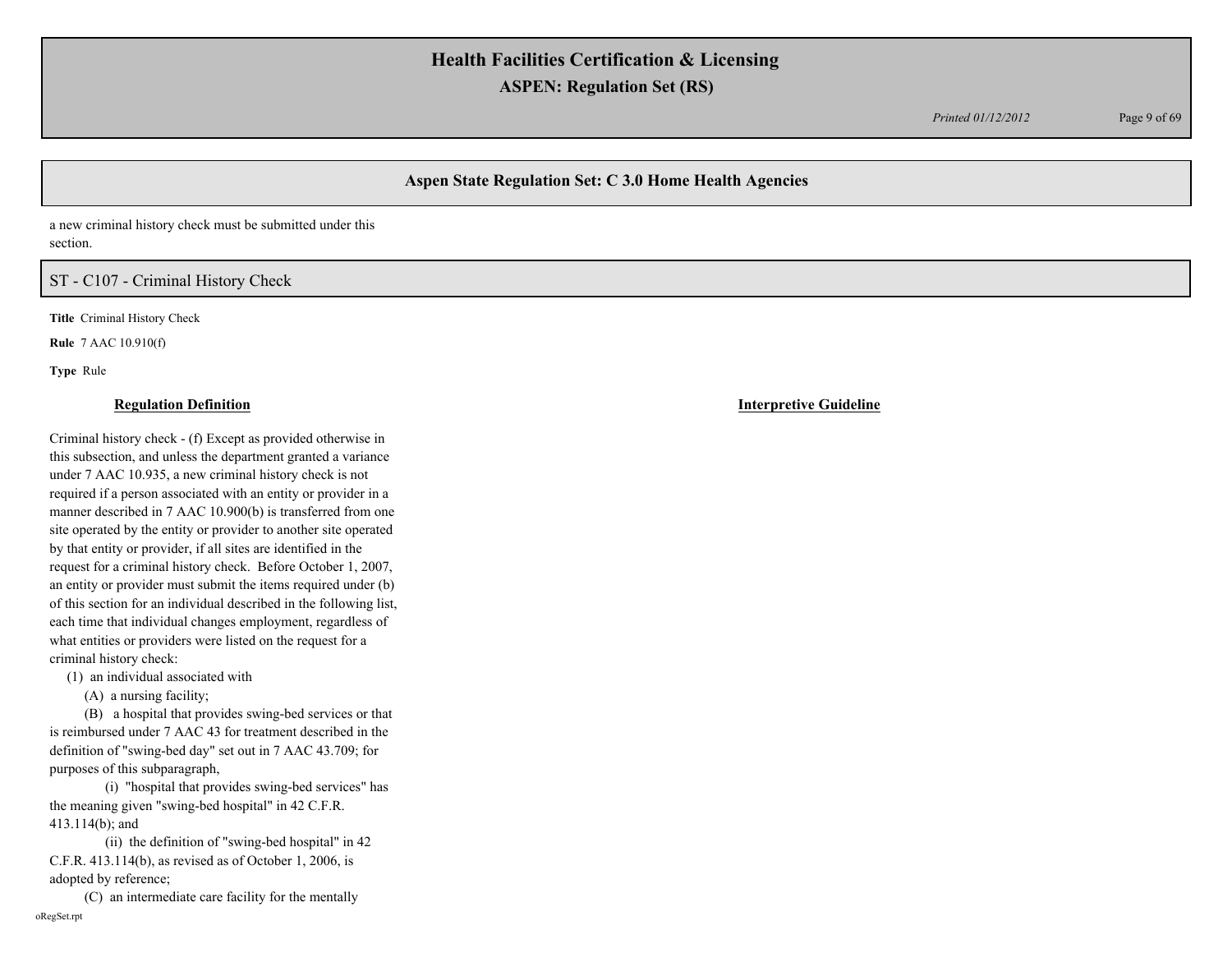*Printed 01/12/2012* Page 10 of 69

# **Aspen State Regulation Set: C 3.0 Home Health Agencies**

retarded or persons with related conditions;

(D) an assisted living home;

(E) a hospice agency;

(F) a home and community-based services provider as

defined in 7 AAC 43.1110;

(G) a home health agency; or

(H) a personal care agency enrolled under 7 AAC

43.786 or 7 AAC 43.787;

 (2) an individual providing care coordination, case management, adult day services, or respite care services.

## ST - C108 - Criminal History Check

**Title** Criminal History Check

**Rule** 7 AAC 10.915(f) - (h)

**Type** Rule

(f) Except as provided otherwise in this subsection, an entity or provider must, within 24 hours after receiving notification under (d) or (e) of this section, terminate association with the individual in accordance with 7 AAC 10.960. If the entity or provider requests a variance under 7 AAC 10.930, or if the individual requests reconsideration under 7 AAC 10.950, the individual may remain associated with the entity or provider, pending a decision on the request, if

 (1) the individual is removed from direct contact with recipients of services; and

 (2) the entity or provider ensures that the individual is provided with direct supervision if the individual is present in any area where services are provided, during hours of operation.

(g) If an individual remains out of association with an entity or provider for 100 days or longer, the department will revoke a valid criminal history check without prior notice. A new criminal history check is required if the individual wishes to oRegSet.rpt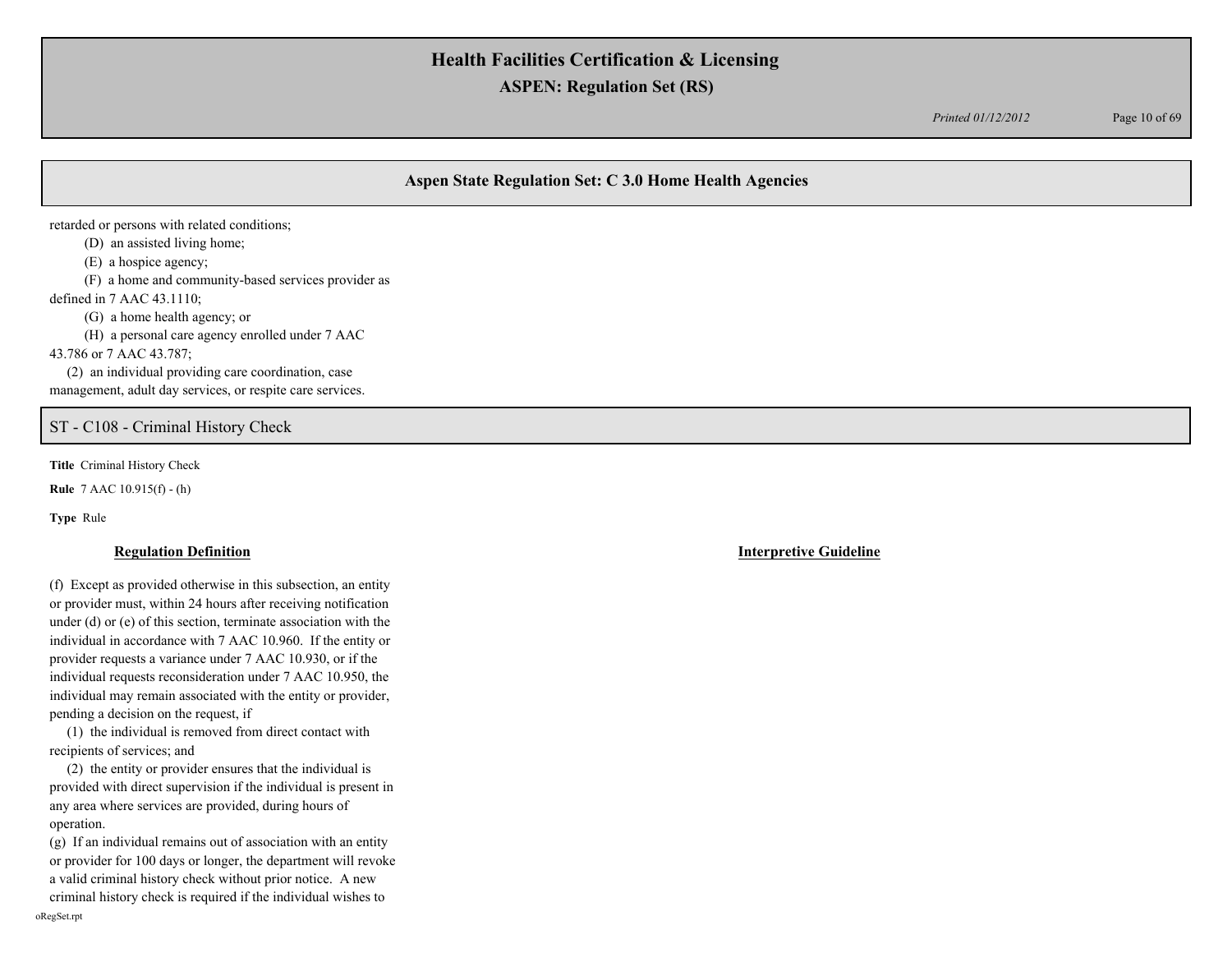*Printed 01/12/2012* Page 11 of 69

# **Aspen State Regulation Set: C 3.0 Home Health Agencies**

become associated with any entity or provider in a manner described in 7 AAC 10.900(b).

(h) If an individual with a valid criminal history check ceases to be associated with an entity or provider, and wishes to have the individual's name unmarked in APSIN, the individual shall submit a written request to the department that the valid criminal history check be rescinded. The department will send a written acknowledgment of the rescission to the individual and to the entity or provider with whom the individual was most recently associated. (Eff. 2/9/2007, Register 181)

## ST - C109 - Monitoring and Notification

**Title** Monitoring and Notification

**Rule** 7 AAC 10-95(a) - (b)

**Type** Rule

### **Regulation Definition Interpretive Guideline**

Monitoring and notification requirements. (a) An entity or provider shall monitor to ensure that all individuals associated with the entity or provider in a manner described in 7 AAC 10.900(b) continue to meet the applicable requirements of AS 47.05.300 - 47.05.390 and 7 AAC 10.900 - 7 AAC 10.990. The entity or provider shall require each individual for whom a criminal history check is required to report to the entity or provider within 24 hours, or the next business day if the individual is

 (1) charged with, convicted of, found not guilty by reason of insanity for, or adjudicated as a delinquent for, a barrier crime listed in 7 AAC 10.905; or

 (2) is the subject of a matter that must be reported under 7 AAC 10.955(c) for the centralized registry.

(b) In addition to the reporting requirements of 7 AAC 10.955(c) for the centralized registry, the entity or provider shall notify the department by telephone, by electronic mail, by facsimile, by letter, or in person within

oRegSet.rpt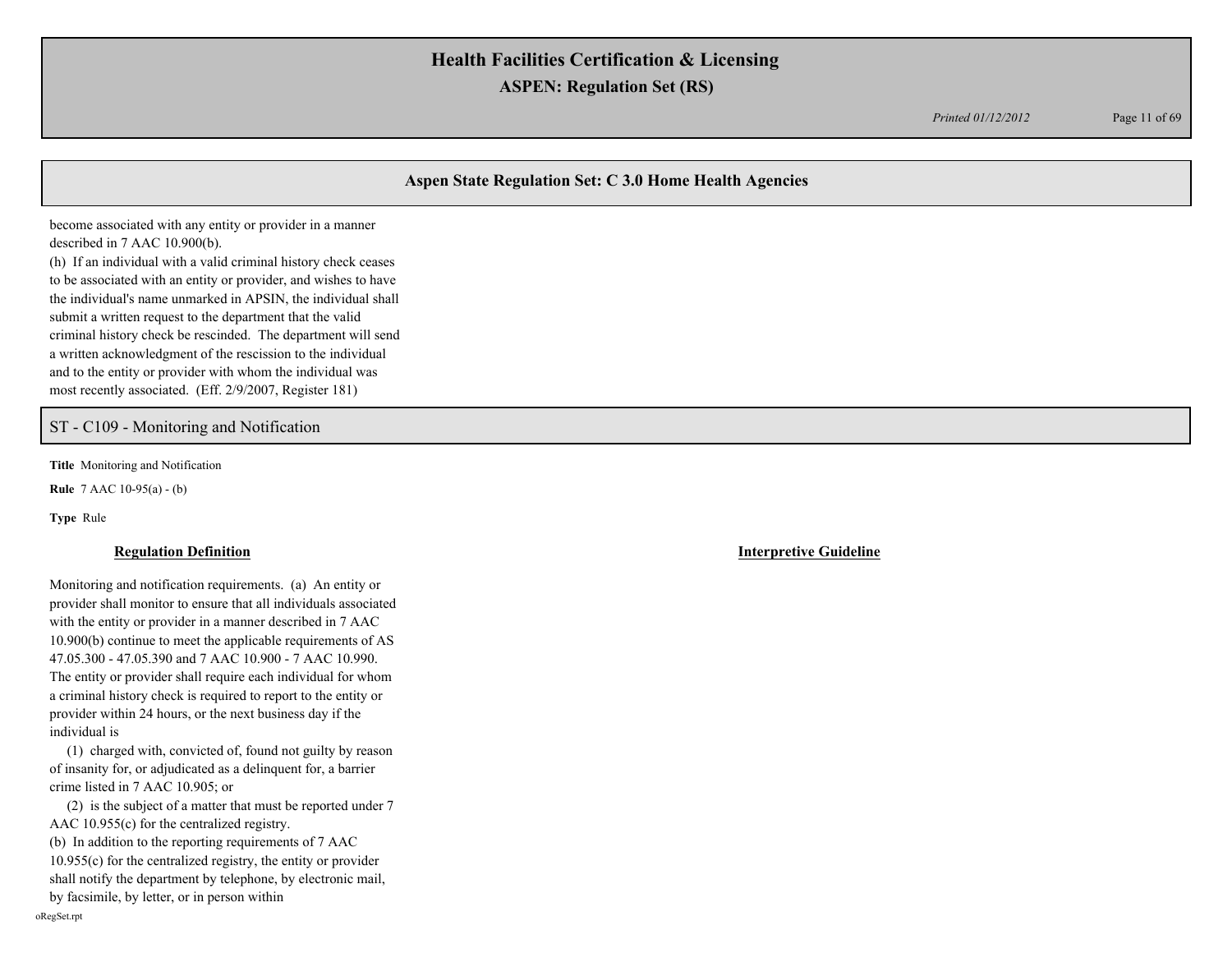*Printed 01/12/2012* Page 12 of 69

# **Aspen State Regulation Set: C 3.0 Home Health Agencies**

 (1) 24 hours, or the next business day, after the entity or provider has knowledge that an individual associated with the entity or provider has been

 (A) arrested for, charged with, convicted of, found not guilty by reason of insanity for, or adjudicated as a delinquent for, a barrier crime listed in 7 AAC 10.905; or

 (B) is the subject of a matter that must be reported under 7 AAC 10.955(c) for the centralized registry; or

 (2) 14 days after any change in association with the entity or provider for an individual who has a valid criminal history check or is the subject of a provisional valid criminal history check, including a change that involves an individual

 (A) whose association described in 7 AAC 10.900(b) has been terminated; or

 (B) who has not been associated with the entity or provider for 61 days or more, but becomes re-associated within 100 days.

## ST - C110 - Monitoring and Notification

**Title** Monitoring and Notification

**Rule** 7 AAC 10.925(c)

**Type** Rule

### **Regulation Definition Interpretive Guideline**

Monitoring and notification requirements. (c) Failure to notify the department as required under this section may result in an enforcement action, including suspension or revocation of the license, certification, approval, or finding of eligibility to receive payments. (Eff. 2/9/2007, Register 181)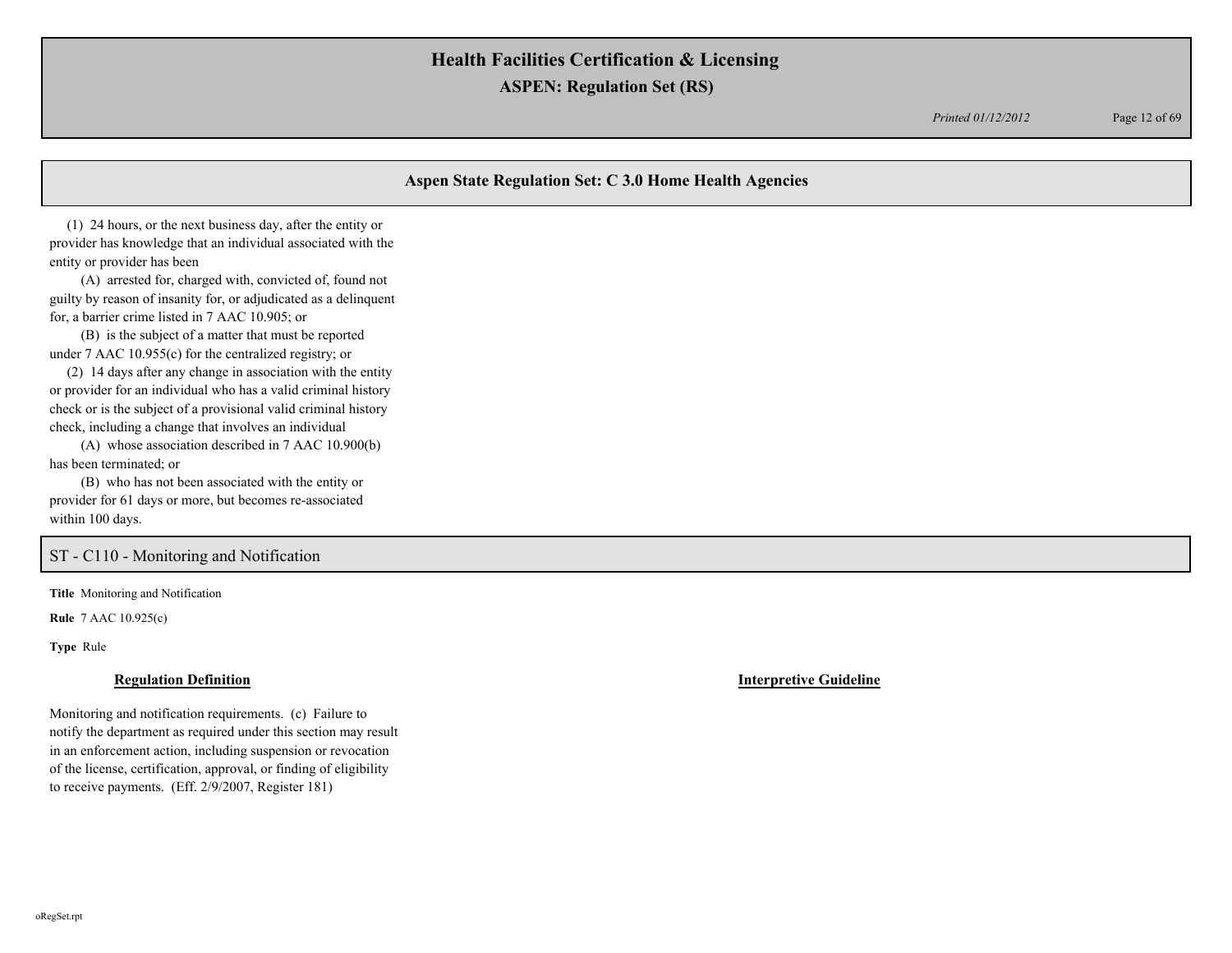*Printed 01/12/2012* Page 13 of 69

## **Aspen State Regulation Set: C 3.0 Home Health Agencies**

# ST - C111 - Criminal History Check New Request

**Title** Criminal History Check New Request **Rule** 7 AAC 10.930(d)

**Type** Rule

Request for variance - (d) If the department granted a variance for an offense revealed in a fingerprint-based criminal history check conducted six or more years before February 9, 2007, and if the offense for which the variance was granted is not a permanent barrier under 7 AAC 10.905, the entity or provider must submit a new request for a variance, if allowed under this section, at the time of application for renewal of that entity's current license, certification, approval, or finding of eligibility to receive payments. Except as provided in (h) and (i) of this section, if the offense for which the department granted the variance is a permanent barrier under 7 AAC 10.905, the variance is void and the entity must terminate association with the individual in accordance with 7 AAC 10.960.

ST - C112 - Criminal History Check

**Title** Criminal History Check

**Rule** 7 AAC 10.930(e)

**Type** Rule

oRegSet.rpt

### **Regulation Definition Interpretive Guideline**

Criminal History Check - (e) If the department granted a variance for a barrier condition described in 7 AAC 10.955 six or more years before February 9, 2007, the entity or provider must submit a new request for a variance at the time of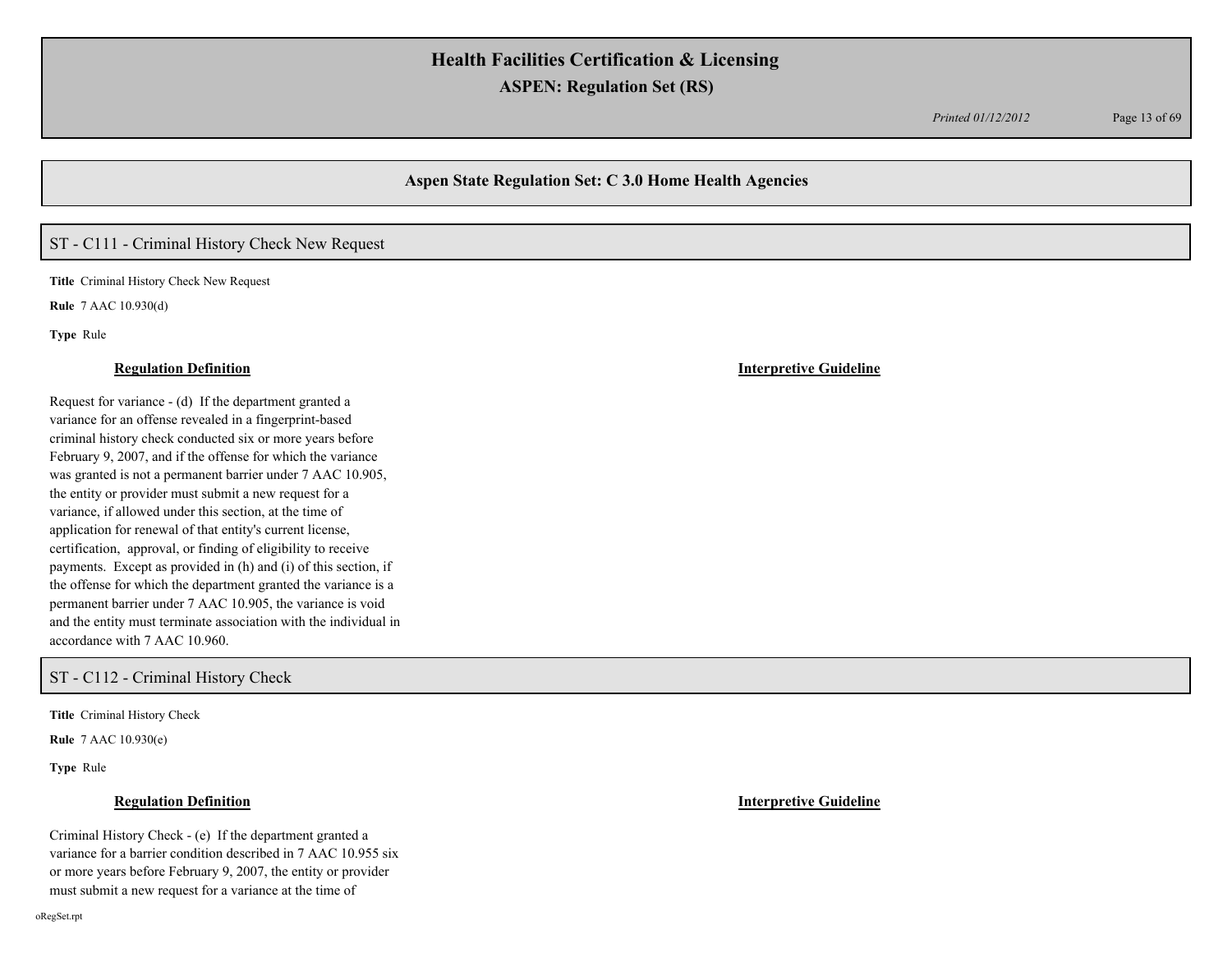*Printed 01/12/2012* Page 14 of 69

# **Aspen State Regulation Set: C 3.0 Home Health Agencies**

application for renewal of that entity's current license, certification, approval, or finding of eligibility to receive payments.

# ST - C113 - Posting of Variance Decision Required

**Title** Posting of Variance Decision Required

**Rule** 7 AAC 10.940

**Type** Rule

### **Regulation Definition Interpretive Guideline**

Posting of variance decision required - If the department grants a variance under 7 AAC 10.935, the entity or individual service provider shall post a copy of the variance decision with the copy of the license, certification, approval, or finding of eligibility to receive payments that was issued by the department, in a conspicuous place where the copy of the variance can be readily viewed by persons interested in obtaining the services offered by the entity or provider. (Eff. 2/9/2007, Register 181)

ST - C114 - Termination of Association

**Title** Termination of Association

**Rule** 7 AAC 10.960(a)

**Type** Rule

Termination of Association - (a) Except as provided in (b) and (c) of this section, if an entity or provider is required to terminate association with an individual, the entity or provider shall

 (1) notify the individual that the individual's employment, volunteer services, or other association with the entity or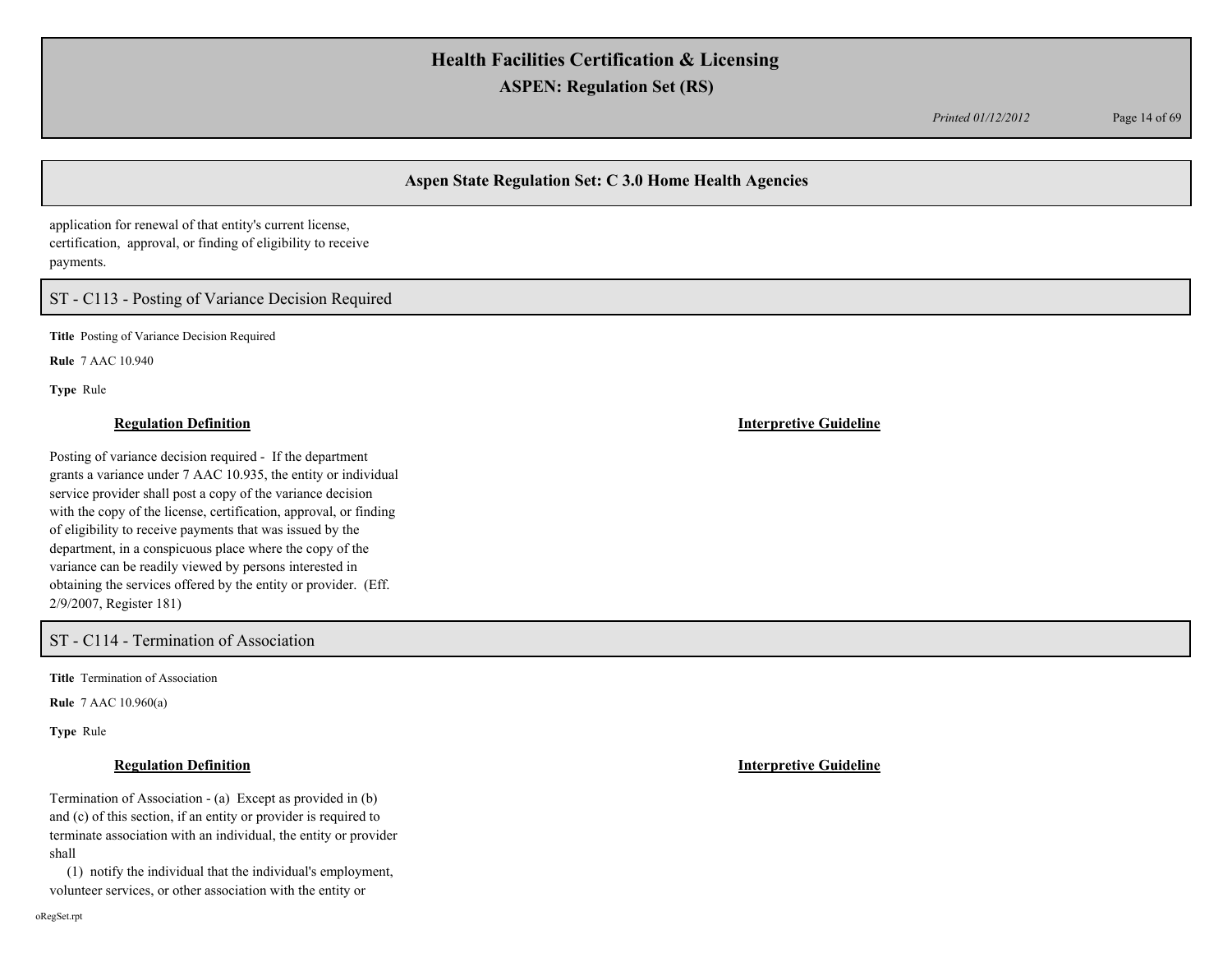*Printed 01/12/2012* Page 15 of 69

## **Aspen State Regulation Set: C 3.0 Home Health Agencies**

provider under 7 AAC 10.900(b) is ended, effective immediately, unless the entity or provider takes immediate action under (2) of this subsection; the entity or provider must notify the individual under this paragraph

 (A) immediately, if the individual is present at the entity or premises where the provider is providing services; or

 (B) before or upon the individual's next arrival at the entity; or

 (2) if the entity or provider intends to request a variance under 7 AAC 10.930, immediately reassign the duties and responsibilities of that individual so that the individual

(A) does not have contact with recipients of services;

 (B) cannot access personal or financial records maintained by the entity or provider regarding recipients of services;

 (C) has no control over or impact on the financial well-being of a recipient of services, unless the only recipient whose financial well-being is affected is a

 (i) relative of the individual who has authorized that individual to make financial decisions for that relative;

 (ii) recipient who has executed a power of attorney for that individual to make financial decisions for that recipient; or

 (iii) recipient for whom a court has authorized that individual to make financial decisions; and

 (D) is provided with direct supervision if present in the entity or premises where the provider is providing services during hours of operation.

ST - C115 - Termination of Association

**Title** Termination of Association

**Rule** 7 AAC 10.960(b)

**Type** Rule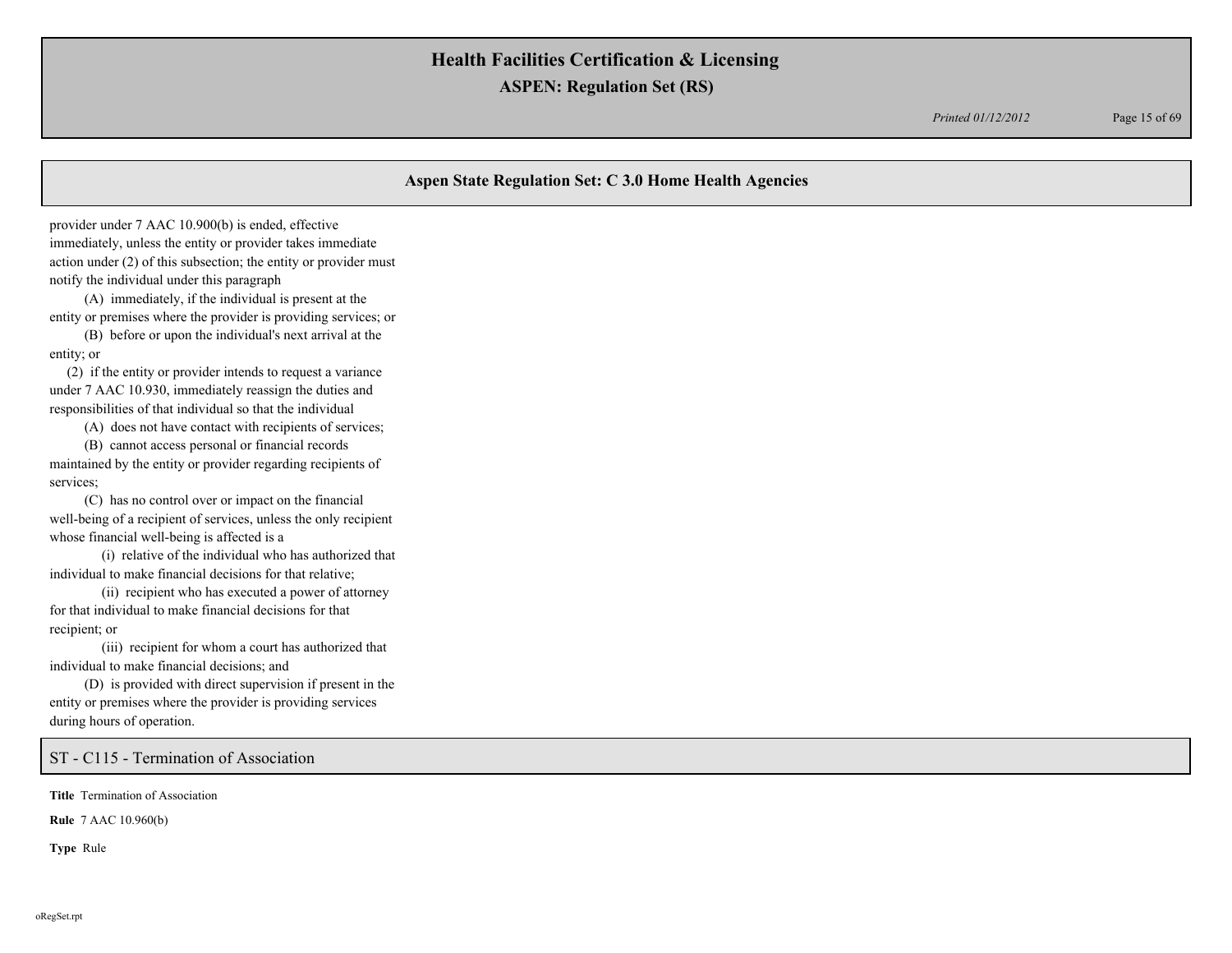*Printed 01/12/2012* Page 16 of 69

## **Aspen State Regulation Set: C 3.0 Home Health Agencies**

Termination of Association - (b) If the entity or provider is required to terminate association with an individual who is subject to a union agreement or employment contract that requires more notice than allowed under (a) of this section, the entity or provider shall, within 24 hours after receiving notice to terminate association, deliver a copy of the relevant language of the agreement or contract to the department. The entity or provider shall cooperate with the department in developing an appropriate termination plan for the individual that includes the measures set out in  $(a)(2)(A) - (D)$  of this section during the notice period mandated by the agreement or contract.

ST - C116 - Termination of Association

**Title** Termination of Association

**Rule** 7 AAC 10.960(c)

**Type** Rule

Termination of Association - (c) If the individual for whom termination of association is required is a relative of the operator, administrator, or provider, and resides in the entity or premises where services are provided, termination of association must occur within 24 hours, and the entity or provider shall ensure that the individual

(1) does not have contact with recipients of services; and

 (2) is provided with direct supervision if, during that 24-hour period, the individual is present in the entity or premises where the provider is providing services during hours of operation. (Eff. 2/9/2007, Register 181)

**Regulation Definition Interpretive Guideline**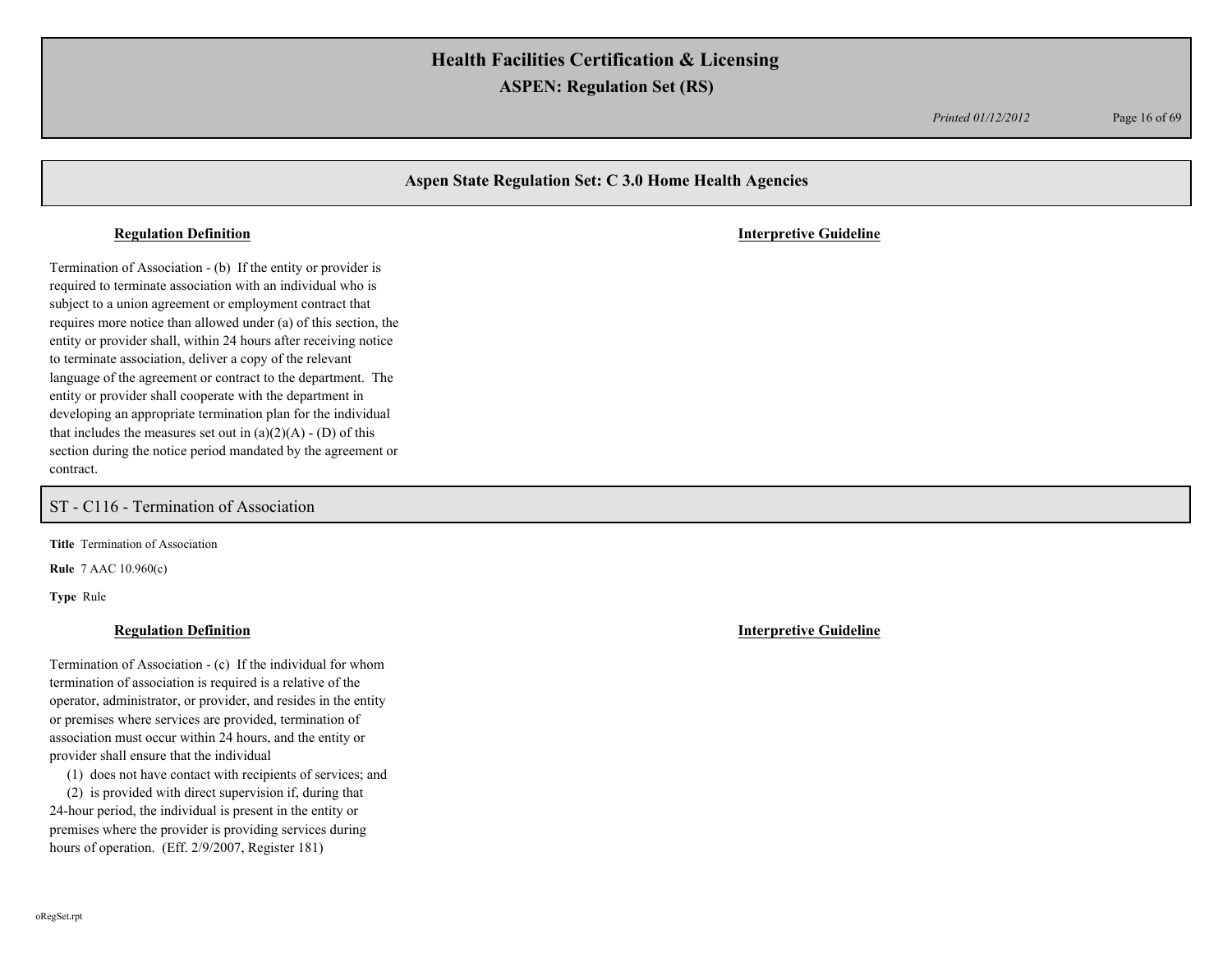*Printed 01/12/2012* Page 17 of 69

## **Aspen State Regulation Set: C 3.0 Home Health Agencies**

# ST - C117 - Grant or Denial of a General Variance

**Title** Grant or Denial of a General Variance

**Rule** 7 aac 10.9525(b)

**Type** Rule

Variance Review - (b) Grant or denial of a general variance Subject to (c) of this section, the department may grant a general variance, for a period that does not exceed one year, if the department determines that the entity

 (1) is unable to comply with the requirement from which the variance is sought;

 (2) has an effective plan for achieving compliance during the term of the variance; and

 (3) is able to adequately provide for the health, safety, and welfare of recipients of services during the term of the variance.

# ST - C118 - Grant or Denial of a General Variance

**Title** Grant or Denial of a General Variance

**Rule** 7 AAC 10.9525(c)

**Type** Rule

### **Regulation Definition Interpretive Guideline**

Variance Review - (c) The department may grant a general variance for a longer period than allowed under (b) of this section if the department determines

(1) that

 (A) strict compliance with the requirement from which the variance is sought cannot be accomplished without a substantial economic, technological, programmatic, legal, or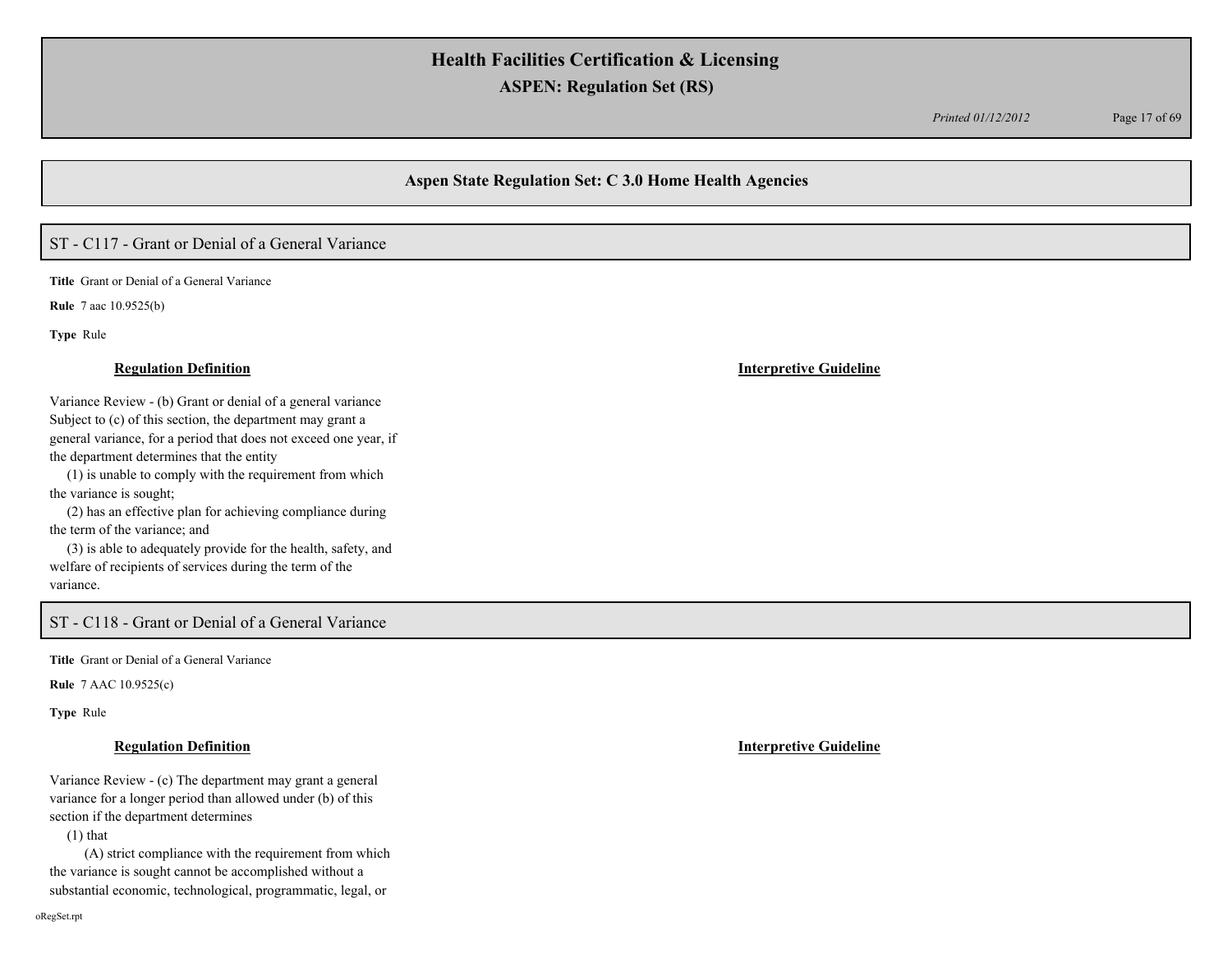*Printed 01/12/2012* Page 18 of 69

# **Aspen State Regulation Set: C 3.0 Home Health Agencies**

medical hardship; or

 (B) the variance will maintain or improve the quality of services for recipients of services; and

 (2) that the entity has an effective plan for meeting the goal of the requirement from which the variance is sought, and that the plan adequately protects the health, safety, and welfare of recipients of services and otherwise meets all applicable statutory or regulatory standards.

ST - C119 - Posting of a General Variance

**Title** Posting of a General Variance

**Rule** 7 AAC 10.9530(a)

**Type** Rule

### **Regulation Definition Interpretive Guideline**

Posting of a general variance. (a) If the department grants a request for a general variance, the entity shall post a copy of the general variance decision in a conspicuous place, with the entity's license as required by AS 47.32.080 , during the period the variance is in effect, and shall make it available to any person who wishes to review it. A general variance remains in effect for the duration stated, unless the department revokes the variance under (b) of this section.

ST - C120 - Postinbg of a General Variance

**Title** Postinbg of a General Variance

**Rule** 7 AAC 10.9530(b)

**Type** Rule

### **Regulation Definition Interpretive Guideline**

(b) The department will revoke a general variance if the department finds that the entity is not following its plan for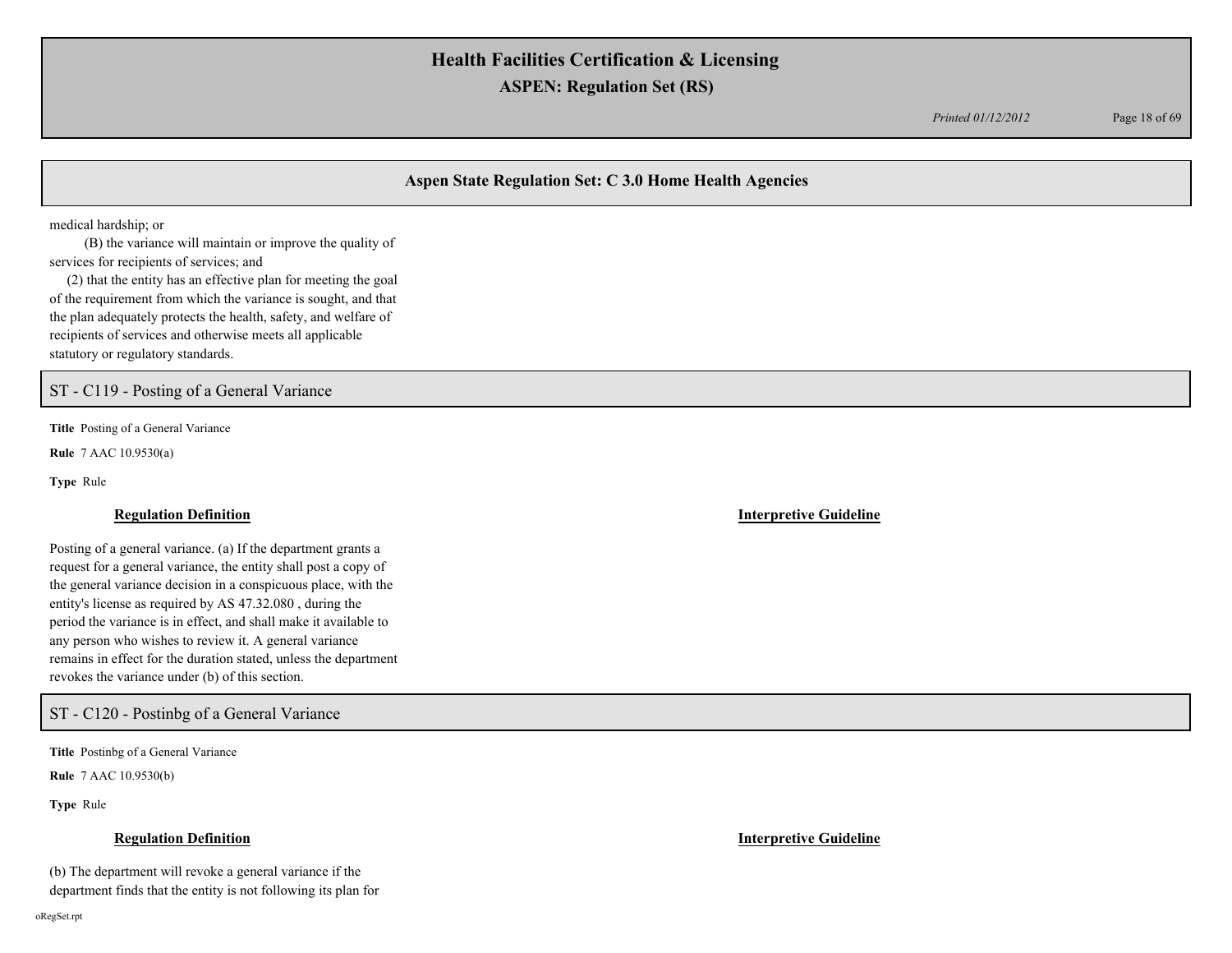*Printed 01/12/2012* Page 19 of 69

# **Aspen State Regulation Set: C 3.0 Home Health Agencies**

achieving compliance, or is no longer able to adequately provide for the health, safety, and welfare of recipients of services during the term of the variance. If the department decides to revoke a variance, it will provide written notice of revocation to the entity, setting out the reasons for the department's decision. The department will advise the entity of its right to request reconsideration under 7 AAC 10.9535. A notice of revocation issued under this subsection is effective 30 days after it is received by the entity unless a request for reconsideration is submitted. Nothing in this subsection precludes the department from issuing a notice of immediate revocation if the department finds that the life, health, safety, or welfare of recipients of services is threatened.

ST - C121 - Plan of Correction

**Title** Plan of Correction

**Rule** 7 AAC 10.9610(a)

**Type** Rule

Plan of correction - (a) The plan of correction required under AS 47.32.140 (b) must contain the following information for each violation identified in the report issued under AS 47.32.120 (a):

(1) each action that will be taken to correct the violation

 (2) each measure that will be taken or change that will made to ensure the violation does not recur;

 (3) how the entity will monitor each corrective action to ensure the violation is cured and will not recur;

(4) the date on or before which the violation will be cured.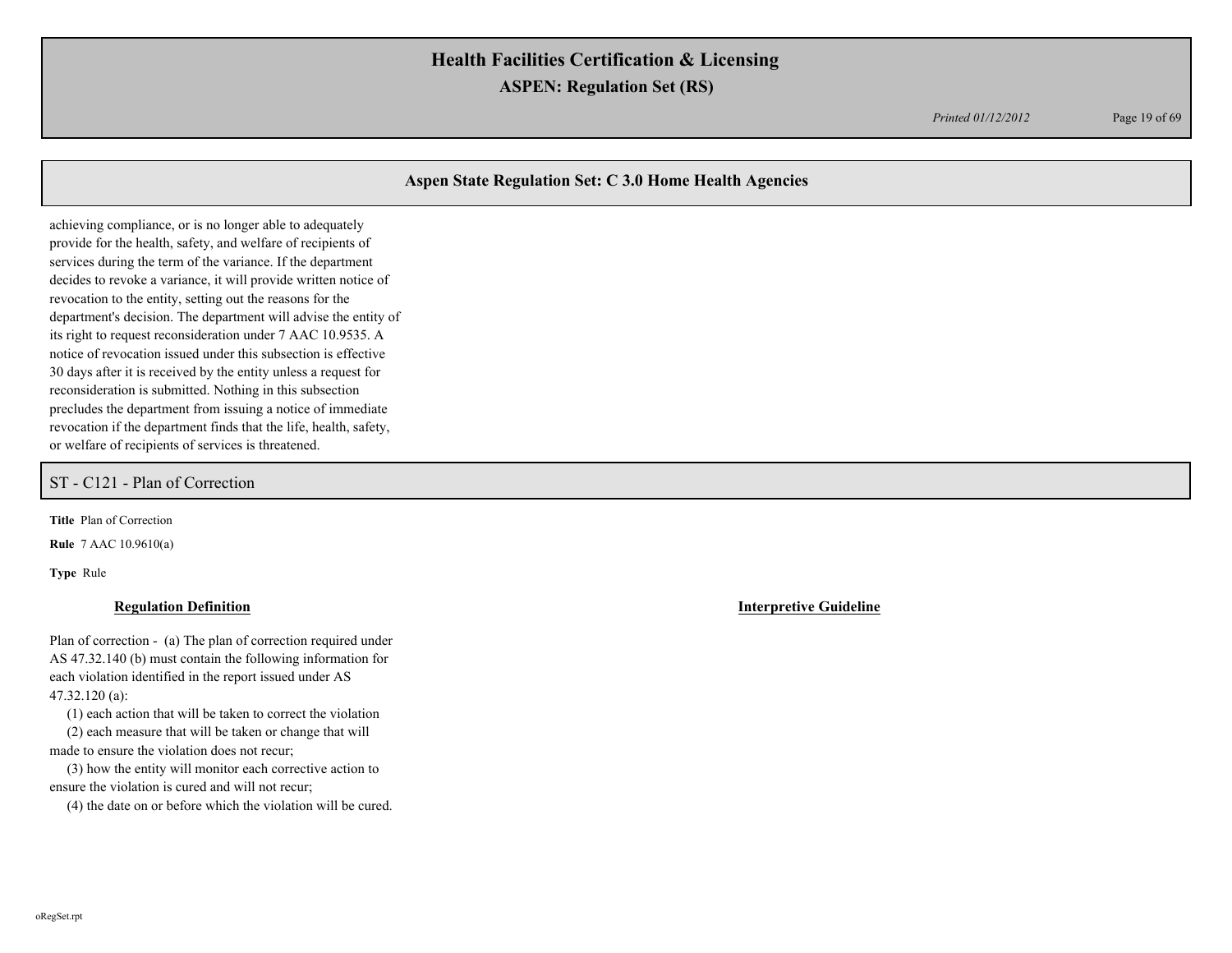*Printed 01/12/2012* Page 20 of 69

## **Aspen State Regulation Set: C 3.0 Home Health Agencies**

# ST - C122 - Plan of Correction

**Title** Plan of Correction

**Rule** 7 AAC 19,9610(b)

**Type** Rule

### **Regulation Definition Interpretive Guideline**

Plan of correction - (b) The plan of correction must be signed by the administrator or another person responsible for operation of the entity.

ST - C123 - Plan of Correction

**Title** Plan of Correction

**Rule** 7 AAC 10.9610(c)

**Type** Rule

Plan of correction - (c) If the department determines that any recipients of services were affected by a violation, the department may also require the entity to describe

 (1) each corrective action that will be taken with regard to those recipients; and

 (2) how the entity will identify other recipients of services who might be affected by the violation, and what corrective action will be taken.

ST - C124 - Plan of Correction

**Title** Plan of Correction

**Rule** 7 AAC 10.9610(d)

**Type** Rule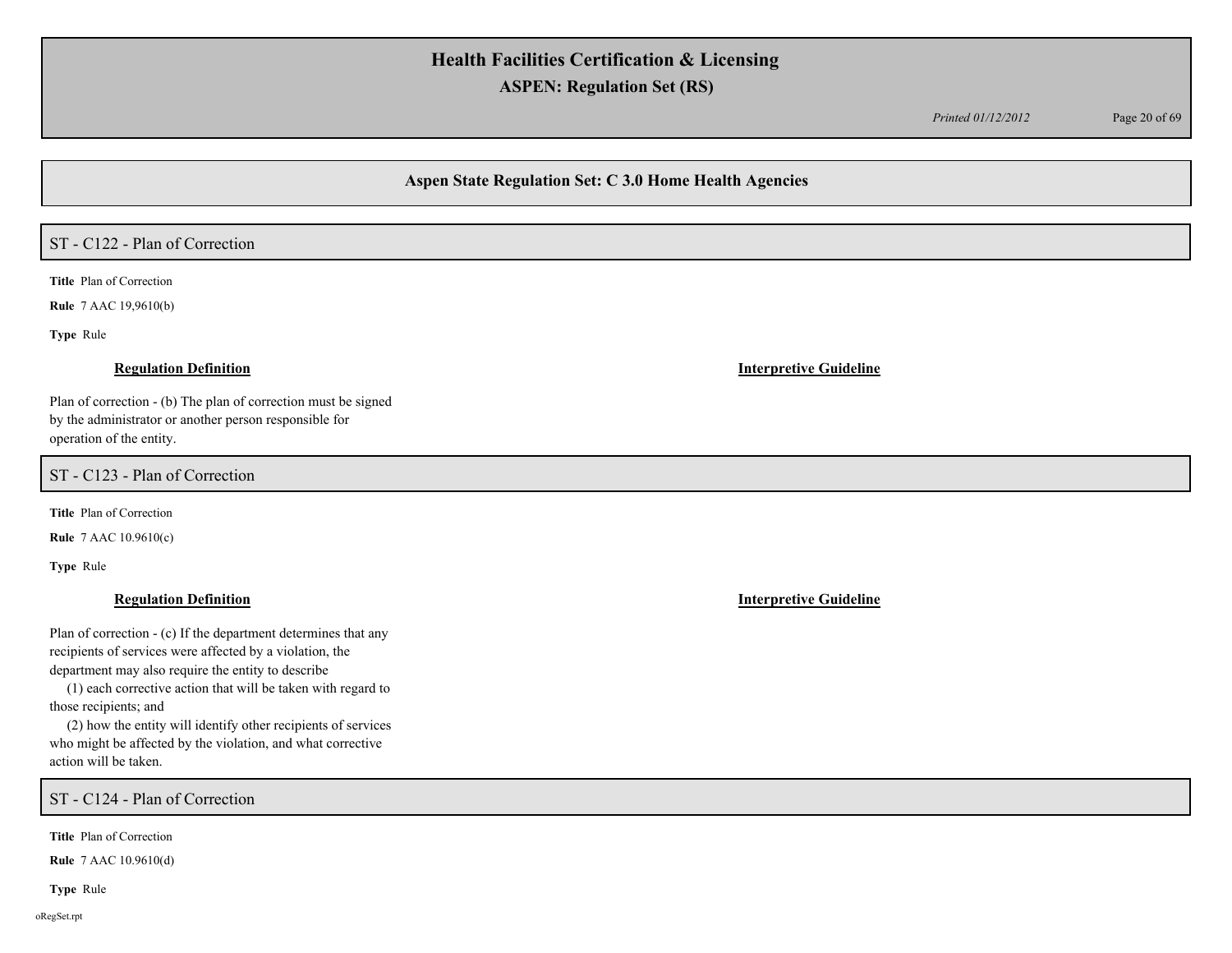*Printed 01/12/2012* Page 21 of 69

# **Aspen State Regulation Set: C 3.0 Home Health Agencies**

### **Regulation Definition Interpretive Guideline**

Plan of correction - (d) The entity may request that the plan of correction also act as the allegation of compliance required under 7 AAC 10.9615 if each violation listed in the report has been corrected before submission of the plan of correction.

ST - C125 - Plan of Correction

**Title** Plan of Correction

**Rule** 7 AAC 10.9610(e)

**Type** Rule

Plan of correction - (e) The department will review a plan of correction submitted under (a) - (d) of this section to determine whether the plan is acceptable. If the department determines that the plan is unacceptable, the department may

 (1) request additional information regarding one or more corrective actions described in the plan;

 (2) require the entity to amend the plan as directed by the department;

 (3) require the entity to comply with a plan of correction developed by the department under (g) of this section.

ST - C126 - Plan of Correction

**Title** Plan of Correction

**Rule** 7 AAC 10.9610(f)

**Type** Rule

Plan of Correction - (f) If the department finds that an entity has failed to correct a violation of an applicable statute or

oRegSet.rpt

**Regulation Definition Interpretive Guideline**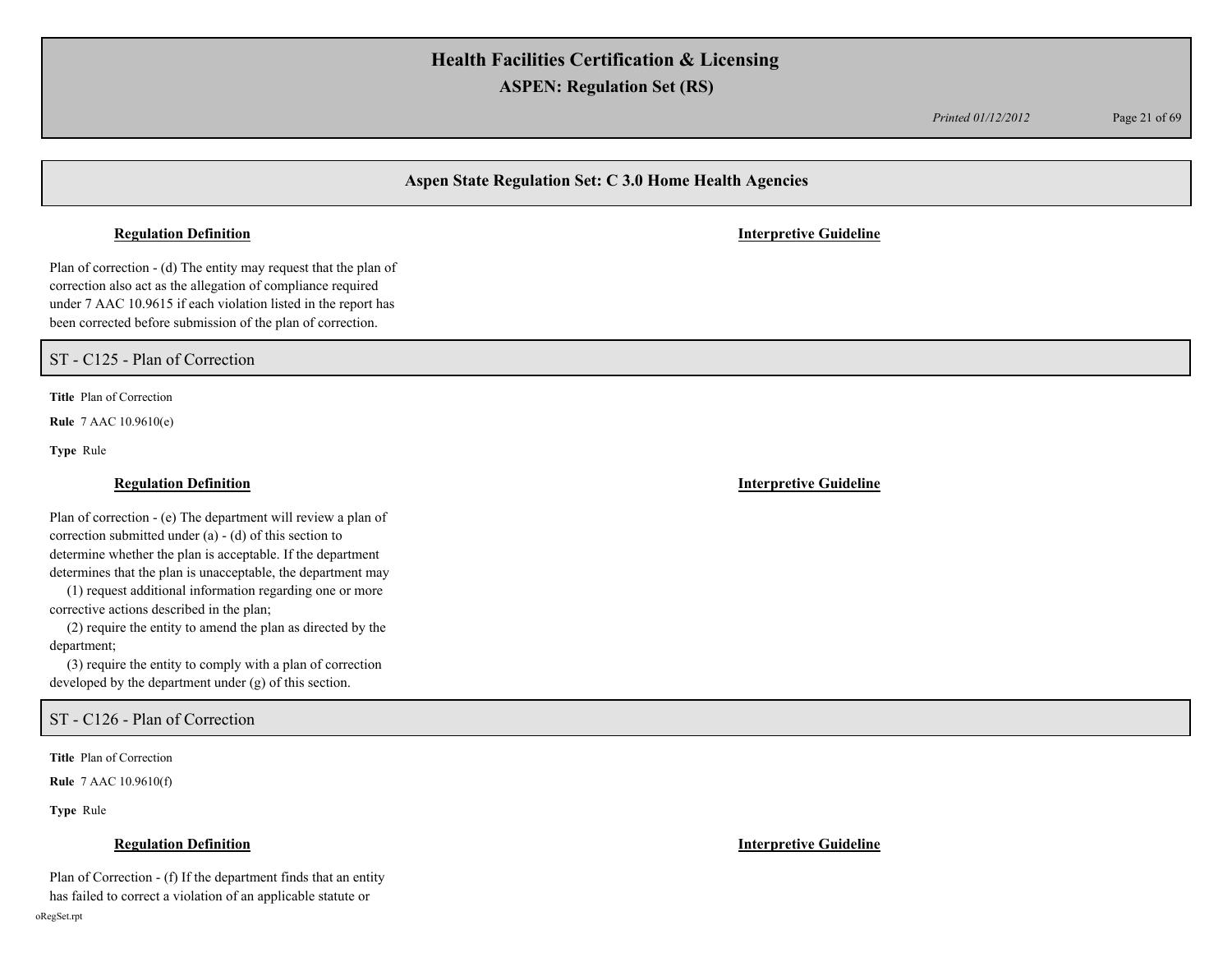*Printed 01/12/2012* Page 22 of 69

# **Aspen State Regulation Set: C 3.0 Home Health Agencies**

regulation within the time specified by the department under AS 47.32.140 (a), has failed to submit a plan of correction for department approval under AS 47.32.140 (b), or has submitted an unacceptable plan, the department may require the entity to participate in a plan of correction developed by the department under (g) of this section.

ST - C127 - Plan of Correction

**Title** Plan of Correction

**Rule** 7 AAC 10.9610(i)

**Type** Rule

### **Regulation Definition Interpretive Guideline**

Plan of Correction - (i) The entity shall keep on the premises a copy of each inspection document described in AS 47.32.180 (b) for at least three years from the date of inspection and shall make each document available to any interested person upon request.

## ST - C128 - Allegation of Compliance

**Title** Allegation of Compliance

**Rule** 7 AAC 10.9615

**Type** Rule

Allegation of compliance. An allegation of compliance required under AS 47.32.140 (c) must describe each action that was taken by the entity to correct each violation, and must include the date the violation was corrected. The allegation must be signed by the administrator or another person responsible for operation of the entity. The department will review the allegation to determine whether it provides enough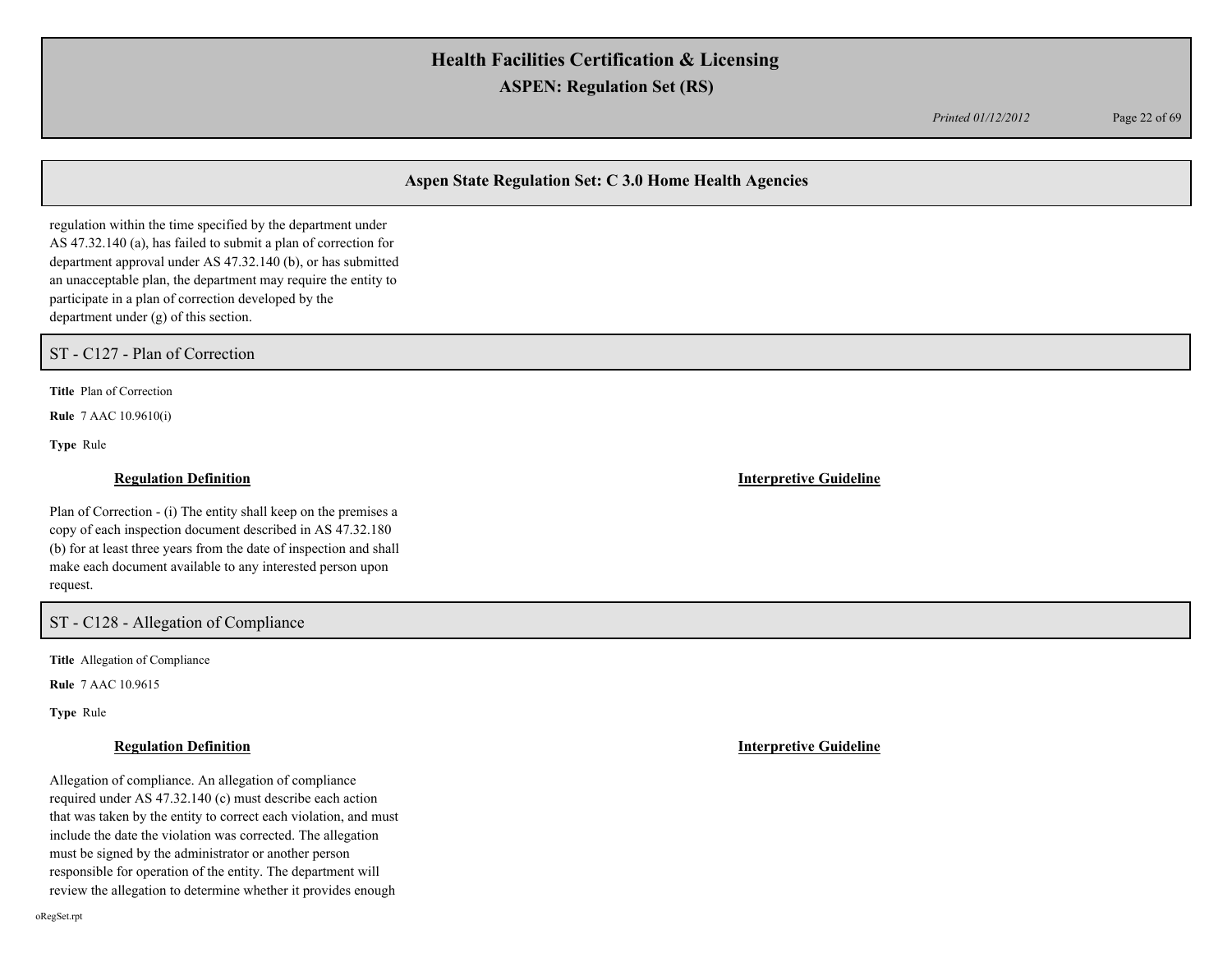*Printed 01/12/2012* Page 23 of 69

# **Aspen State Regulation Set: C 3.0 Home Health Agencies**

detail to establish that each violation was corrected by any applicable deadline. The department may also conduct a follow-up inspection to validate the allegation of compliance.

ST - C140 - Scope

**Title** Scope

**Rule** 7 AAC 12.500

**Type** Rule

### **Regulation Definition Interpretive Guideline**

Scope. A public or private entity that is primarily engaged in the provision of skilled nursing care and therapeutic services, but not the treatment of mental illness, in a patient's home is a home health agency and must comply with  $7$  AAC 12.500 -  $7$ AAC 12.590.

ST - C145 - Surveys

**Title** Surveys

**Rule** 7 AAC 12.503

**Type** Rule

 AAC 12.503. Surveys. (a) The department will survey each home health agency and each subunit of a home health agency at least annually to determine compliance with 7 AAC 12.500 - 7 AAC 12.590.

(b) All records of a home health agency and its subunits must be available for inspection during regular business hours to representative of the department without prior notice of the inspection.

(c)The department will review complaints made against a home health agency.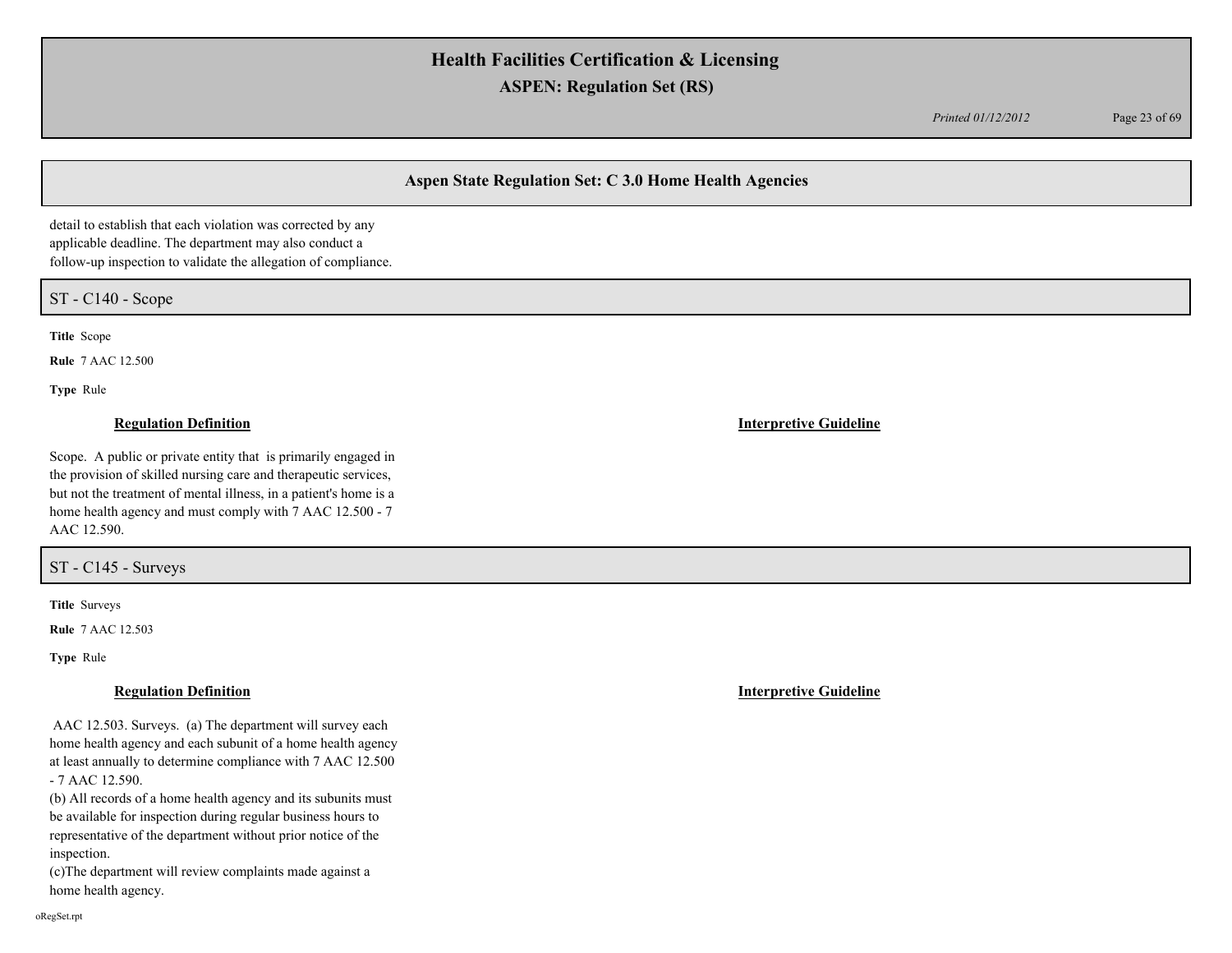*Printed 01/12/2012* Page 24 of 69

## **Aspen State Regulation Set: C 3.0 Home Health Agencies**

# ST - C150 - Home Health Agency Services

**Title** Home Health Agency Services

**Rule** 7 AAC 12.505(a)

**Type** Rule

### **Regulation Definition Interpretive Guideline**

7 AAC 12.505. Home health agency services. (a) A home health agency must provide skilled nursing services and at least one of the following additional services: (1) physical therapy; (2) occupational therapy; (3) speech therapy; or (4) home health aide services.

ST - C151 - Home health agency services

**Title** Home health agency services

**Rule** 7 AAC 12.505(b)

**Type** Rule

### **Regulation Definition Interpretive Guideline**

7 AAC 12.505. Home health agency services. (b) A home health agency may provide additional services designed to maintain, improve, or restore a physical or mental condition. Additional services must be provided in accordance with generally accepted professional standards and identified in a plan of care established under 7 AAC 12.513. Additional services may include

(1) nursing care under the supervision of a registered nurse;

(2) physical, occupational, speech, or respiratory therapy;

(3) medical social services;

(4) nutrition counseling;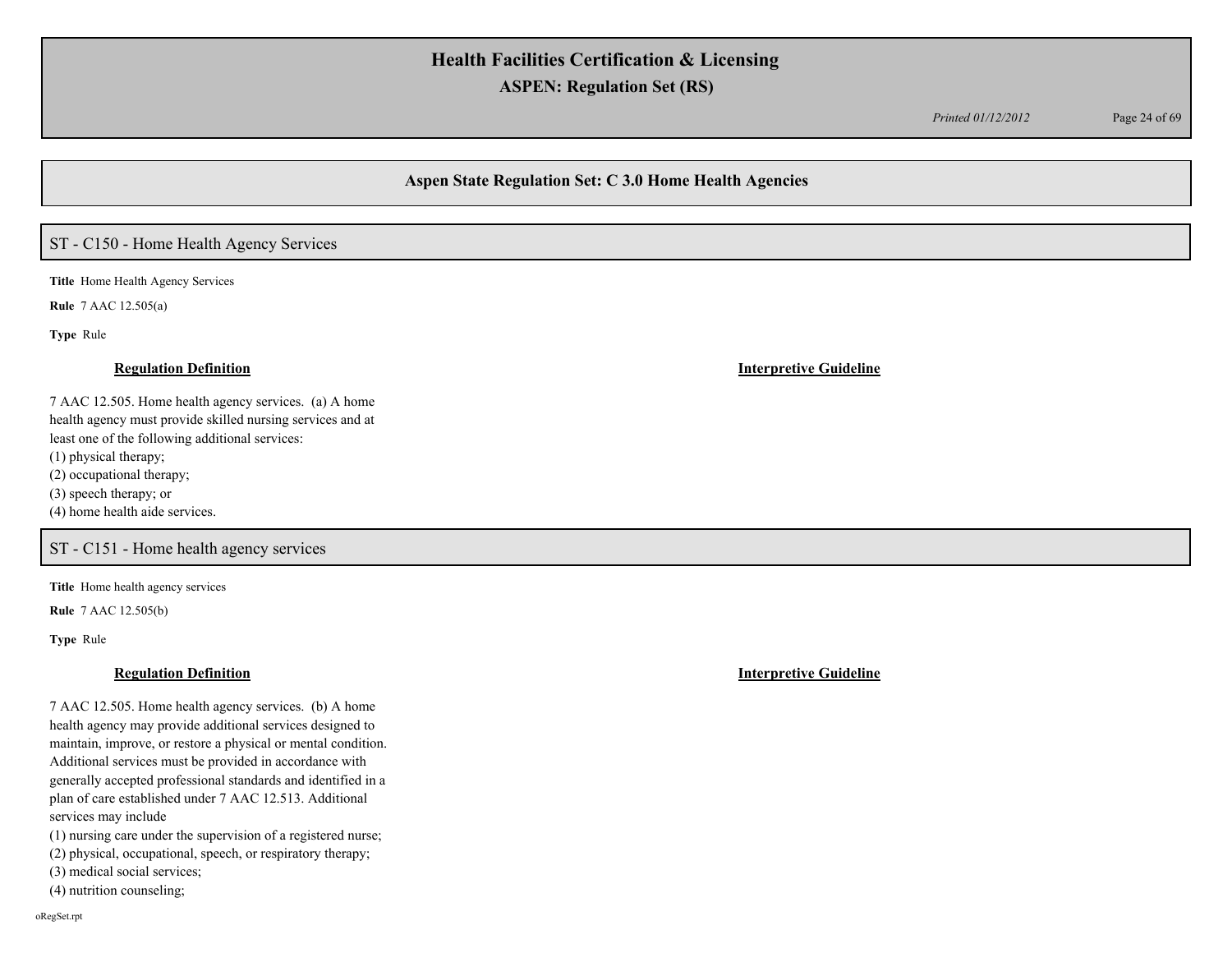*Printed 01/12/2012* Page 25 of 69

# **Aspen State Regulation Set: C 3.0 Home Health Agencies**

(5) home health aide services; (6) personal care services; and (7) medical supplies, other than drugs and biologicals, and the use of medical appliances.

ST - C155 - Governing body

**Title** Governing body

**Rule** 7 AAC 12.507

**Type** Rule

### **Regulation Definition Interpretive Guideline**

7 AAC 12.507. Governing body. (a) A home health agency must be organized under a governing body that assumes full legal authority and fiscal responsibility for the conduct of the agency.

(b) The governing body shall

(1) appoint a qualified administrator and regularly monitor the performance of the administrator;

(2) appoint a professional advisory committee as required under 7 AAC 12.508;

(3) adopt written by-laws, policies, and procedures;

(4) provide adequate staff, equipment, and supplies for the agency;

(5) cooperate in establishing a system by which to coordinate and provide continuity of care within the community; and (6) ensure an annual program evaluation and act upon the evaluation findings.

(c) The governing body shall provide for systematic and effective communication between the governing body and the administrator of the home health agency.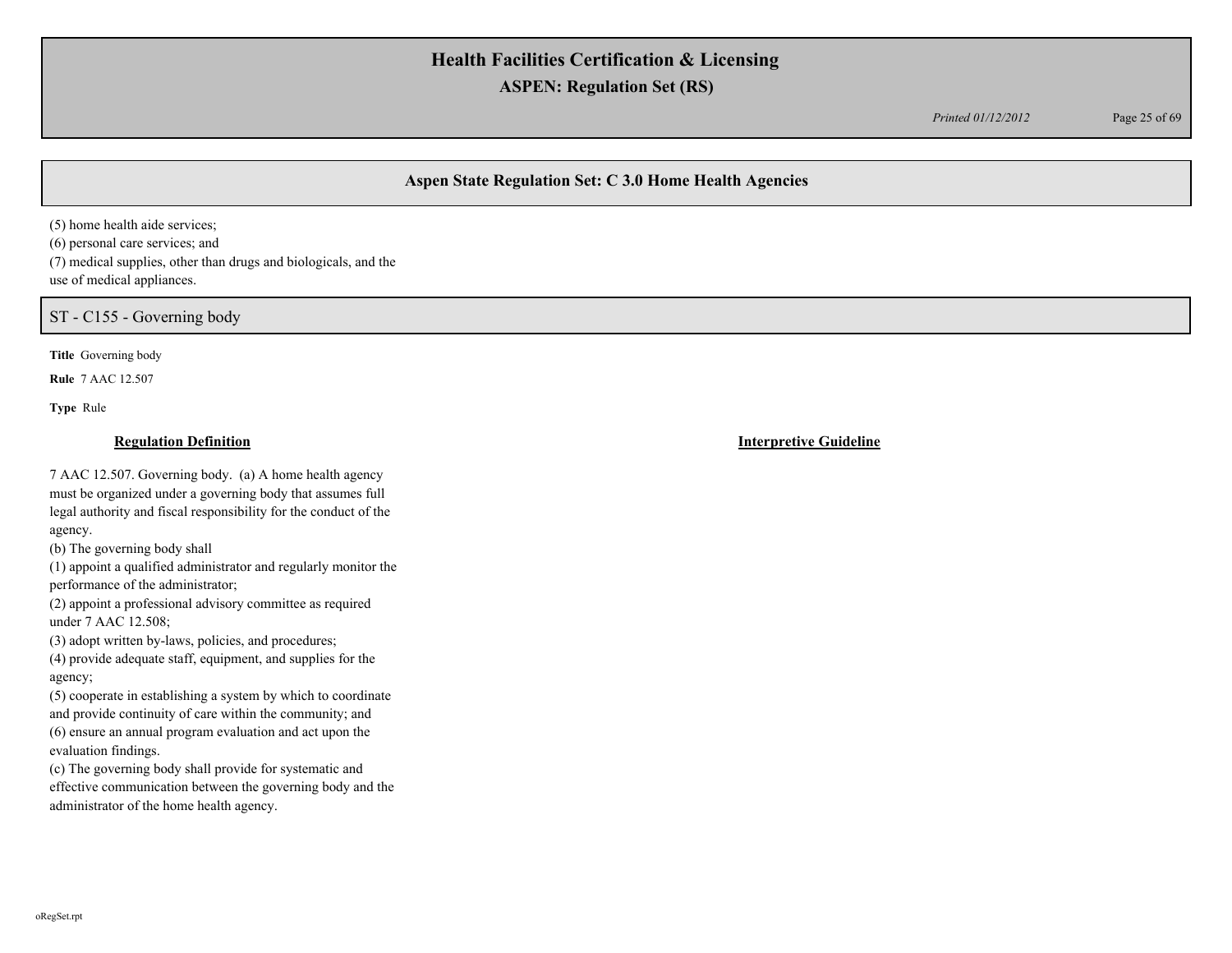*Printed 01/12/2012* Page 26 of 69

## **Aspen State Regulation Set: C 3.0 Home Health Agencies**

# ST - C160 - Professional advisory committee

**Title** Professional advisory committee

**Rule** 7 AAC 12.508(a)

**Type** Rule

7 AAC 12.508. Professional advisory committee. (a) The governing body of a home health agency shall appoint a professional advisory committee that meets as frequently as needed to advise and monitor the agency and report its findings to the governing body. The committee must consist of (1) the agency administrator; (2) a physician; (3) a registered nurse; (4) a consumer who is not an owner or employee of the agency; and (5) at least one representative from one of the patient care services provided by the agency.

## ST - C161 - Professional advisory committee

**Title** Professional advisory committee

**Rule** 7 AAC 12.508(b)

**Type** Rule

7 AAC 12.508. Professional advisory committee. (b) At least annually the professional advisory committee shall conduct an overall program evaluation of the agency and forward the results of that evaluation in writing to the governing body of the home health agency. The program evaluation must include a review of the

**Regulation Definition Interpretive Guideline**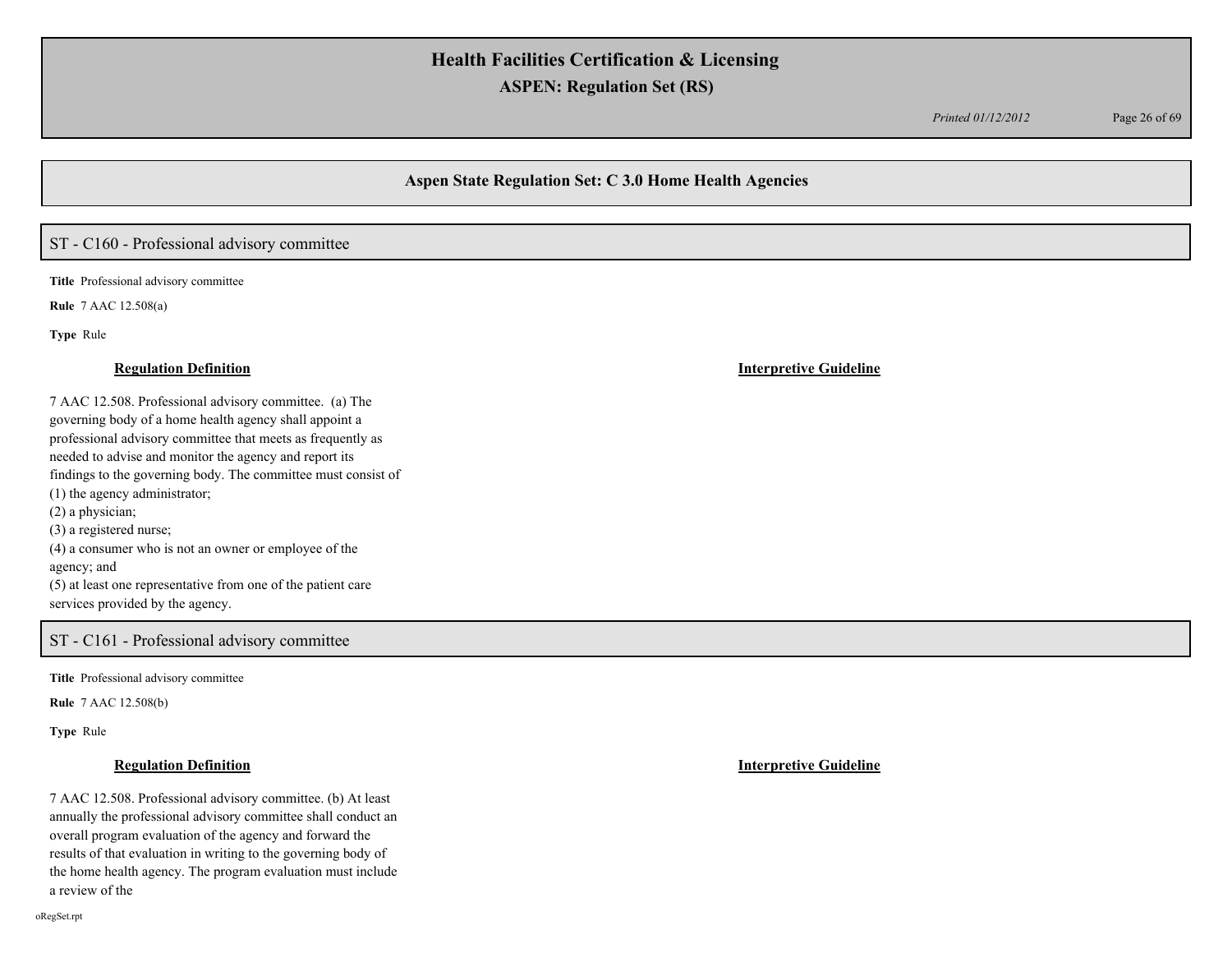*Printed 01/12/2012* Page 27 of 69

# **Aspen State Regulation Set: C 3.0 Home Health Agencies**

(1) agency's policies and procedures governing the scope of services offered, including (A) acceptance and discharge; (B) medical supervision; (C) plans of care; (D) emergency care; (E) clinical records; (F) personnel qualifications; (G) agency administrative practices; (H) the quality improvement program; and (I) other relevant professional issues; and (2) results of quality improvement activities conducted under 7 AAC 12.512, including clinical record reviews.

# ST - C162 - Professional advisory committee

**Title** Professional advisory committee

**Rule** 7 AAC 12.508(c)

**Type** Rule

7 AAC 12.508. Professional advisory committee. (c) The home health agency shall document the professional advisory committee's involvement and communication with the governing body and the administrator of the home health agency.

ST - C163 - Professional advisory committee

**Title** Professional advisory committee

**Rule** 7 AAC 12.508(d)

**Type** Rule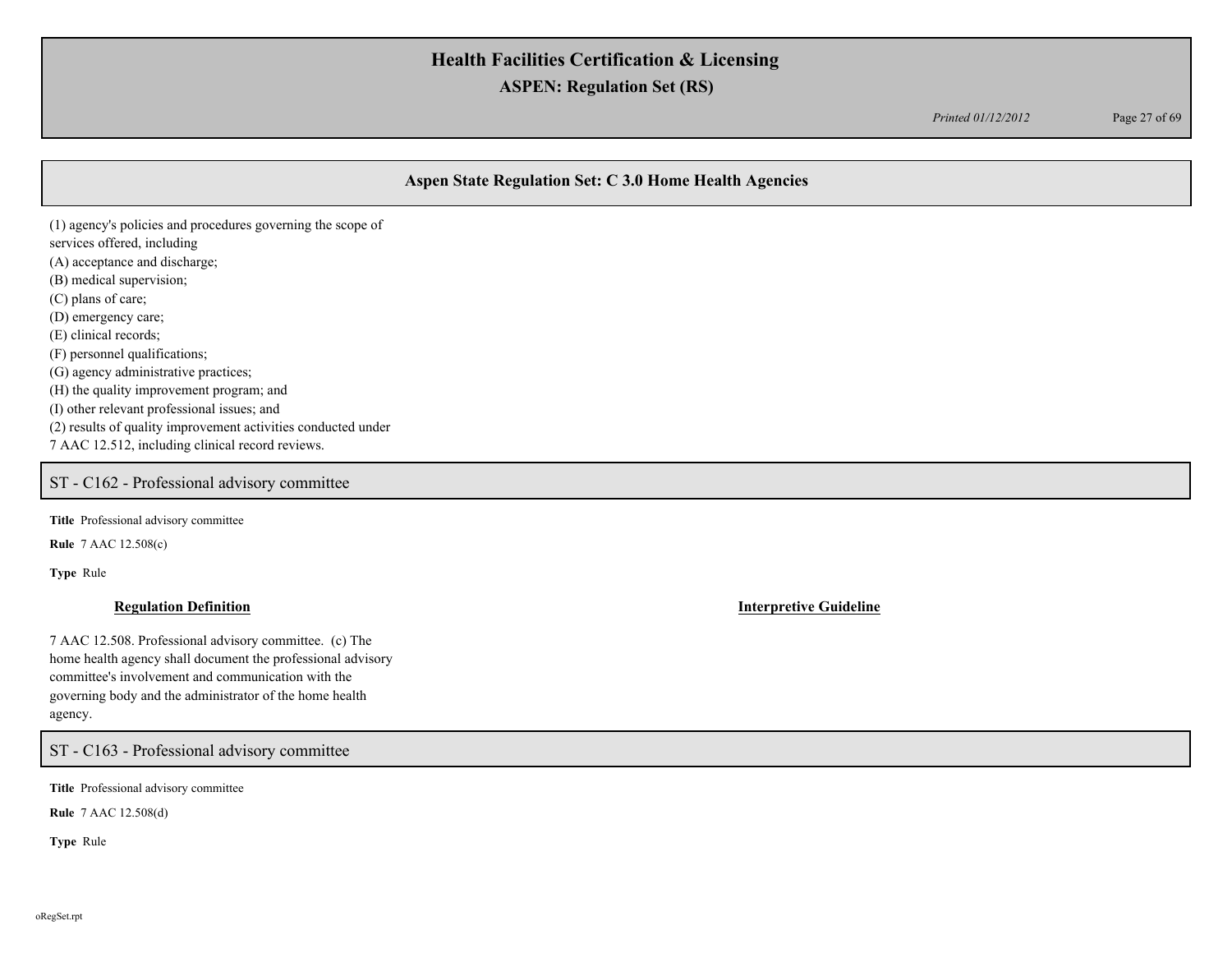*Printed 01/12/2012* Page 28 of 69

# **Aspen State Regulation Set: C 3.0 Home Health Agencies**

### **Regulation Definition Interpretive Guideline**

7 AAC 12.508. Professional advisory committee. (d) The professional advisory committee shall maintain each agency review as a separate administrative record.

ST - C170 - Home health agency administration

**Title** Home health agency administration

**Rule** 7 AAC 12.510(a)

**Type** Rule

## **Regulation Definition Interpretive Guideline**

7 AAC 12.510. Home health agency administration. (a) A home health agency shall describe in writing the services provided by the agency, who has administrative control over those services, and the lines of authority for the delegation of responsibility to the patient care level. Administrative and supervisory functions may not be delegated to another agency, individual, or organization.

ST - C171 - Home health agency administration

**Title** Home health agency administration

**Rule** 7 AAC 12.510(b)

**Type** Rule

7 AAC 12.510. Home health agency administration. (b) All services provided through contractual arrangements must be monitored and controlled by the agency.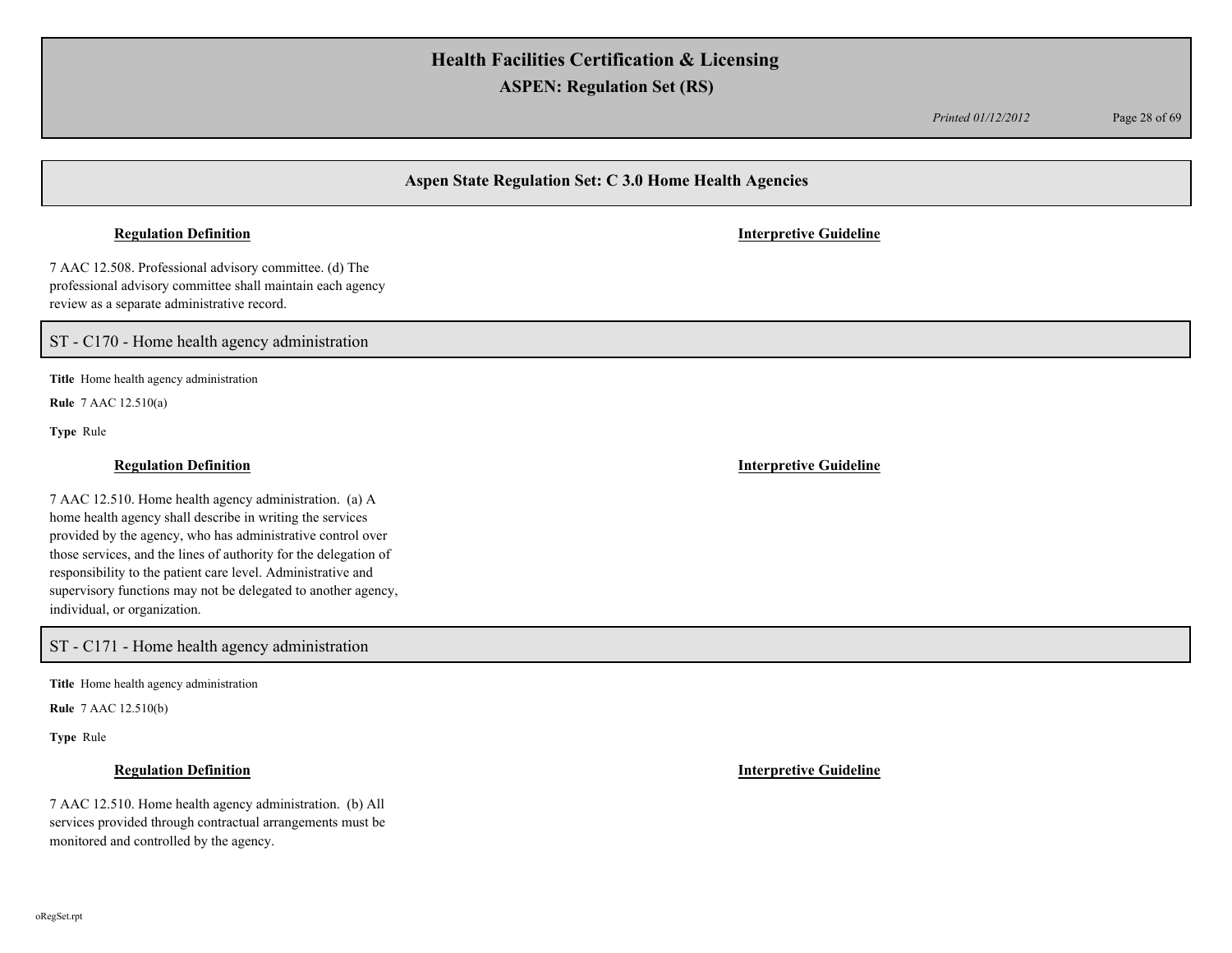*Printed 01/12/2012* Page 29 of 69

## **Aspen State Regulation Set: C 3.0 Home Health Agencies**

# ST - C172 - Home health agency administration

**Title** Home health agency administration

**Rule** 7 AAC 12.510(c)

**Type** Rule

### **Regulation Definition Interpretive Guideline**

7 AAC 12.510. Home health agency administration. (c) The administrator must be an individual who has education, experience, and knowledge related to home health service and at least one year overall administrative experience in home health care or a related home health program appropriate to the fulfillment of the position's responsibilities.

ST - C173 - Home health agency administration

**Title** Home health agency administration

**Rule** 7 AAC 12.510(d)

**Type** Rule

| 7 AAC 12.510. Home health agency administration. (d) The |  |
|----------------------------------------------------------|--|
| administrator shall                                      |  |

(1) have authority and responsibility for the management of the business affairs and overall operation of the agency;

(2) organize and direct the agency's ongoing functions;

(3) maintain liaison between the governing body, the

professional advisory committee, and the staff;

(4) report to the governing body at least annually on agency operations;

(5) employ qualified personnel and ensure adequate

continuing education and evaluation of that staff;

(6) designate a director of clinical services;

**Regulation Definition Interpretive Guideline**

oRegSet.rpt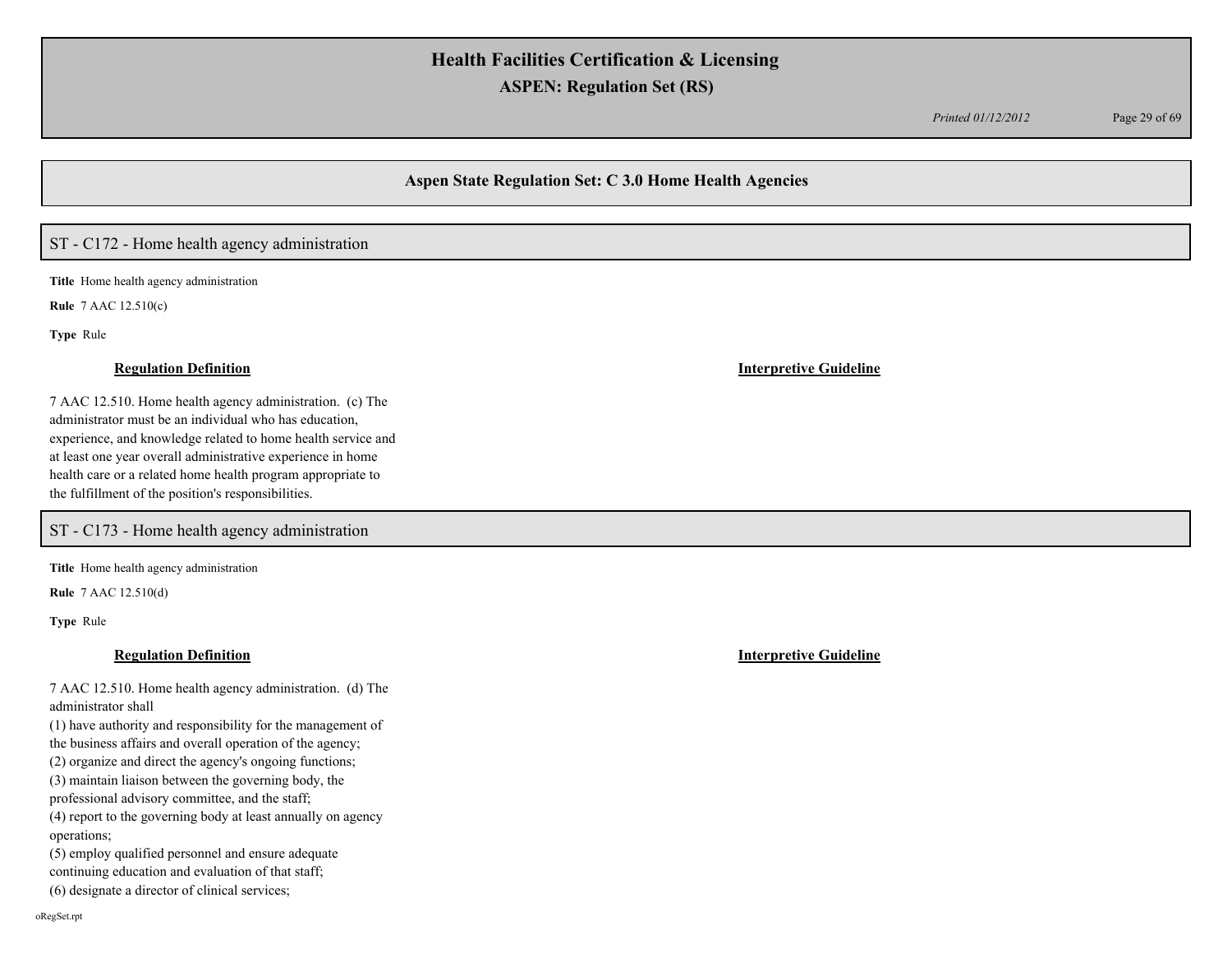*Printed 01/12/2012* Page 30 of 69

# **Aspen State Regulation Set: C 3.0 Home Health Agencies**

(7) ensure the involvement of the director of clinical services in all decisions regarding employees and contract staff; (8) designate, in writing, a qualified person to act in the absence of the administrator; (9) evaluate the recommendations of agency committees and consultants; and (10) ensure the home health agency has an institutional budget plan that includes and annual operating budget and a capital expenditure plan for a prospective three-year period.

ST - C180 - Quality improvement

**Title** Quality improvement

**Rule** 7 AAC 12.512(a)

**Type** Rule

7 AAC 12.512. Quality improvement. (a) A home health agency shall have a quality improvement program to assess the extent to which the agency's program is appropriate, effective, and efficient. The quality improvement program must include an analysis of:

(1) a quarterly clinical record review;

(2) quality indicator data derived from patient assessments;

(3) current clinical practice guidelines and professional

practice standards applicable to patients in the home;

(4) utilization data;

(5) measures of staff performance;

(6) medical and other professional evaluation of the home

health agency's care giving system;

(7) patient satisfaction surveys; and

(8) patient complaints and the resolution process.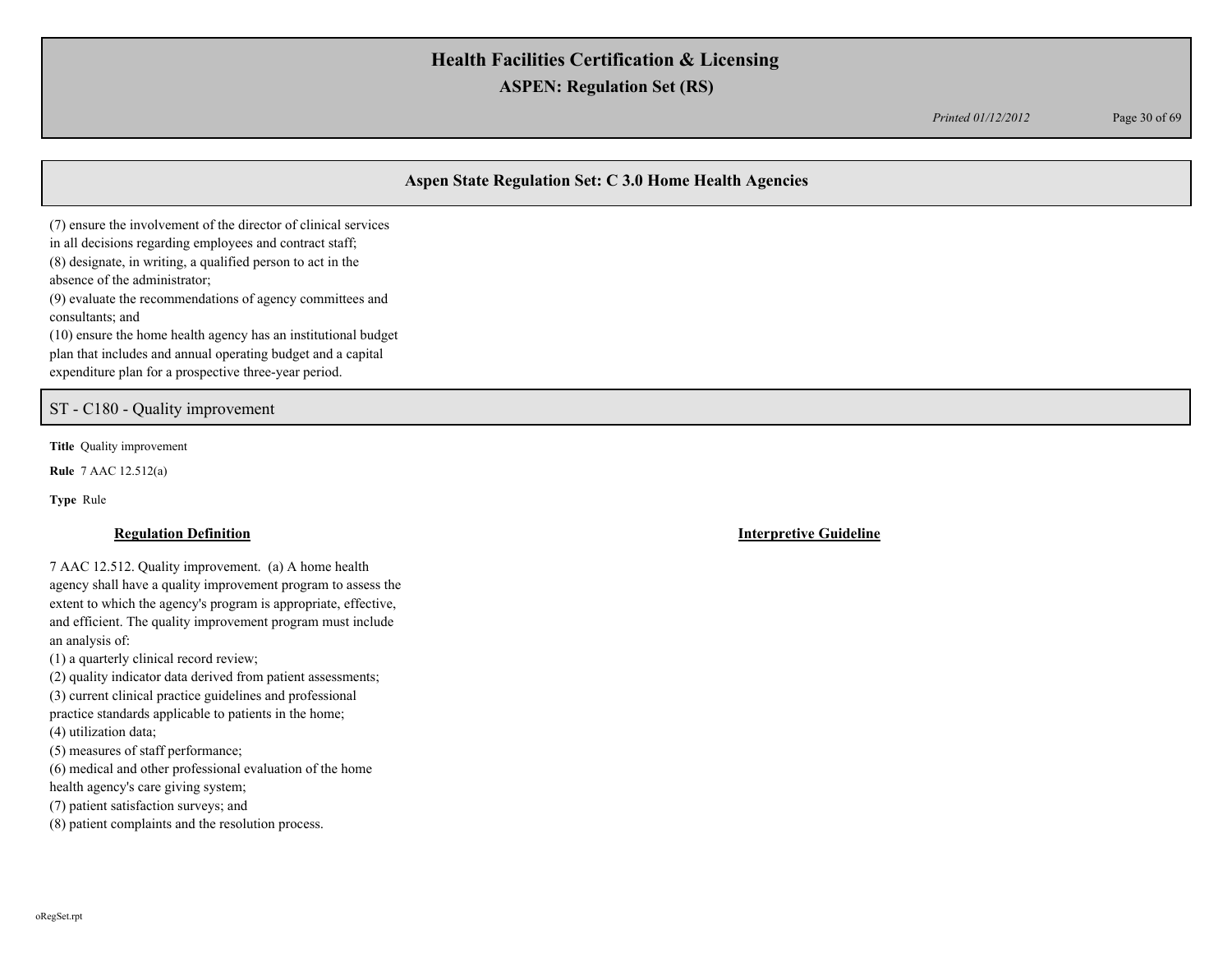*Printed 01/12/2012* Page 31 of 69

## **Aspen State Regulation Set: C 3.0 Home Health Agencies**

## ST - C181 - Quality improvement

**Title** Quality improvement

**Rule** 7 AAC 12.512(b)

**Type** Rule

7 AAC 12.512. Quality improvement. (b) The quality improvement program must include problem identification, corrective action, and follow-up monitoring of identified problems.

ST - C182 - Quality improvement

**Title** Quality improvement

**Rule** 7 AAC 12.512(c)

**Type** Rule

7 AAC 12.512. Quality improvement. (c) A home health agency shall review a patient's clinical record for each 62-day period that a patient receives home health services to determine adequacy of the plan of care and appropriateness of continued care.

ST - C183 - Quality improvement

**Title** Quality improvement

**Rule** 7 AAC 12.512(d)

**Type** Rule

### **Regulation Definition Interpretive Guideline**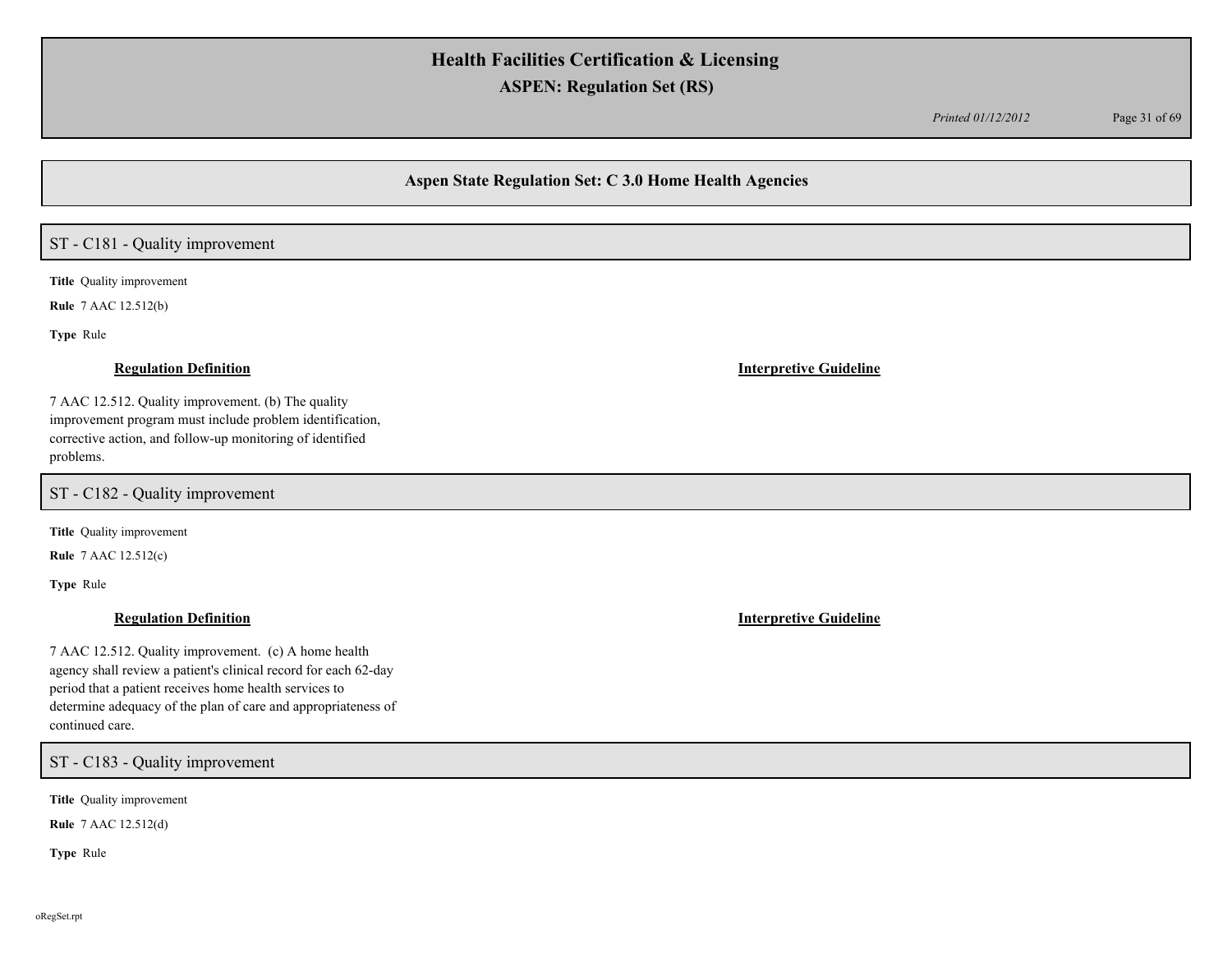*Printed 01/12/2012* Page 32 of 69

## **Aspen State Regulation Set: C 3.0 Home Health Agencies**

### **Regulation Definition Interpretive Guideline**

7 AAC 12.512. Quality improvement. (d) The quarterly clinical review required by (a) of this section must be conducted by a multidisciplinary team of health professionals representing the services provided by the agency. The review must consist of at least 10 percent of both active and closed records in that quarter to determine if state and federal laws and agency policies are followed in providing services by employees or contractors of the agency.

ST - C184 - Quality improvement

**Title** Quality improvement

**Rule** 7 AAC 12.512(e)

**Type** Rule

### **Regulation Definition Interpretive Guideline**

7 AAC 12.512. Quality improvement. (e) A home health agency shall take whatever corrective action is necessary in response to the findings of the quality improvement program.

ST - C190 - Plan of care

**Title** Plan of care

**Rule** 7 AAC 12.513(a)

**Type** Rule

## **Regulation Definition Interpretive Guideline**

7 AAC 12.513. Plan of care. (a) A home health agency shall, in consultation with the patient and the patient's attending physician, develop a plan of care for each patient accepted by the agency. The plan of care must (1) be reviewed by the attending physician and the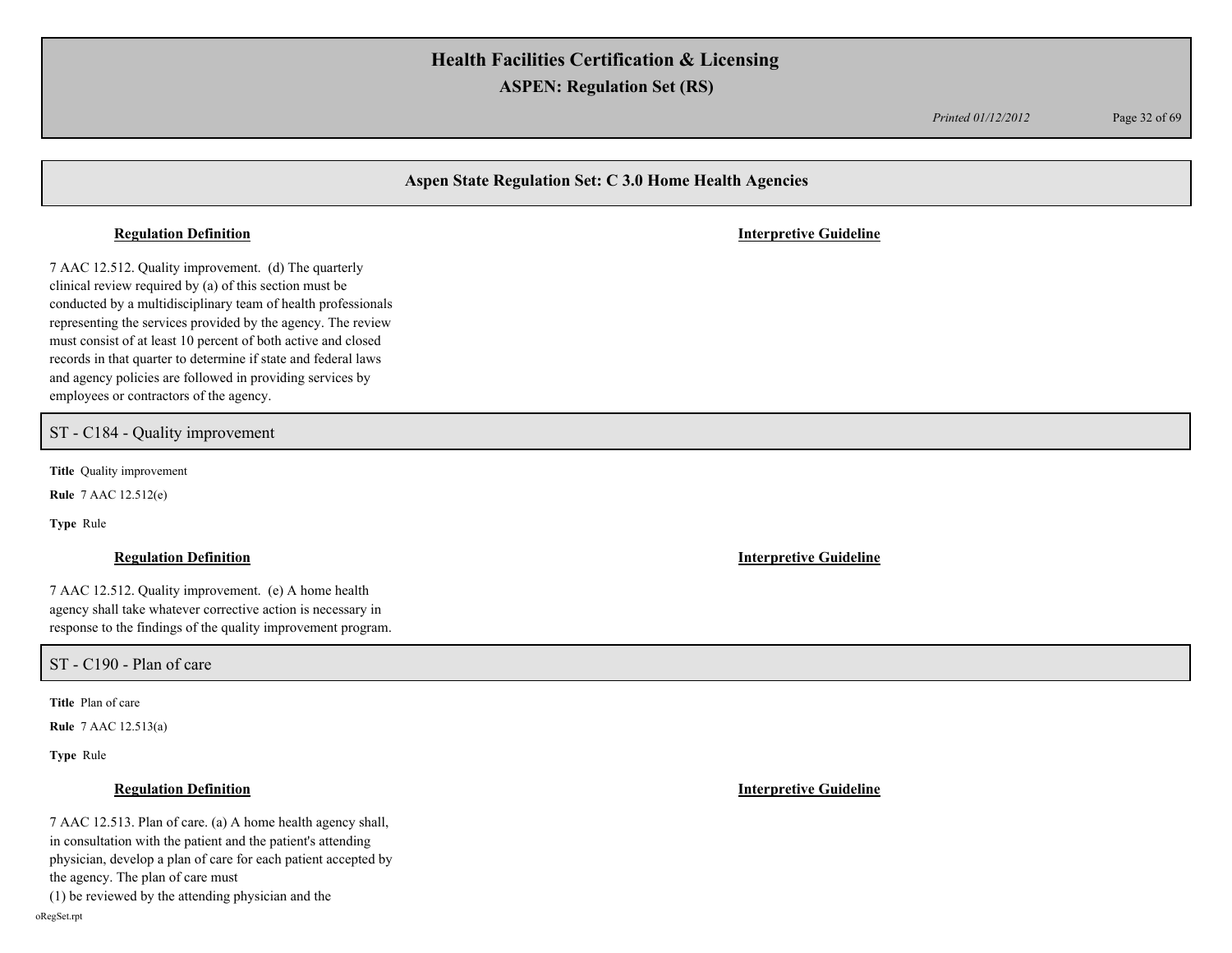*Printed 01/12/2012* Page 33 of 69

## **Aspen State Regulation Set: C 3.0 Home Health Agencies**

professional staff of the agency as often as the patient's condition requires, but at least every 62 days; (2) be signed by the attending physician and included in the patient's clinical record within 21 days of the start of care or the recertification date of the agency; (3) identify long and short term goals of patient care that provide measurable indices of performance; (4) address all pertinent diagnoses, rehabilitation potential, functional limitations, activities permitted, nutritional requirements, medications and treatments, safety measures to protect against injury, planning for discharge, instructions for timely discharge or referral, and any other factors relevant to the care of that patient.

ST - C191 - Plan of care

**Title** Plan of care

**Rule** 7 AAC 12.513(b)

**Type** Rule

### **Regulation Definition Interpretive Guideline**

7 AAC 12.513. Plan of care. (b) The agency shall promptly alert the attending physician of conditions that may require a change to the plan of care. The attending physician must approve any changes to the plan of care.

ST - C192 - Plan of care

**Title** Plan of care

**Rule** 7 AAC 12.513(c)

**Type** Rule

### **Regulation Definition Interpretive Guideline**

7 AAC 12.513. Plan of care. (c) The agency shall discuss the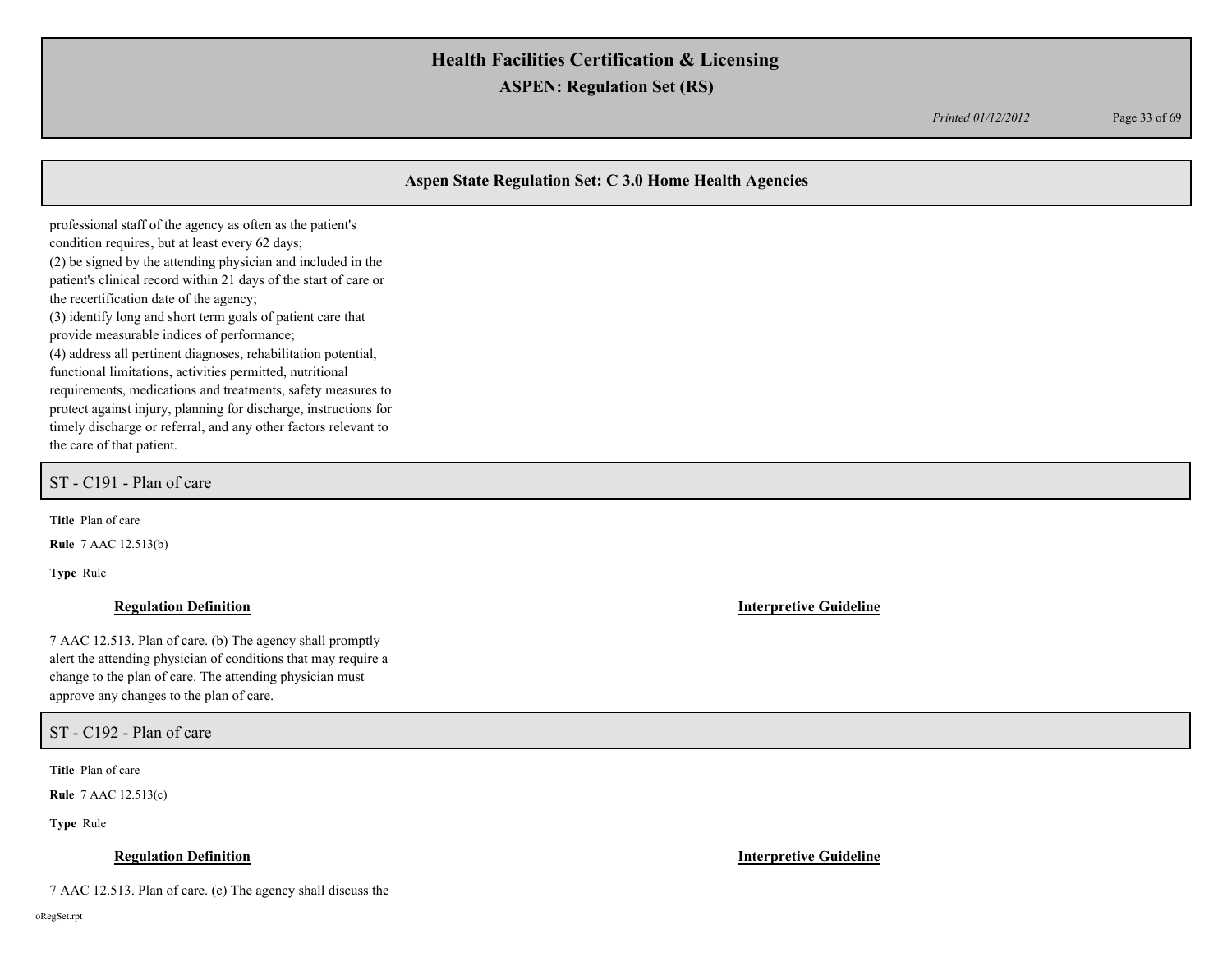*Printed 01/12/2012* Page 34 of 69

# **Aspen State Regulation Set: C 3.0 Home Health Agencies**

following information with the patient and document the discussion in the patient's clinical record: (1) the plan of care; (2) the services that the agency will provide; (3) alternate services available when the agency is unable to meet identified needs of the patient.

ST - C200 - Acceptance of patients

**Title** Acceptance of patients

**Rule** 7 AAC 12.514

**Type** Rule

## **Regulation Definition Interpretive Guideline**

7 AAC 12.514. Acceptance of patients. A home health agency may accept a patient for treatment only if there is a reasonable expectation that the patient's needs will be met adequately by the home health agency in the patient's place of residence. A home health agency may not accept a patient for treatment if that patient's place of residence is a hospital or nursing facility. The agency must consider the following factors before accepting a patient for home health services: (1) adequacy and suitability of staff and resources of the agency to provide needed services; (2) assessments of medical, nursing, and social needs of the patient as they relate to the benefits derived from home health care; (3) attitudes of the patient and family members; (4) degree of patient and family awareness of their rights and responsibilities; (5) management of medical emergencies; (6) availability, ability, and willingness of others to participate in the care of the patient; and (7) assurance that services can be effectively coordinated through liaison with organizations and individuals also providing care to the patient. oRegSet.rpt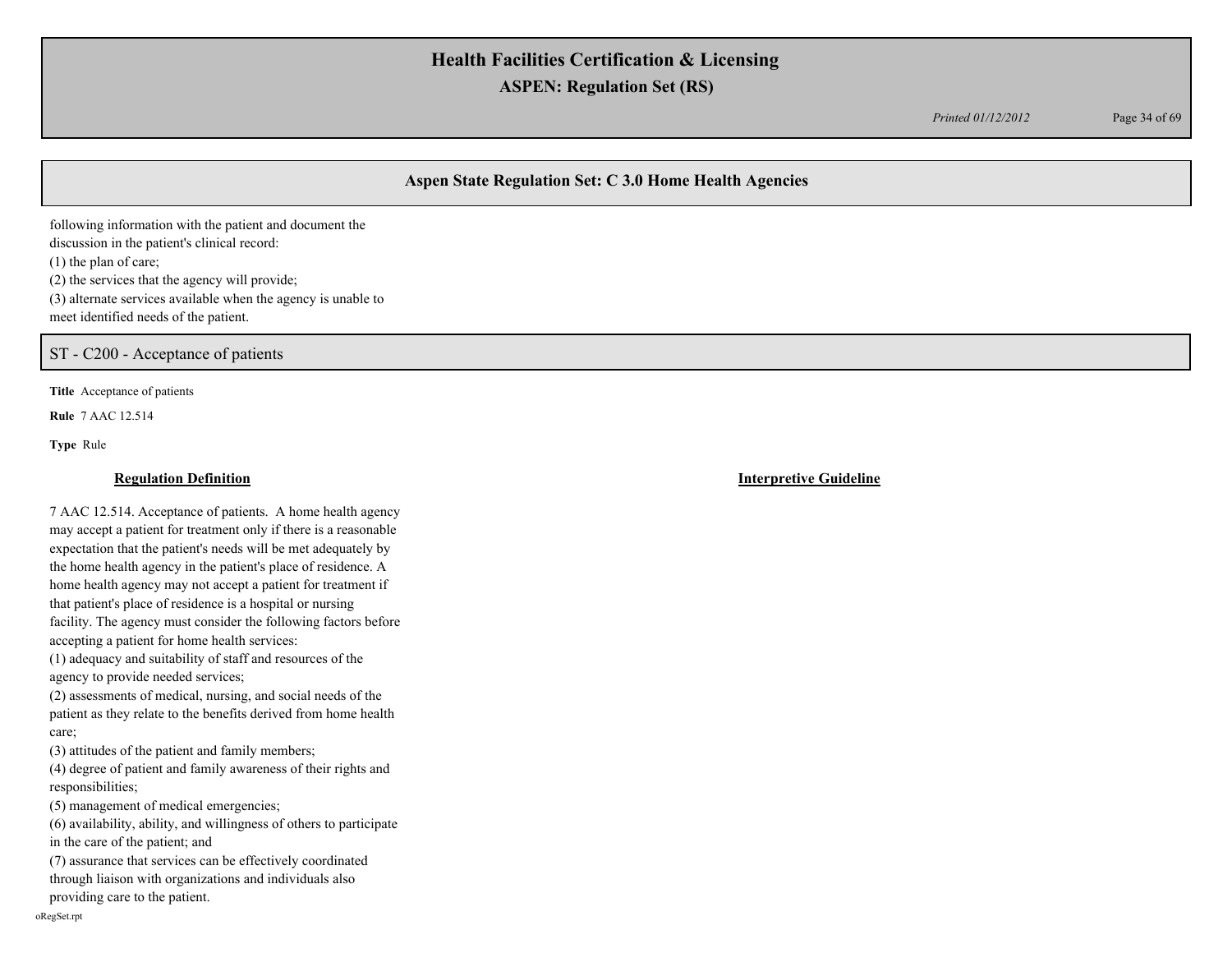*Printed 01/12/2012* Page 35 of 69

## **Aspen State Regulation Set: C 3.0 Home Health Agencies**

# ST - C205 - Director of clinical services

**Title** Director of clinical services

**Rule** 7 AAC 12.516

**Type** Rule

### **Regulation Definition Interpretive Guideline**

7 AAC 12.516. Director of clinical services. The home health agency administrator shall designate a physician or registered nurse to serve as that agency's director of clinical services. The director of clinical services shall

(1) supervise the agency's professional service providers; (2) be available at all times for consultation during regular office hours or have a qualified designee if the director is on authorized leave status;

(3) participate in the development of job descriptions and employment decisions affecting home health personnel who provide direct services;

(4) ensure that the agency has a sufficient number of staff to meet patient needs;

(5) have authority over and responsibility for the

(A) functions, activities, and evaluation of all professional and ancillary staff to assure that they conform to applicable state and federal laws, agency policies and procedures, and applicable professional standards;

(B) quality of home health services, implementation and coordination of each plan of care, appropriateness of each plan of care to meet the patient's needs, and implementation of patient care policies and procedures;

(C) orientation and inservice training for all professional staff and ancillary personnel, including those under contract; and (D) development and documentation of all written material related to home health services, including policies, procedures, and standards for home health services.

oRegSet.rpt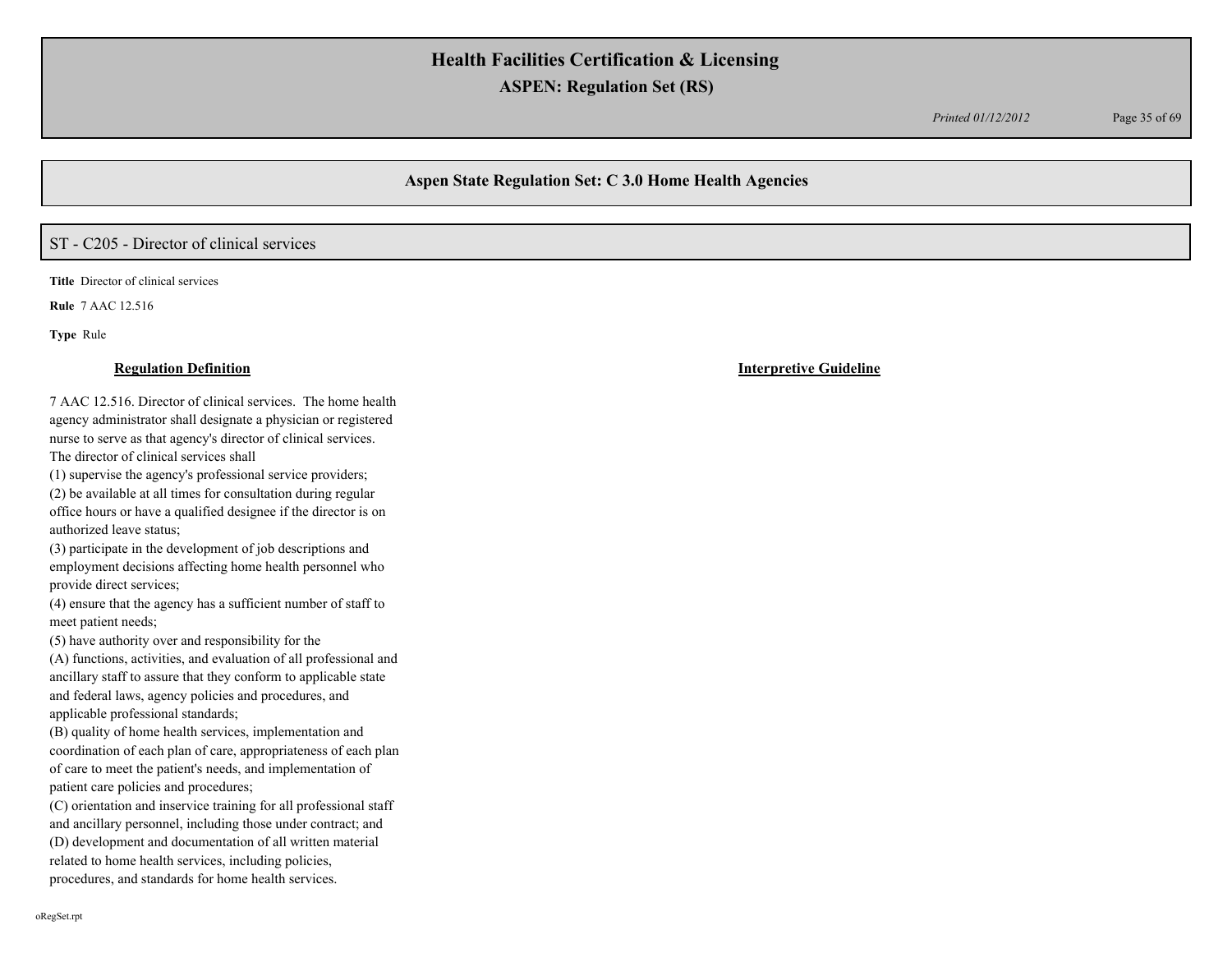*Printed 01/12/2012* Page 36 of 69

## **Aspen State Regulation Set: C 3.0 Home Health Agencies**

## ST - C210 - Nursing services

**Title** Nursing services

**Rule** 7 AAC 12.517(a)

**Type** Rule

7 AAC 12.517. Nursing services. (a) A home health agency shall furnish nursing services in accordance with a plan of care by or under the supervision of a registered nurse licensed under AS 08.68. A registered nurse employed by a home health agency shall

(1) assure that patient care is coordinated between services and that all of the patient's needs identified by the assessments are addressed;

(2) conduct initial evaluation visits and re-evaluate nursing needs on an ongoing basis;

(3) conduct in-depth and comprehensive assessments of a patient at acceptance and when significant changes occur in the patient's condition;

(4) initiate a plan of care and make necessary revisions;

(5) provide services requiring substantial and specialized nursing skill;

(6) initiate appropriate preventive and rehabilitative nursing procedures;

(7) implement patient teaching based on the patient's needs consistent with agency policies and procedures, including demonstration, supervision, and evaluation;

(8) prepare clinical and progress notes;

(9) prepare summaries of care;

(10) inform the attending physician and other personnel of changes in the patient's condition and needs;

(11) counsel each patient and the patient's family on how to meet the patient's nursing and related needs;

(12) prepare a written summary of care and services in the oRegSet.rpt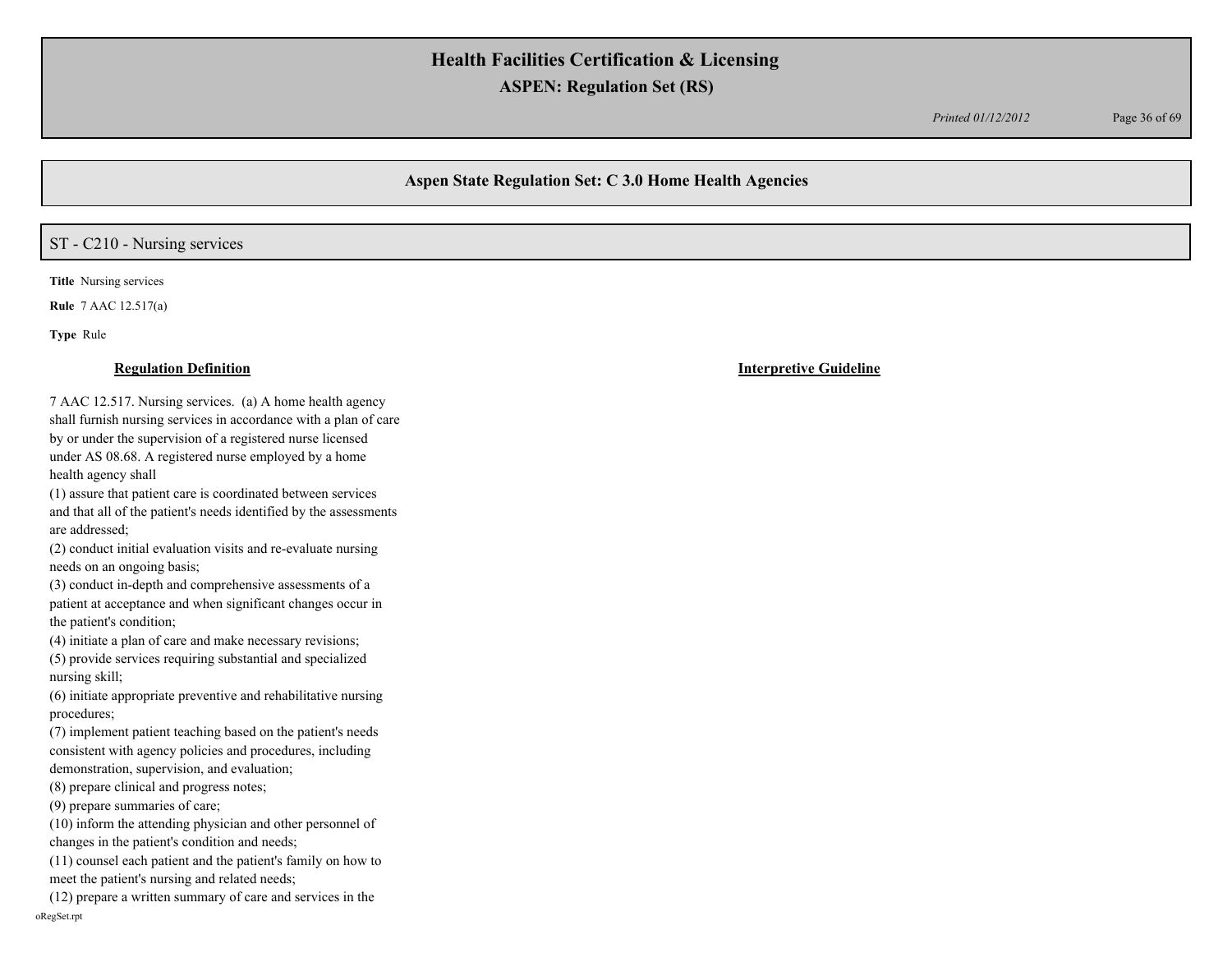*Printed 01/12/2012* Page 37 of 69

# **Aspen State Regulation Set: C 3.0 Home Health Agencies**

event of patient transfer to another agency, hospital, or other health care setting; (13) supervise other nursing personnel;

(14) participate in inservice training; and

(15) if a patient is receiving care by a licensed practical nurse,

review the plan of care and the nursing services every two

weeks and document the review in the patient's clinical record.

ST - C211 - Nursing services

**Title** Nursing services

**Rule** 7 AAC 12.517

**Type** Rule

### **Regulation Definition Interpretive Guideline**

7 AAC 12.517. Nursing services. (b) A licensed practical nurse licensed under AS 08.68 employed by a home health agency shall

(1) furnish services in accordance with applicable state and federal law, agency policies and procedures, and the plan of care;

(2) assist the physician and registered nurse in performing specialized procedures;

(3) prepare equipment and materials for treatments observing required aseptic technique;

(4) assist the patient in learning appropriate self-care;

(5) consult the registered nurse in making judgments and decisions regarding care and services rendered; and

(6) prepare clinical progress notes.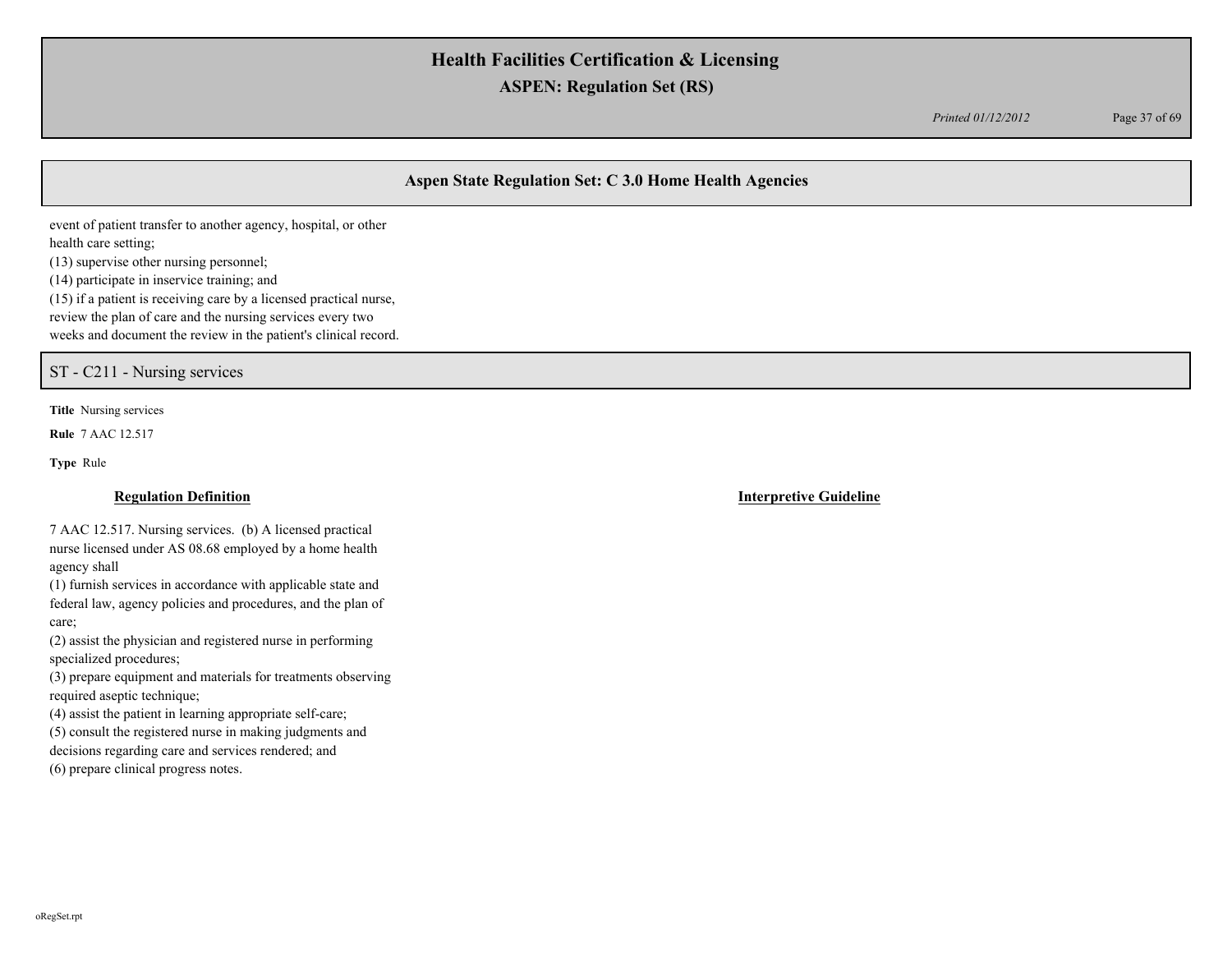*Printed 01/12/2012* Page 38 of 69

## **Aspen State Regulation Set: C 3.0 Home Health Agencies**

# ST - C215 - Home health aide services

**Title** Home health aide services

**Rule** 7 AAC 12.519(a)

**Type** Rule

7 AAC 12.519. Home health aide services. (a) If a home health agency provides home health aide services, those services must be provided

(1) by a home health aide who

(A) is a nurse aide certified by the Board of Nursing under AS 08.68.331 - 08.68.336;

(B) does not appear in the registry of certified nurse aides under AS 08.68.333 as having committed abuse, neglect, or misappropriation of property in connection with employment as a nurse aide;

(C) has a valid criminal history check under AS 47.05.300 - 47.05.390 and 7 AAC 10.900 - 7 AAC 10.990, unless a variance is granted under 7 AAC 10.935; and

(D) meets home health requirements and has completed the competency evaluation requirements in (f) of this section;

(2) in accordance with a plan of care; and

(3) in accordance with written instructions prepared by a registered nurse, or appropriate therapist providing therapy under 7 AAC 12.521, that specify each task to be completed during a home visit.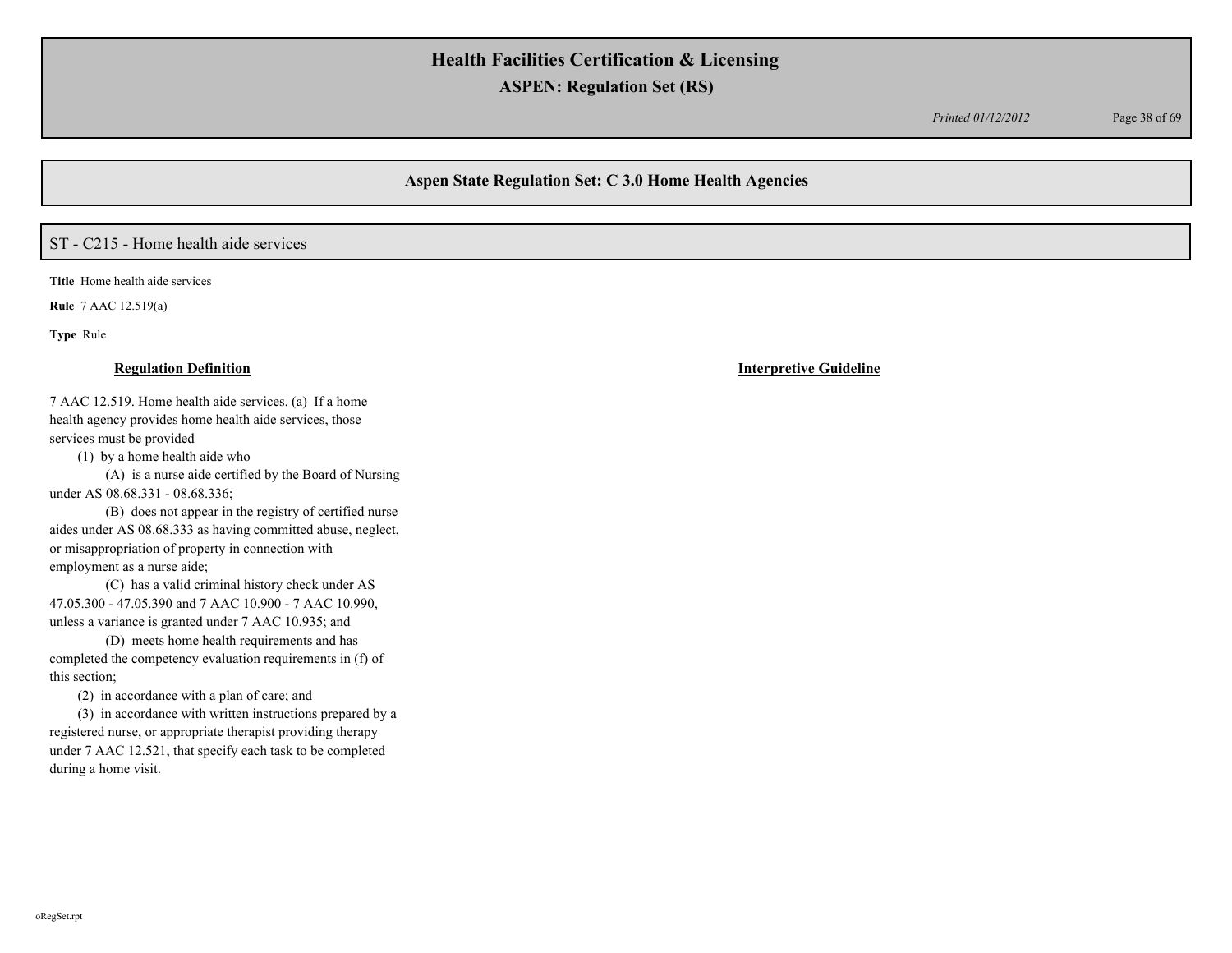*Printed 01/12/2012* Page 39 of 69

## **Aspen State Regulation Set: C 3.0 Home Health Agencies**

# ST - C216 - Home health aide services

**Title** Home health aide services

**Rule** 7 AAC 12.519(b)

**Type** Rule

7 AAC 12.519. Home health aide services. (b) A home health aide employed by a home health agency shall (1) follow a current written plan of care; (2) perform simple procedures as an extension of therapy services; (3) provide personal care, including bathing, hair care, oral hygiene, skin care, and hand and foot care; (4) assist the patient with ambulation and exercise; (5) assist with the nutritional needs of the patient; (6) assist with patient administered, non-prescription and prescription medications, by handing the patient the medication bottle or medications prepared under the supervision of a registered nurse or a physician; (7) report changes in the patient's condition and needs, and complete appropriate records; and (8) take and record vital signs.

## ST - C217 - Home health aide services

**Title** Home health aide services

**Rule** 7 AAC 12.519(c)

**Type** Rule

### **Regulation Definition Interpretive Guideline**

7 AAC 12.519. Home health aide services. (c) A home health agency shall provide and document orientation of a home

oRegSet.rpt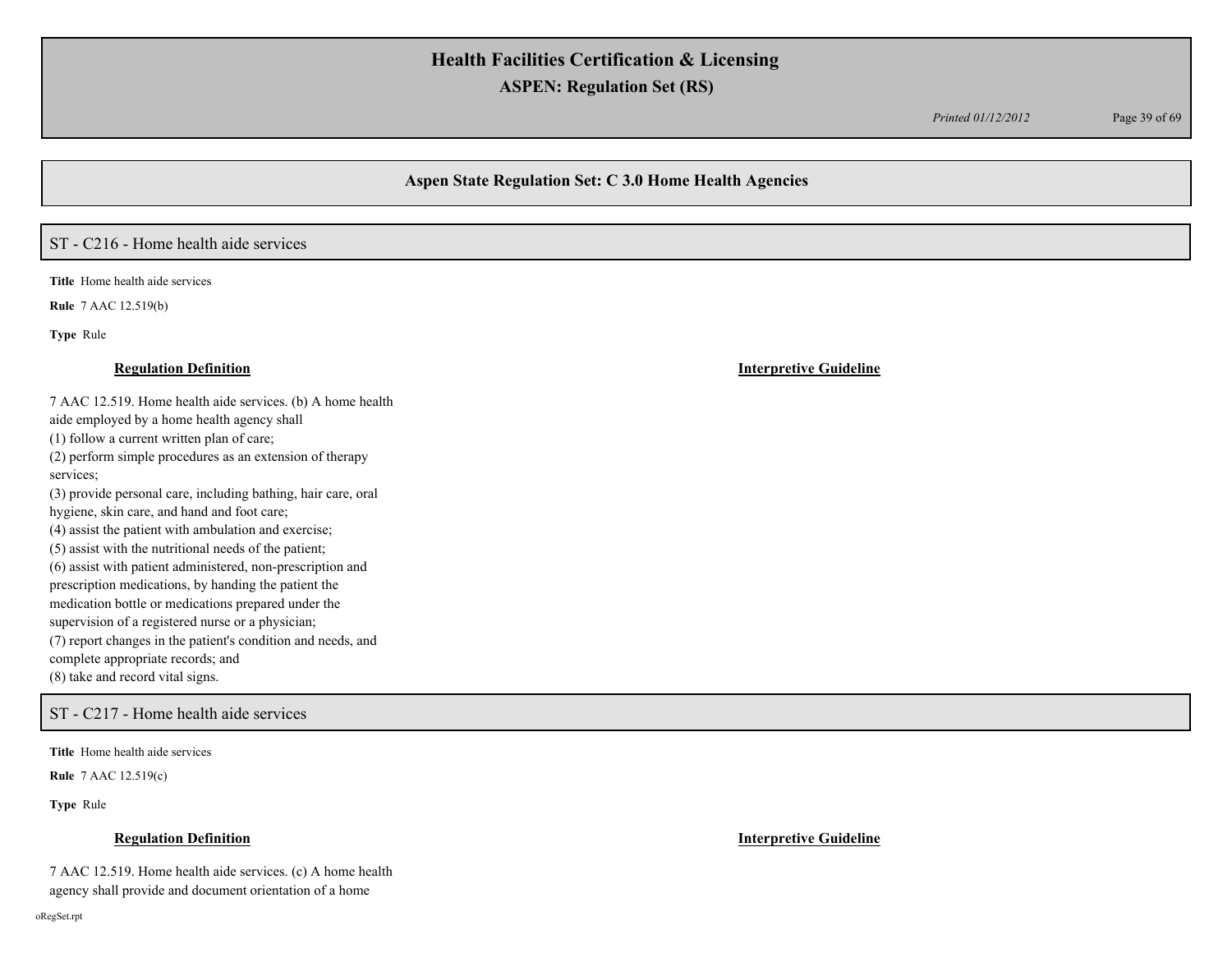*Printed 01/12/2012* Page 40 of 69

# **Aspen State Regulation Set: C 3.0 Home Health Agencies**

health aide within the two weeks immediately following that aide's employment. Orientation must include information on the following matters: (1) applicable state and federal law and the policies and procedures of the agency; (2) duties of the home health aide; (3) functions of other health personnel employed by the agency and how they relate to each other in the care of the

patient;

(4) coordination of services within the agency and community services; and

(5) ethics and confidentiality.

ST - C218 - Home health aide services

**Title** Home health aide services

**Rule** 7 AAC 12.519(d)

**Type** Rule

7 AAC 12.519. Home health aide services. (d) A registered nurse, or therapist providing service under 7 AAC 12.521, shall make a supervisory visit to the patient's residence at least once every two weeks, either to observe and assist when the aide is present, or to assess relationships and determine whether goals identified in the plan of care are being met. The registered nurse or therapist must directly observe the in-home performance of each home health aide at least once every three months.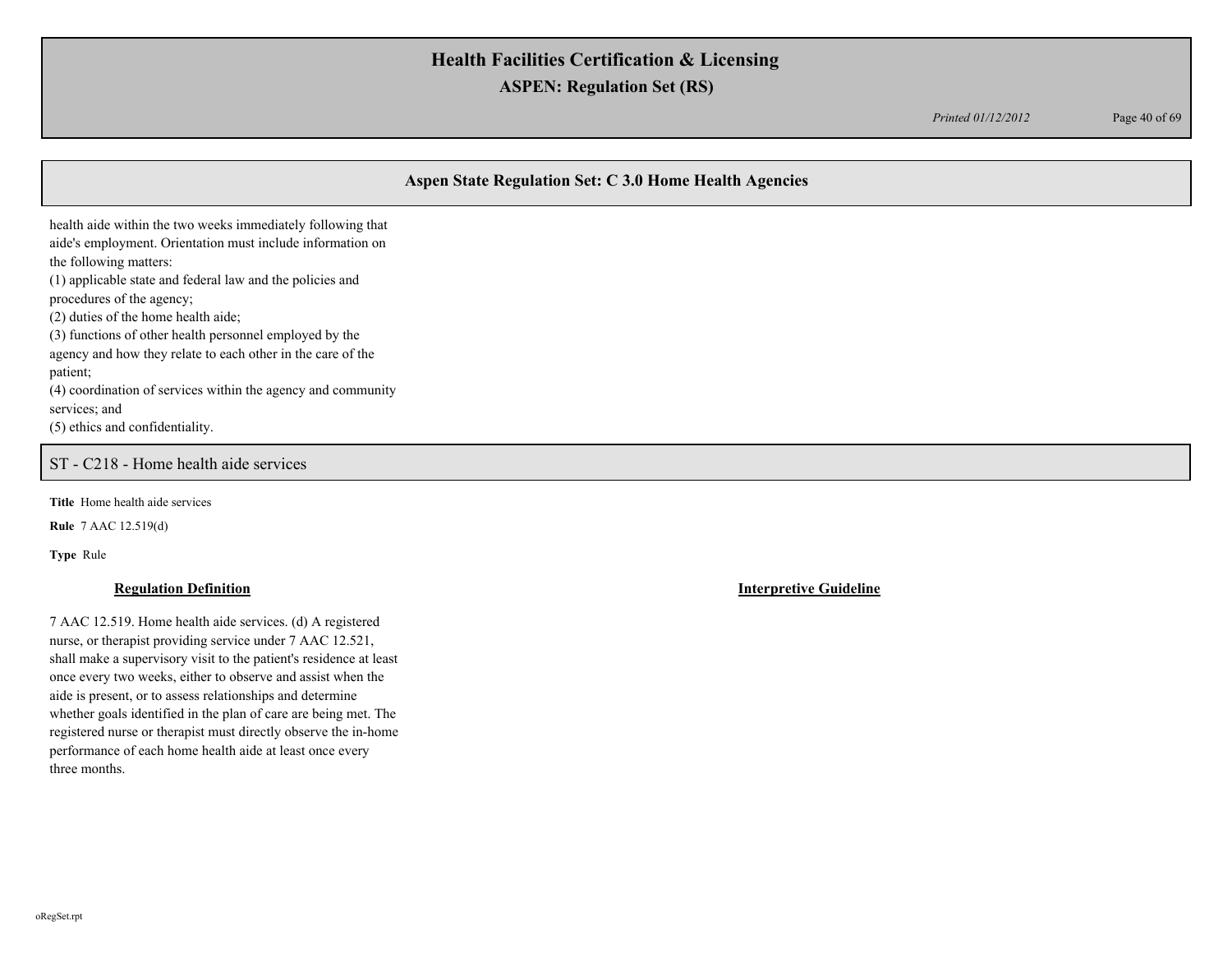*Printed 01/12/2012* Page 41 of 69

## **Aspen State Regulation Set: C 3.0 Home Health Agencies**

# ST - C219 - Home health aide services

**Title** Home health aide services

**Rule** 7 AAC 12.519Ie)

**Type** Rule

### **Regulation Definition Interpretive Guideline**

7 AAC 12.519. Home health aide services. (e) A home health agency shall provide a home health aide with 12 hours of inservice training each calendar year based on the training needs identified through supervisory visits and the needs of patients being served by the home health agency. A home health agency shall provide training for all care duties not included in the basic competency skills identified in (f) of this section.

# ST - C220 - Home health aide services

**Title** Home health aide services

**Rule** 7 AAC 12.519(f)

**Type** Rule

7 AAC 12.519. Home health aide services. (f) A home health agency shall maintain sufficient documentation to demonstrate that an individual who furnishes home health aide services is competent in the skills identified in this subsection. Before providing services to patients, a home health aide shall be evaluated for competency in each of the following areas: (1) communication;

(2) observation, reporting, and documentation of the patient care provided;

(3) maintenance of a clean, safe, and healthy environment;

oRegSet.rpt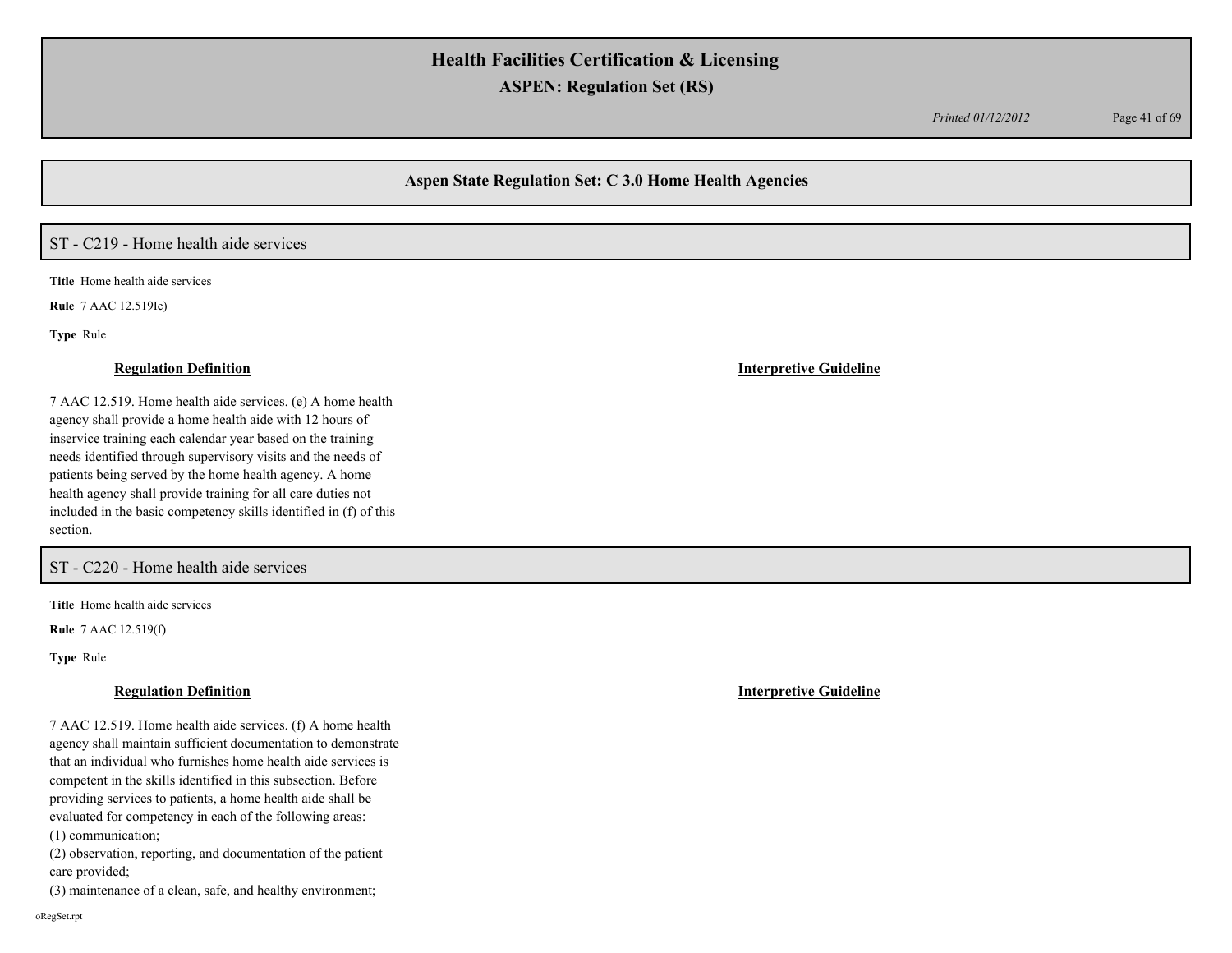*Printed 01/12/2012* Page 42 of 69

# **Aspen State Regulation Set: C 3.0 Home Health Agencies** (4) provision of basic infection control procedures; (5) knowledge of basic nutrition and fluid intake, including food preparation techniques as appropriate; (6) reading and recording temperature, pulse, and respiration; (7) knowledge and observation of basic elements of body functioning and changes in body function that must be reported to an aide's supervisor; (8) recognition of emergencies and knowledge of emergency procedures; (9) recognition of the physical, emotional, and developmental needs of, and ways to work with, the clients served by the home health agency, including respect for the patient, the patient's privacy, and the patient's property; (10) use of appropriate and safe techniques of personal hygiene and grooming, including (A) a bed bath; (B) a sponge, tub, or shower bath; (C) sink, tub, or bed shampooing; (D) nail and skin care; (E) oral hygiene; and (F) toileting and elimination; (11) safe transfer techniques and ambulation; (12) normal range of motion and positioning; (13) any other task that the home health agency may assign to the home health aide. ST - C225 - Therapy Services

**Title** Therapy Services

**Rule** 7 AAC 12.521(a)

**Type** Rule

7 AAC 12.521. Therapy services. (a) Physical therapy services offered by a home health agency must be provided in accordance with a plan of care by or under the supervision of a oRegSet.rpt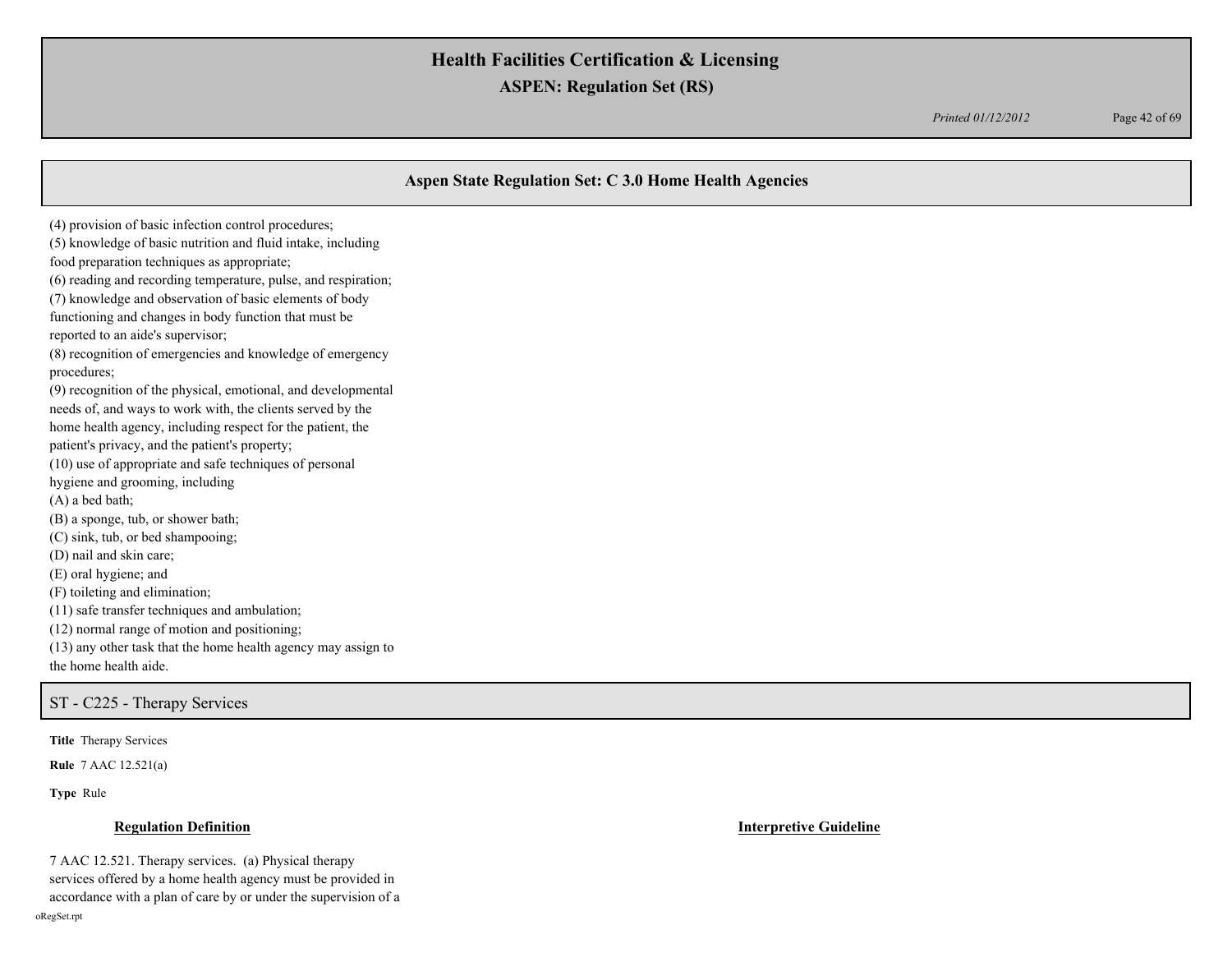*Printed 01/12/2012* Page 43 of 69

# **Aspen State Regulation Set: C 3.0 Home Health Agencies**

physical therapist licensed under AS 08.84. A physical therapist employed by or on contract with a home health agency shall (1) evaluate a patient; (2) establish or modify a physical therapy treatment plan upon written or verbal orders from a physician; (3) prepare clinical progress notes; (4) prepare summaries of care; (5) plan, supervise, and delegate services to a physical therapy assistant licensed under AS 08.84; and (6) makes supervisory visits to the patient's residence every two weeks to evaluate the effectiveness of the services furnished by the physical therapy assistant and to document the patient's condition in the clinical record.

ST - C226 - Therapy services

**Title** Therapy services

**Rule** 7 AAC 12.521(b)

**Type** Rule

oRegSet.rpt

### **Regulation Definition Interpretive Guideline**

7 AAC 12.521. Therapy services. (b) Occupational therapy services offered by a home health agency must be provided in accordance with a plan of care by an occupational therapist licensed under AS 08.84. An occupational therapist employed by or on contract with a home health agency shall (1) evaluate a patient; (2) establish or modify an occupational therapy treatment plan upon written or verbal orders from a physician; (3) prepare clinical progress notes; (4) prepare summaries of care; (5) plan, supervise, and delegate services to an occupational therapy assistant licensed under AS 08.84; and (6) make supervisory visits to the patient's residence every two weeks to evaluate the effectiveness of the services furnished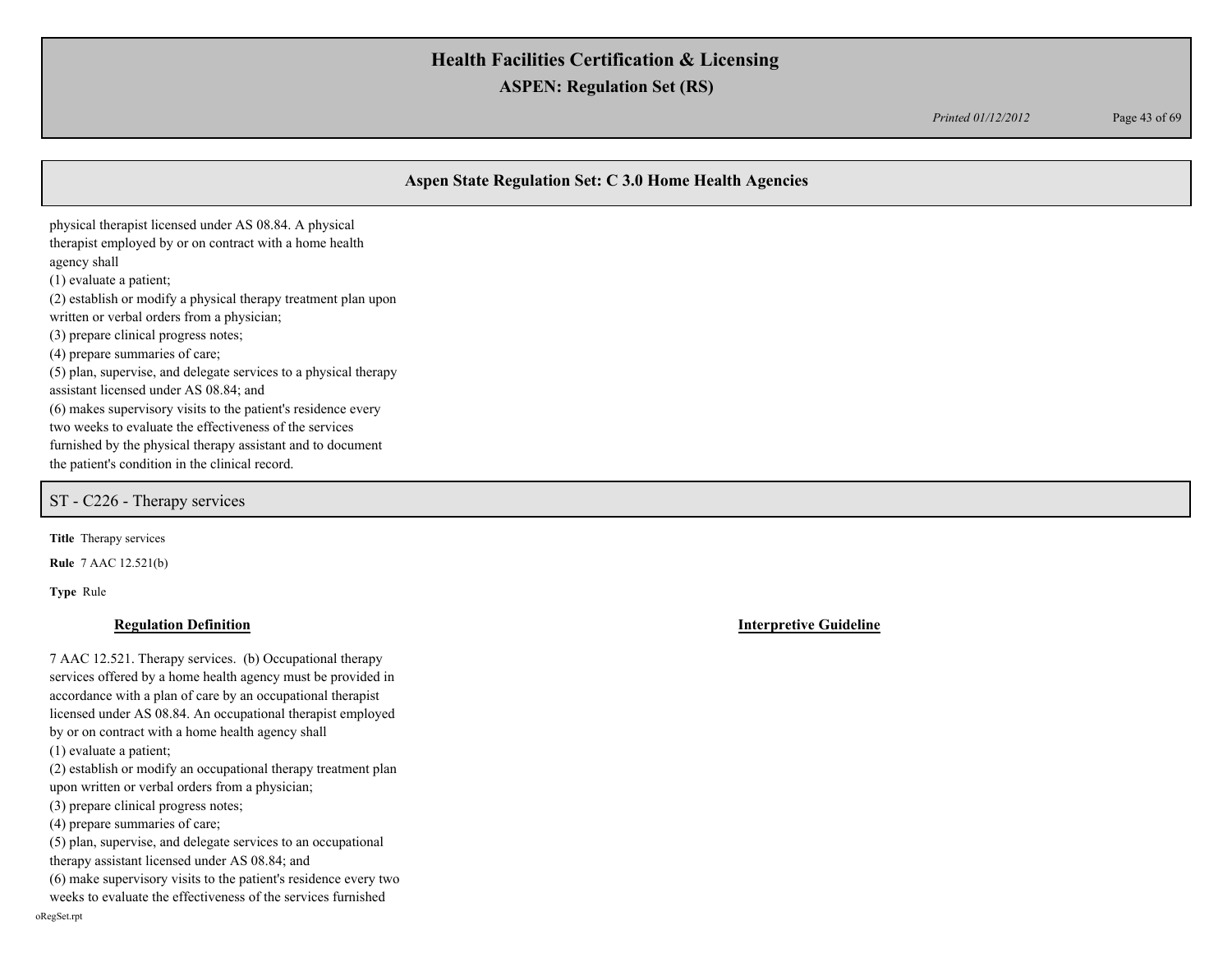*Printed 01/12/2012* Page 44 of 69

# **Aspen State Regulation Set: C 3.0 Home Health Agencies**

by the occupational therapy assistant and document the patient's condition in the clinical record.

## ST - C227 - Therapy services

**Title** Therapy services

**Rule** 7 AAC 12.521(c)

**Type** Rule

7 AAC 12.521. Therapy services. (c) A physical therapy assistant and occupational therapy assistant shall (1) assist in preparing clinical progress notes; and (2) participate in educating the patient, family, and staff.

ST - C228 - Therapy services

**Title** Therapy services

**Rule** 7 AAC 12.521(d)

**Type** Rule

### **Regulation Definition Interpretive Guideline**

7 AAC 12.521. Therapy services. (d) Speech therapy services offered by a home health agency must be provided in accordance with a plan of care by a speech therapist who has a current certificate of clinical competence in speech pathology granted by the American Speech-Language-Hearing Association. A speech pathologist employed by or under contract to a home health agency shall (1) evaluate a patient; (2) establish or modify a speech therapy treatment plan upon written or verbal instructions from the treating physician; (3) prepare clinical progress notes; and (4) prepare summaries of care.

**Regulation Definition Interpretive Guideline**

oRegSet.rpt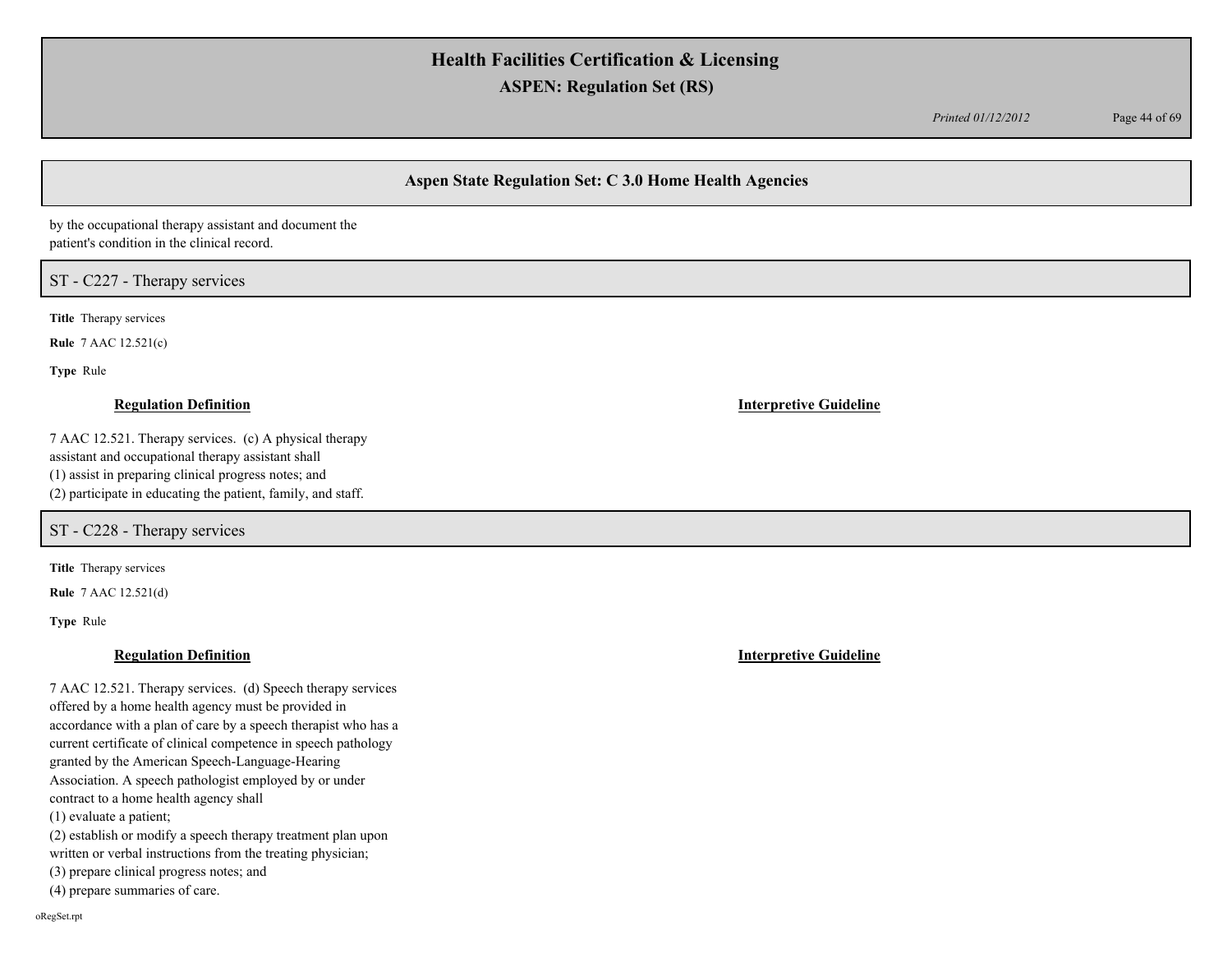*Printed 01/12/2012* Page 45 of 69

## **Aspen State Regulation Set: C 3.0 Home Health Agencies**

# ST - C230 - Medical social work service

**Title** Medical social work service

**Rule** 7 AAC 12.523(a)

**Type** Rule

### **Regulation Definition Interpretive Guideline**

7 AAC 12.523. Medical social work service. (a) If a home health agency offers medical social services, the services must be delivered in accordance with the patient's plan of care by, or under the supervision of, a social worker who has (1) a master's degree from a school of social work accredited by the National Council on Social Work Education; (2) one year of social work experience in a health care setting; and (3) if required to be licensed under AS 08.95, a valid license.

## ST - C231 - Medical social work service

**Title** Medical social work service

**Rule** 7 AAC 12.523(b)

**Type** Rule

7 AAC 12.523. Medical social work service. (b) A social worker employed by a home health agency shall (1) assist the physician, team members, and the family in understanding the social and emotional factors related to health problems of the patient; (2) participate in the development of a plan of care; (3) prepare clinical and progress notes;

(4) participate in inservice training;

(5) refer the patient and family members to appropriate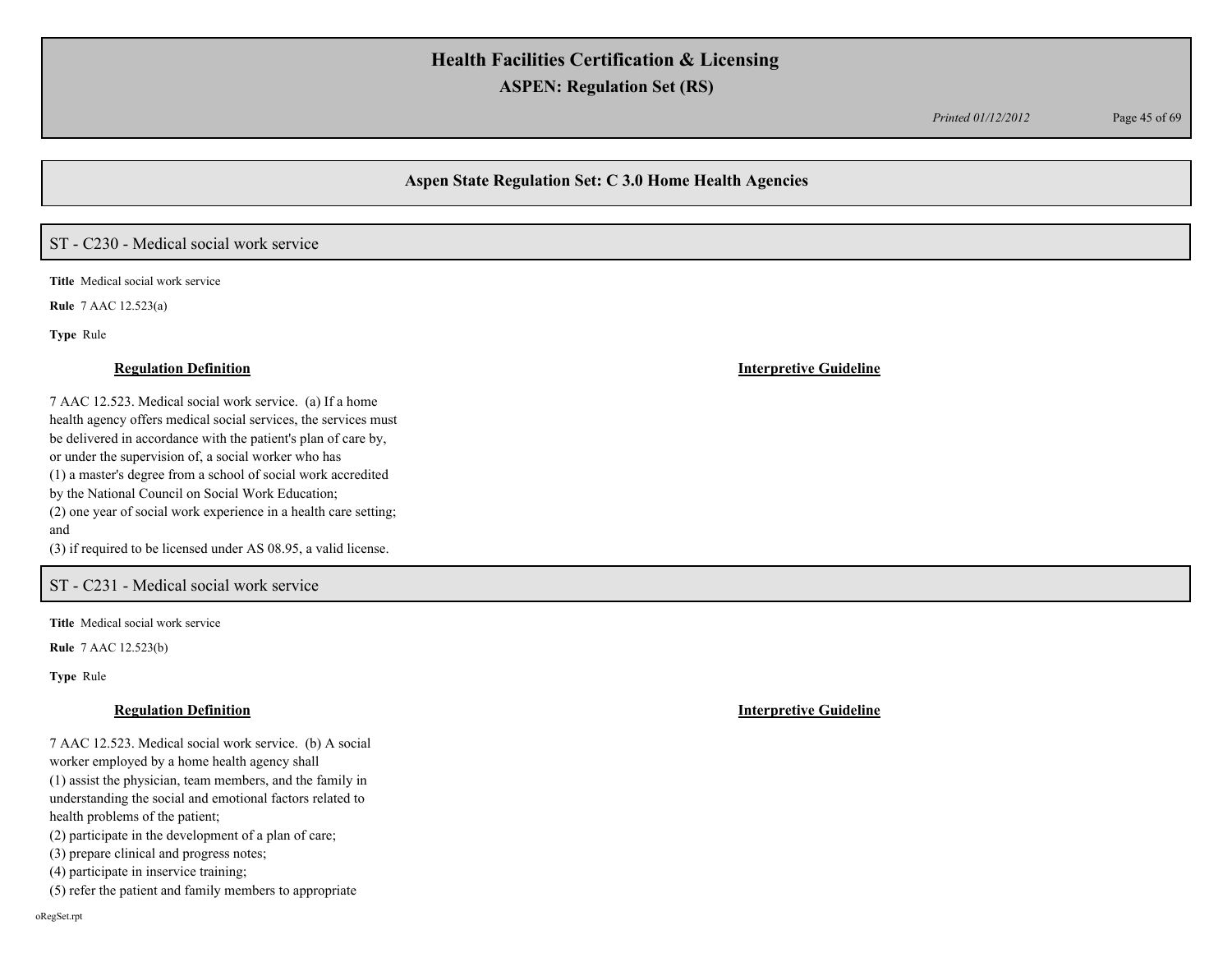*Printed 01/12/2012* Page 46 of 69

# **Aspen State Regulation Set: C 3.0 Home Health Agencies**

community resources and consult with other agency personnel; (6) accept physician orders in relation to social services issues; (7) participate in discharge planning; and (8) plan, supervise, and delegate services furnished by a social work assistant.

ST - C232 - Medical social work service

**Title** Medical social work service

**Rule** 7 AAC 12.523(c)

**Type** Rule

## **Regulation Definition Interpretive Guideline**

7 AAC 12.523. Medical social work service. (c) A social work assistant must have a baccalaureate degree in social work or in a human service field, including sociology, special education, rehabilitation counseling, psychology, or another field related to social work, and at least one year of social work experience in a health care setting. A social work assistant shall (1) perform delegated services in accordance with the plan of care; (2) assist in preparing clinical progress notes; and

(3) participate in inservice training.

ST - C235 - Nutrition services

**Title** Nutrition services

**Rule** 7 AAC 12.524

**Type** Rule

### **Regulation Definition Interpretive Guideline**

7 AAC 12.524. Nutrition services. If a plan of care requires the consultation or direct services of a dietitian, the home

oRegSet.rpt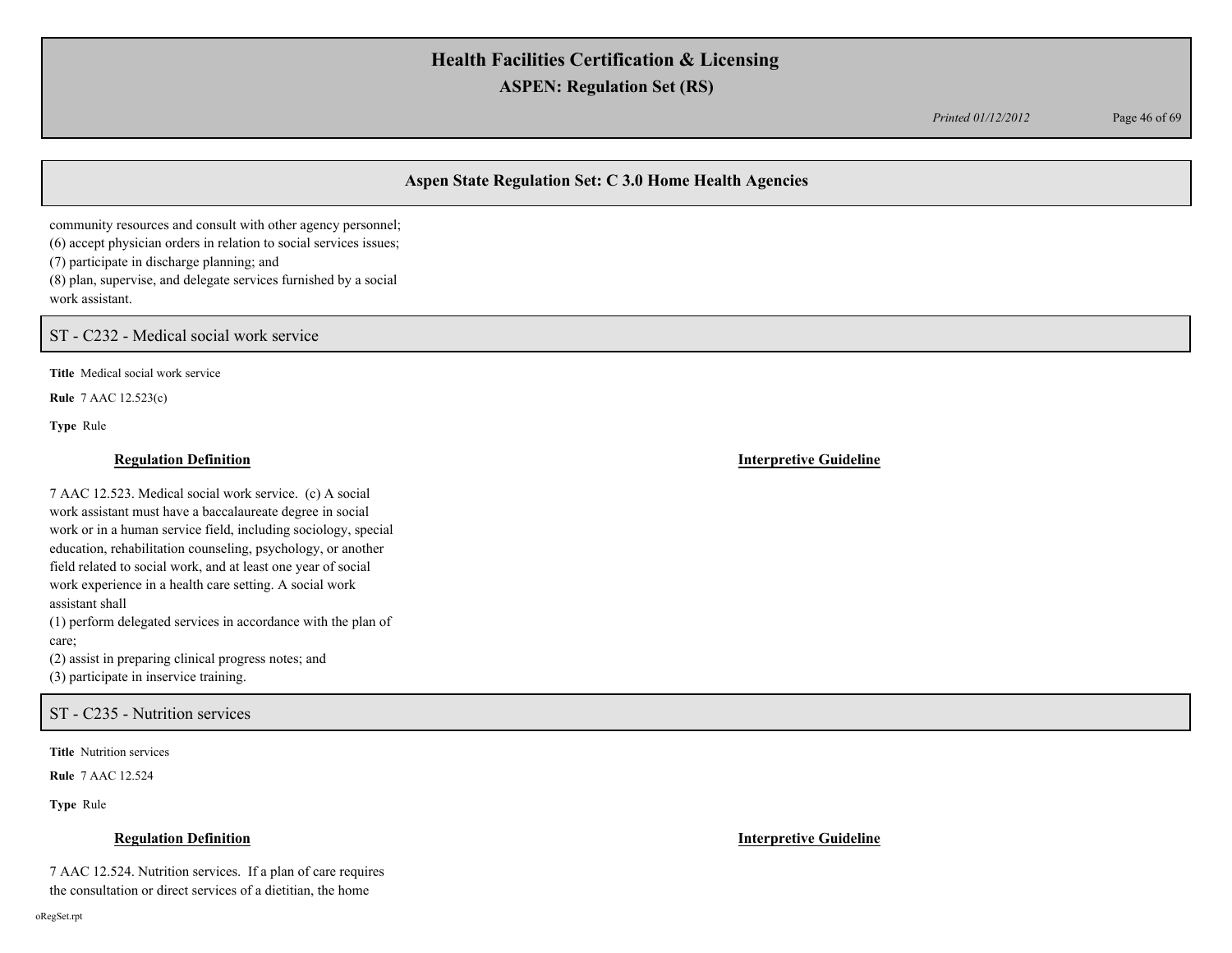*Printed 01/12/2012* Page 47 of 69

# **Aspen State Regulation Set: C 3.0 Home Health Agencies** health agency must ensure that those services are provided by a dietitian registered by the Commission on Dietetic Registration of the American Dietetic Association. A dietitian providing services for a home health agency shall (1) review the dietary assessment of a patient with special dietary needs, and monitor the management of any special diet requirements; (2) participate in developing a plan of care regarding a patient's dietary needs, including dietary goals, objectives, and interventions; (3) provide written directions to family and staff for meal planning for a special diet; (4) participate in patient care conferences; (5) participate in educating the patient and family about the patient's dietary needs and management; (6) participate in agency inservice training; (7) prepare clinical progress notes; (8) prepare summaries of care; (9) provide the agency with an assessment and consultation if hyperalimentation services are being provided; and (10) maintain liaison with the physician and agency staff to ensure that their efforts are coordinated effectively and support the objectives outlined in a plan of care.

### ST - C240 - Central supply

**Title** Central supply

**Rule** 7 AAC 12.525

**Type** Rule

### **Regulation Definition Interpretive Guideline**

7 AAC 12.525. Central supply. (a) A home health agency shall maintain a separate area for processing, decontamination, if necessary, and storage of sterile supplies and materials. (b) A home health agency shall develop and implement policies and procedures for oRegSet.rpt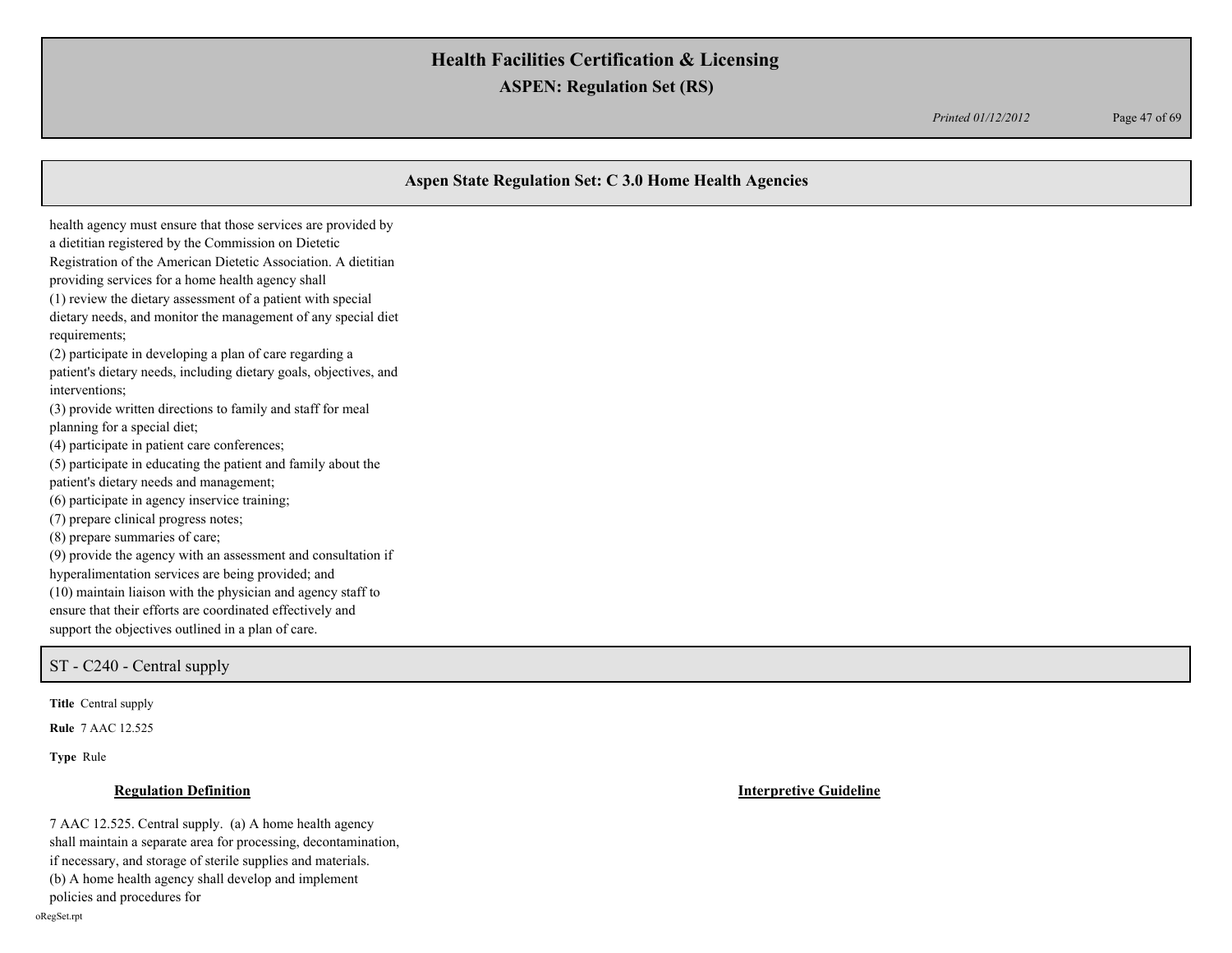*Printed 01/12/2012* Page 48 of 69

# **Aspen State Regulation Set: C 3.0 Home Health Agencies**

(1) the cleaning, antimicrobial processing, and storage of nondisposable supplies and equipment to prevent their contamination and the transmission of infection through their use; (2) identifying potentially infectious materials that must be

treated before disposal; and

(3) the handling, packaging, and disposal of materials and sharp instruments contaminated by pathological or infectious waste.

ST - C245 - Infusion therapy

**Title** Infusion therapy

**Rule** 7 AAC 12.526(a)

**Type** Rule

### **Regulation Definition Interpretive Guideline**

7 AAC 12.526. Infusion therapy. (a) If a home health agency provides parenteral or hyperalimentation services, the agency shall

(1) describe the scope of the services to be provided, including the population to be served;

(2) develop a plan for emergency services to meet the scope of

the services provided; and

(3) administer treatments only upon the order of a physician.

ST - C246 - Infusion therapy

**Title** Infusion therapy

**Rule** 7 AAC 12.526(b)

**Type** Rule

### **Regulation Definition Interpretive Guideline**

7 AAC 12.526. Infusion therapy. (b) A home health agency

oRegSet.rpt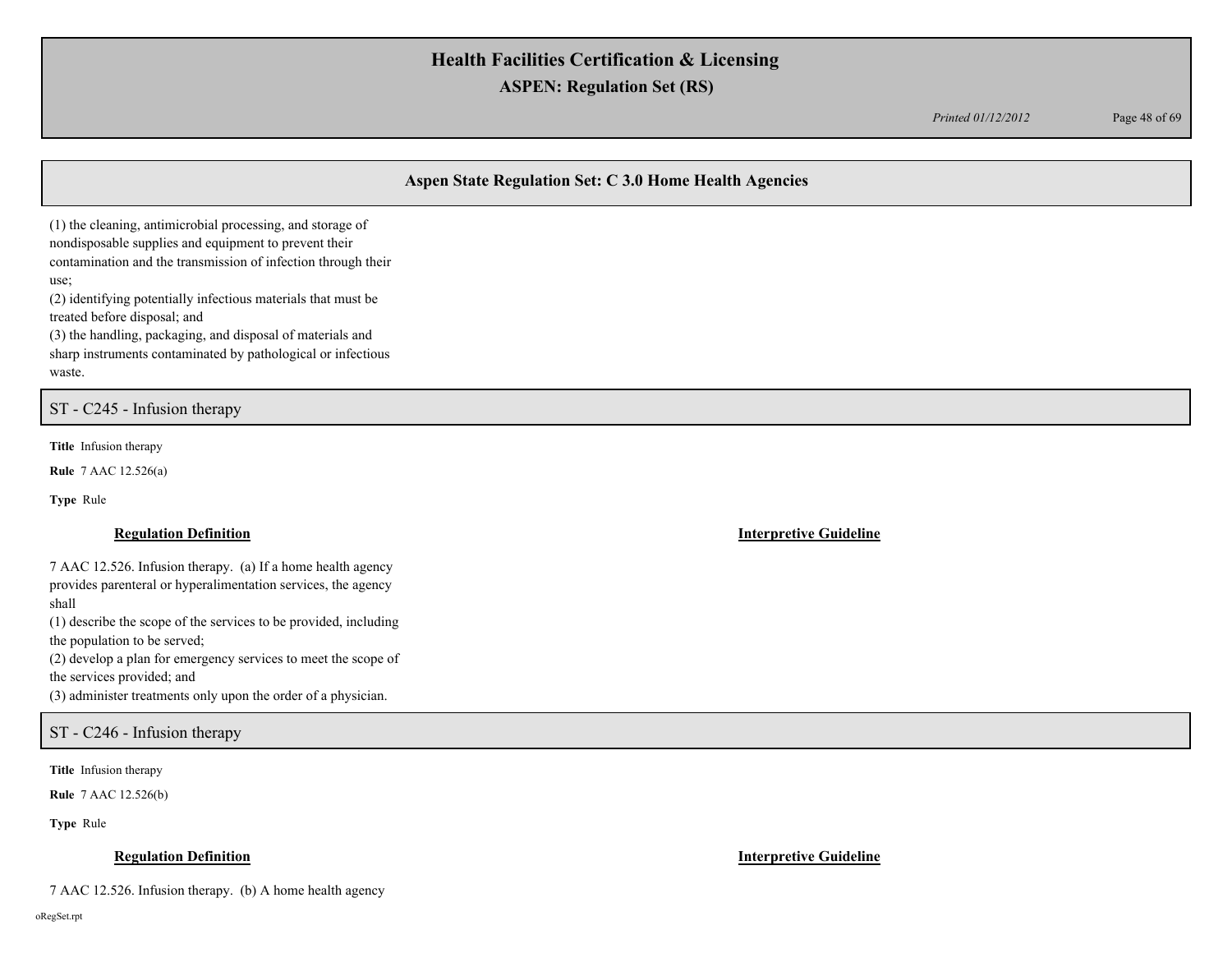*Printed 01/12/2012* Page 49 of 69

## **Aspen State Regulation Set: C 3.0 Home Health Agencies**

medications, and admixtures; (2) infection control, including (A) preparing, assessing, rotating, and labeling the site; (B) necessary and appropriate flushing procedures; and (C) using sterile equipment according to manufacturer's guidelines; (3) using dietitian services when a patient requires enteral or parenteral nutrition; (4) identifying preparations that can be administered at home; (5) using and controlling parenterally administered experimental drugs; (6) using drugs that cause tissue necrosis upon extravasation; (7) handling and disposing of biohazardous material, antineoplastic agents, and infectious materials; (8) using precision volume chambers, electronic infusion devices, and flow control devices; (9) assuring a product is free of particulate matter and cloudiness; (10) administering blood and blood products to assure (A) viability, temperature stability, and prevention of contamination; and (B) registered nurse or physician attendance; and (11) providing care for pediatric patients that describe the (A) amount and specifications of parenteral fluid or medication to be administered, as determined by age, body surface, weight, intake, and output; and (B) type and use of control devices. ST - C247 - Infusion therapy

shall develop and implement policies and procedures for (1) preparing and administering parenteral solution,

**Title** Infusion therapy

**Rule** 7 AAC 12.526(c)

**Type** Rule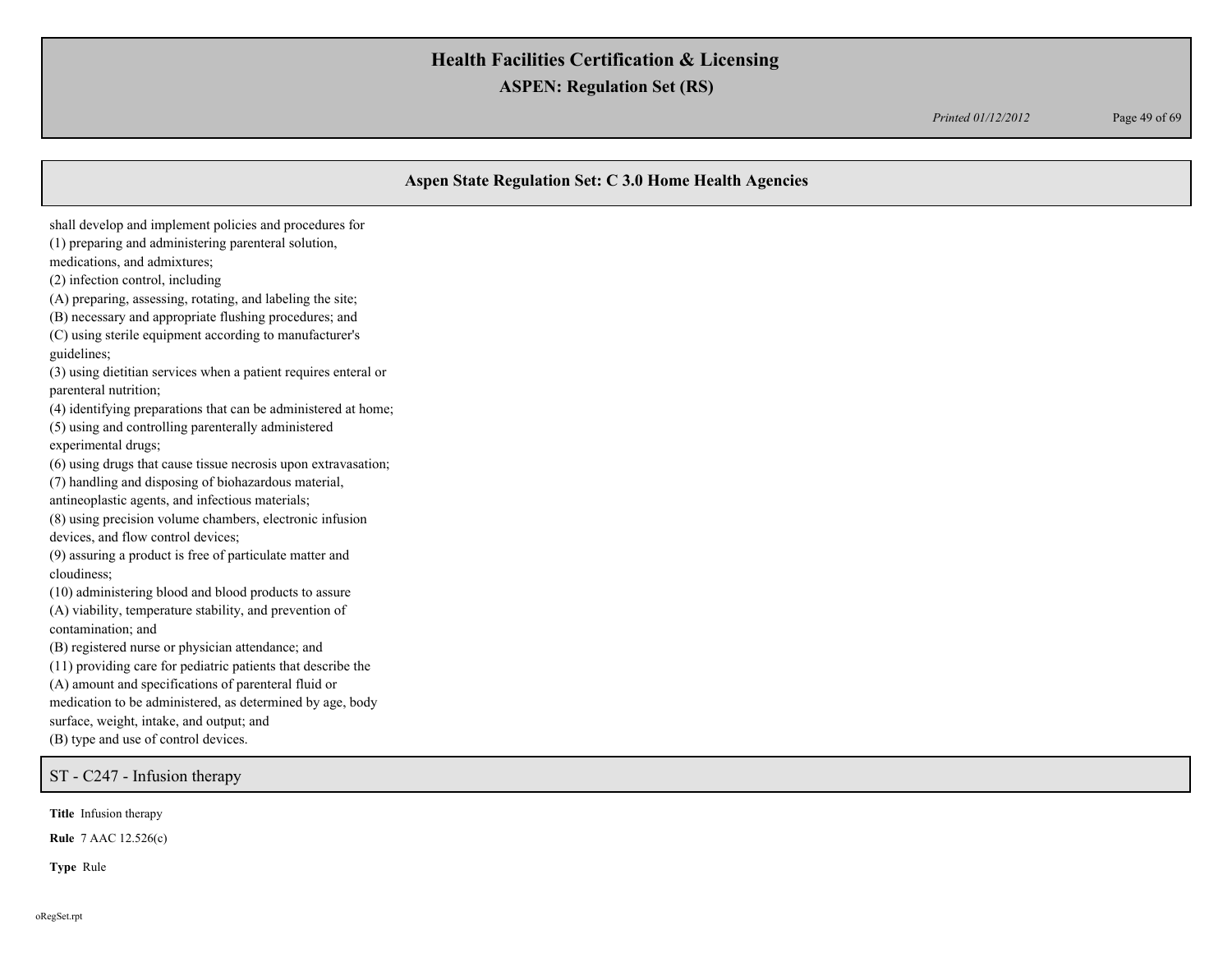*Printed 01/12/2012* Page 50 of 69

## **Aspen State Regulation Set: C 3.0 Home Health Agencies**

7 AAC 12.526. Infusion therapy. (c) The home health agency shall ensure that employees, including contract personnel, who administer enteral medication or blood products have (1) any license required under AS 08 and are authorized to penetrate the skin and insert intravenous devices and administer medications; (2) documented training and skills in (A) intravenous insertion techniques; (B) parenteral administration;

(C) line and site management; and

(D) use of equipment.

ST - C248 - Infusion therapy

**Title** Infusion therapy

**Rule** 7 AAC 12.526(d)

**Type** Rule

7 AAC 12.526. Infusion therapy. (d) The home health agency shall document the following information in each patient's clinical record: (1) administration of solutions and medications, including amount, rate, and route; (2) insertion and removal of a cannula, catheter, or needle, and the patient's condition at time of removal; (3) management of tubing and dressing; (4) use of electronic infusion devices, volumetric pumps, or flow control devices; and (5) education of patient or family members on infusion therapy;

**Regulation Definition Interpretive Guideline**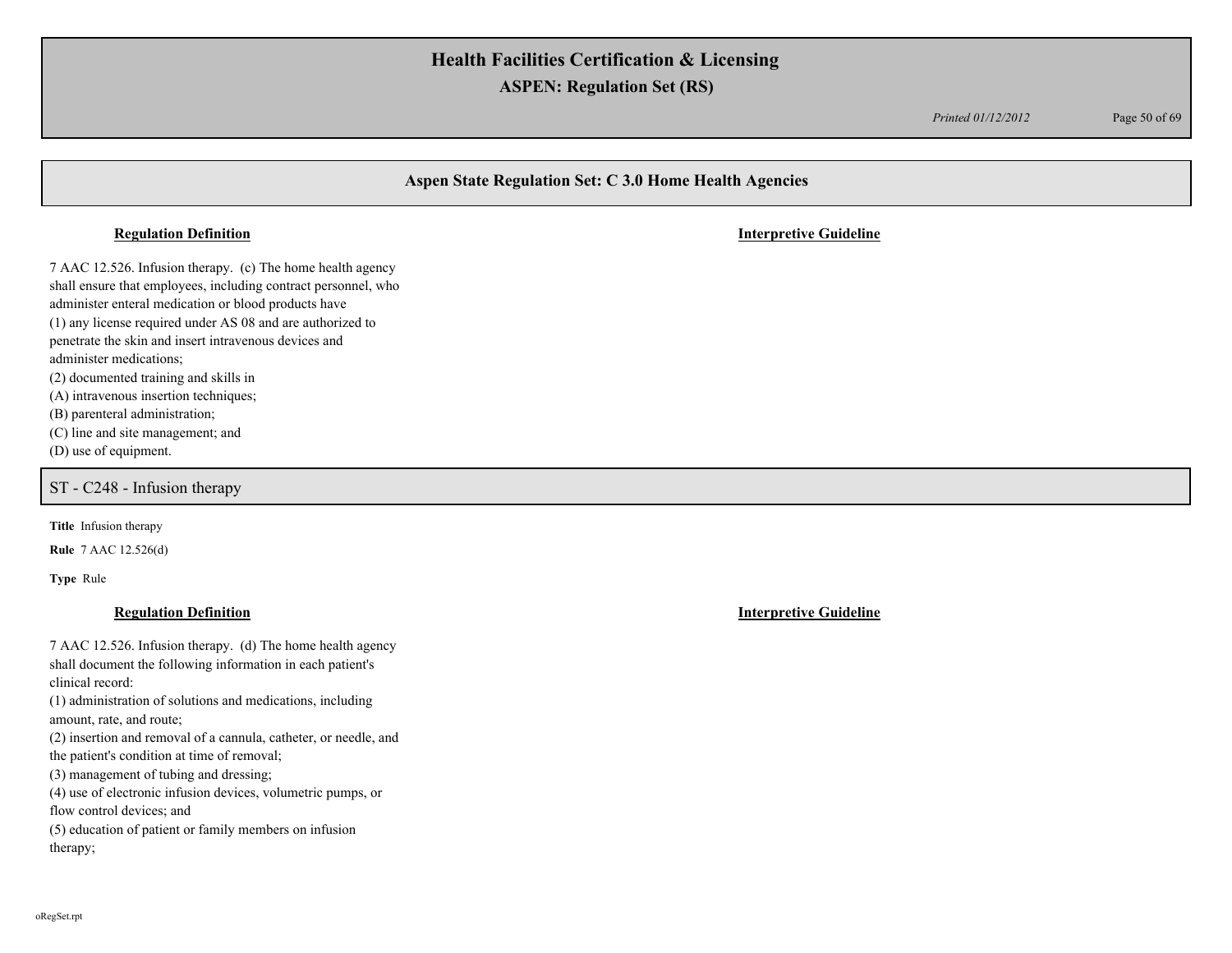*Printed 01/12/2012* Page 51 of 69

# **Aspen State Regulation Set: C 3.0 Home Health Agencies**

# ST - C249 - Infusion therapy

**Title** Infusion therapy

**Rule** 7 AAC 12.526(e)

**Type** Rule

### **Regulation Definition Interpretive Guideline**

7 AAC 12.526. Infusion therapy. (e) If a home health agency contracts for infusion therapy services, the agency must define the responsibilities of the contractor and the agency in writing, including (1) the specific services, consultants, and equipment to be

provided;

(2) reimbursement procedures; and

(3) staff assignments for monitoring and assisting patients during all hours of infusion therapy administration.

## ST - C255 - Agency policies and procedures

**Title** Agency policies and procedures

**Rule** 7 AAC 12.531(a)

**Type** Rule

7 AAC 12.531. Agency policies and procedures. (a) A home health agency shall establish, implement, and make available to all personnel, written policies and procedures appropriate to the services offered by the agency. These policies and procedures must be reviewed at least annually and revised as necessary.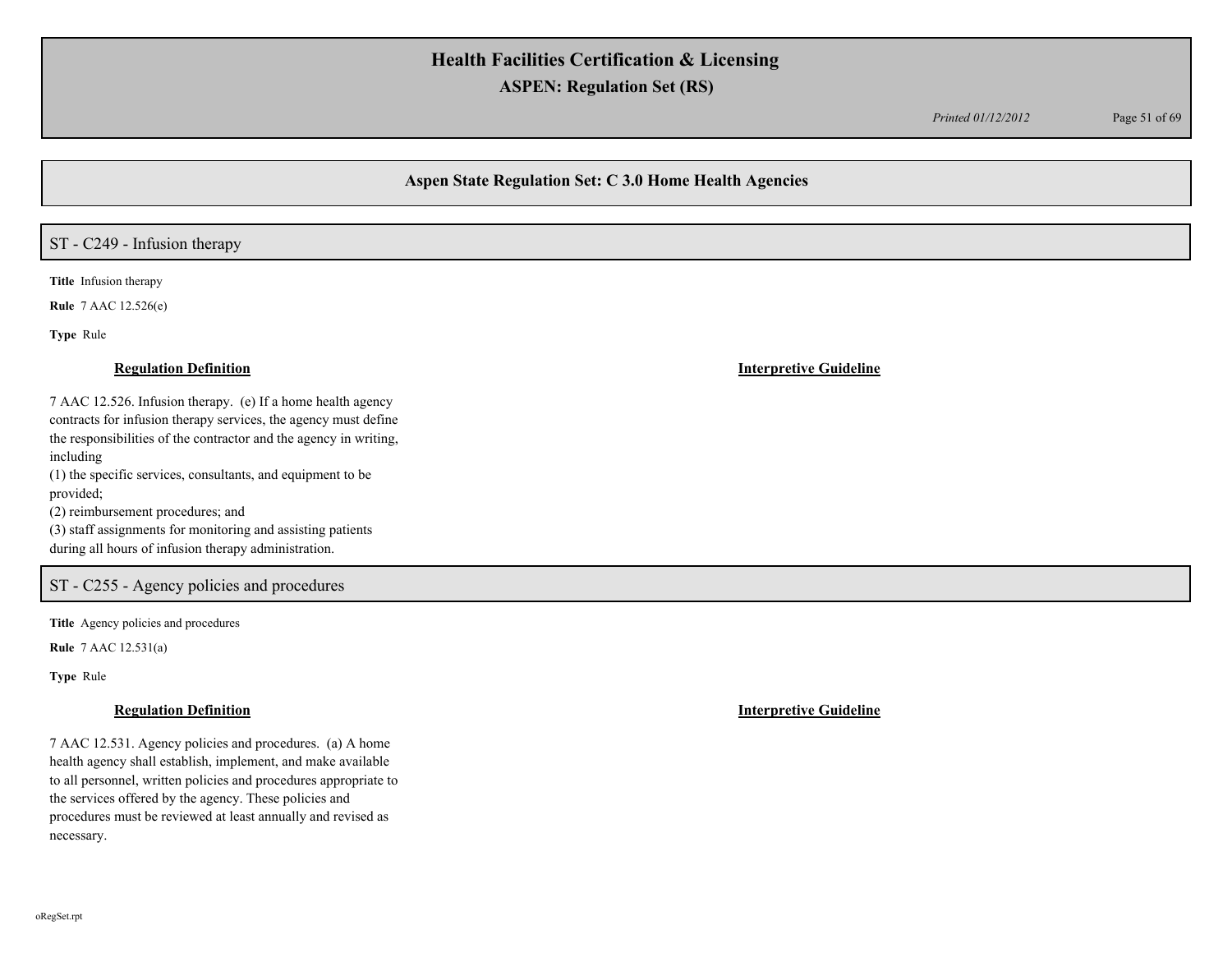*Printed 01/12/2012* Page 52 of 69

## **Aspen State Regulation Set: C 3.0 Home Health Agencies**

# ST - C256 - Agency policies and procedures

**Title** Agency policies and procedures

**Rule** 7 AAC 12.531(b)

**Type** Rule

7 AAC 12.531. Agency policies and procedures. (b) A home health agency shall establish policies and procedures covering (1) the scope of services and geographic service area; (2) conditions for acceptance, transfer, discharge, and continuing care of patients; (3) treatments and procedures performed in the home by each of the services; (4) infection control policies and practices; (5) coordination of services; (6) clinical records; (7) patient teaching; (8) intravenous infusion and aseptic technique; (9) patient safety assessment; (10) emergency care; (11) personnel qualifications, responsibilities, and job descriptions; (12) program evaluation; (13) the administration, supervision, coordination, and evaluation of services provided through subunits and branch offices of the agency; (14) patient care equipment and preventive maintenance; (15) the process for investigation, documentation, and resolution of a complaint made by a patient or the patient's family or guardian; (16) an advance declaration relating to the use of life-sustaining procedures; and (17) abuse, neglect, or mistreatment.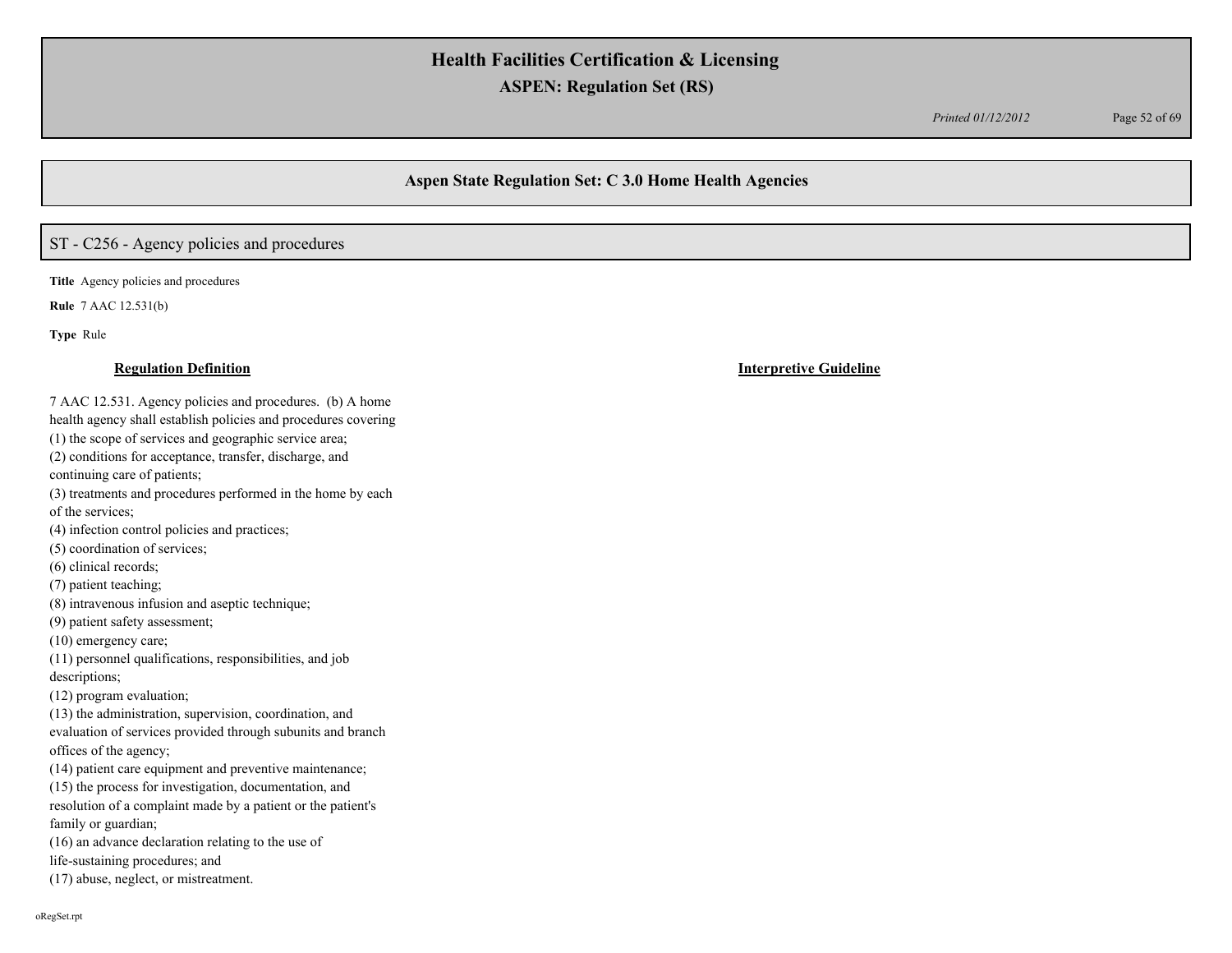*Printed 01/12/2012* Page 53 of 69

## **Aspen State Regulation Set: C 3.0 Home Health Agencies**

## ST - C260 - Patients' rights

**Title** Patients' rights

**Rule** 7 AAC 12.534(a)

**Type** Rule

7 AAC 12.534. Patients' rights. (a) The governing body of a home health agency shall protect and promote the rights of its home health patients, by assuring that

(1) before services are provided, the patient and the patient's family are informed orally and in writing, in a language the patient and family understand, of the rights and obligations of the agency and the patient; the agency shall document the patient's and the patient's family's receipt of these rights and obligations; and

(2) appropriate and professional quality home health care services are provided without discrimination based on race, creed, color, religion, sex, national origin, sexual preference, age, or diagnosis, but an agency may limit its practice to the provision of care or services for patients with a specific disease or diagnosis without violating this paragraph.

ST - C261 - Patients' rights

**Title** Patients' rights

**Rule** 7 AAC 12.534(b)

**Type** Rule

## **Regulation Definition Interpretive Guideline**

7 AAC 12.534. Patients' rights. (b) A patient receiving home health services has the right to

(1) courteous and respectful treatment of person and property;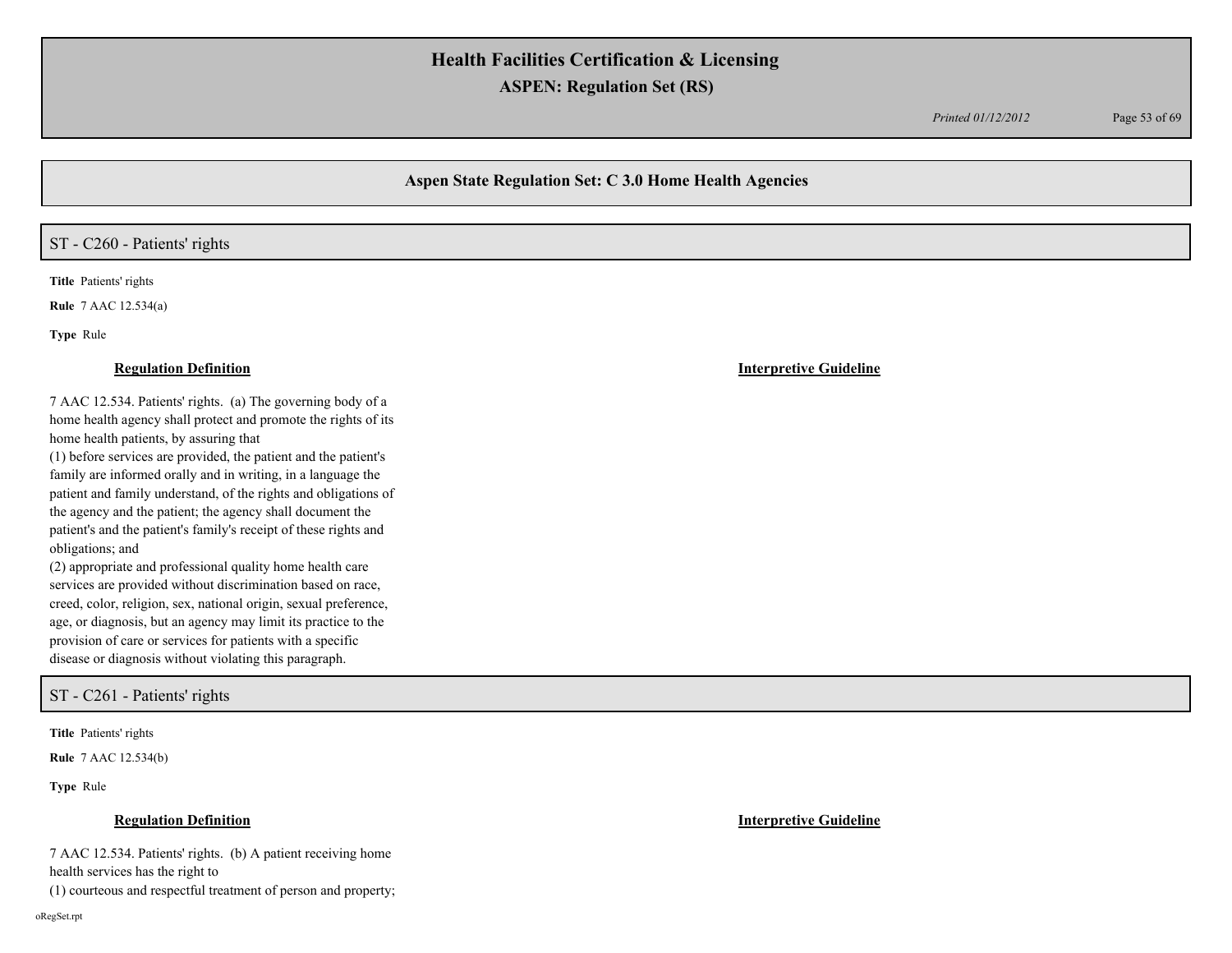*Printed 01/12/2012* Page 54 of 69

## **Aspen State Regulation Set: C 3.0 Home Health Agencies**

(2) be free from physical and mental abuse, neglect, or mistreatment;

(3) receive care or services from employees or contractors properly trained to perform assigned tasks, and to be given proper identification by name and title of an employee or contractor who provides home health care to that patient; (4) be given the following information in advance of care or services:

(A) the care and services to be provided;

(B) any changes in the care to be provided;

(C) the type of services to be provided;

(D) the frequency of proposed visits for care or services;

(E) the agency's expectation of the patient's responsibilities to participate in the patient's own care; and

(F) the name of the person supervising the care and how to contact that person;

(5) confidentiality with regard to information about the patient's health, social, and financial circumstances and about activities at the patient's home;

(6) expect that the patient's medical history be released only as required by law or authorized by the patient or the patient's legal representative;

(7) access information in the patient's medical record upon written request within two working days of the agency; (8) be informed, orally and in writing, before a service is initiated, of the expected source of payment for the care or services;

(9) raise a grievance about the service or lack of service provided by the agency, its employees, or its contractors; (10) be informed of the reason for impending discharge, transfer to another agency, change in the level of care, ongoing care requirements, and other available services and options, if needed; and

(11) participate in development of the patient's plan of care and changes in care or treatment.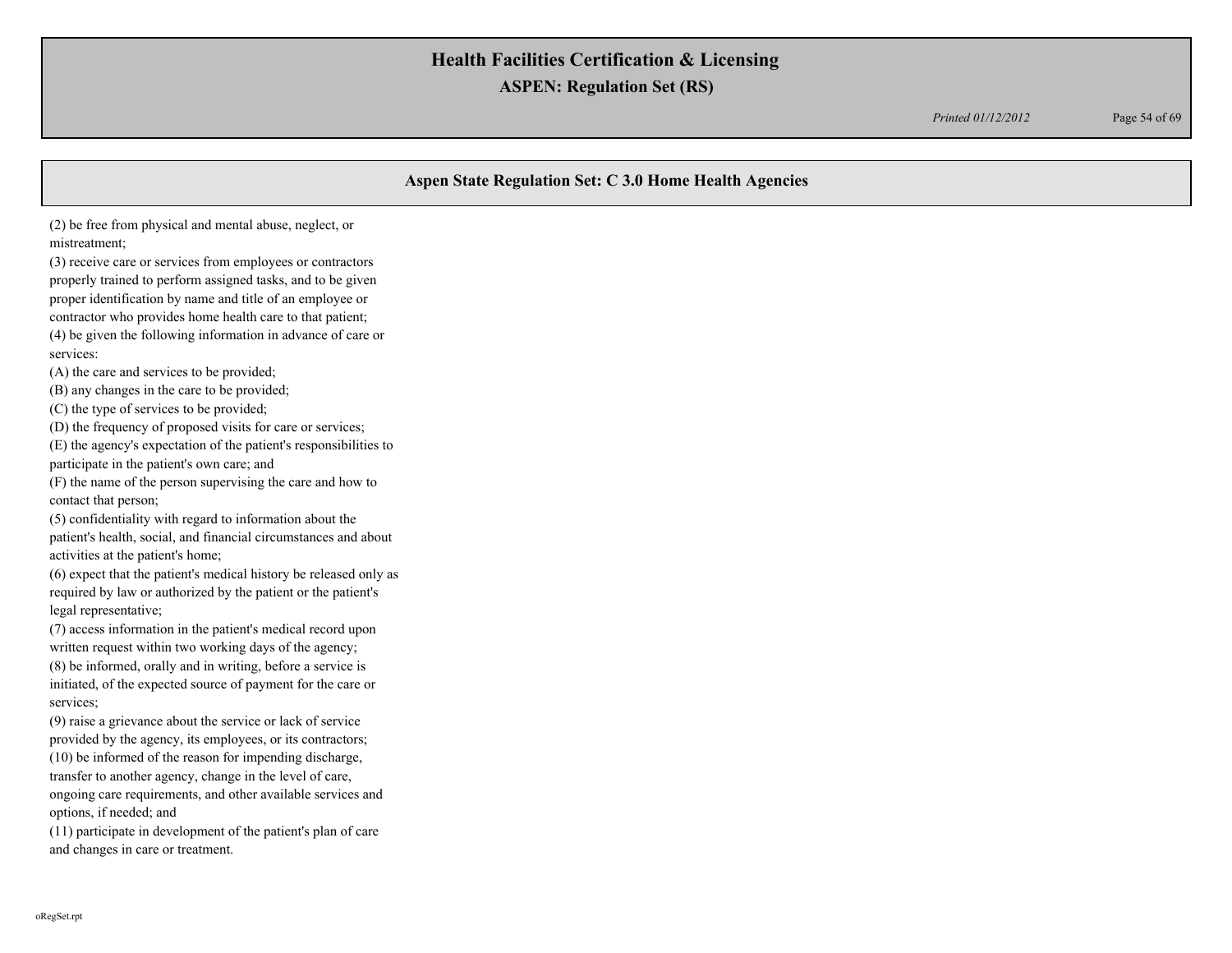*Printed 01/12/2012* Page 55 of 69

# **Aspen State Regulation Set: C 3.0 Home Health Agencies**

# ST - C265 - Advance directives

**Title** Advance directives

**Rule** 7 AAC 12.537

**Type** Rule

### **Regulation Definition Interpretive Guideline**

7 AAC 12.537. Advance directives. (a) Before initiating care or services, a home health agency must provide each patient, 18 years of age or older, or their legal representatives, with forms and information on

(1) the right of the individual to make health care decisions, including the right to

(A) accept or refuse medical or surgical treatment; and

(B) execute an advance directive and power of attorney for health care;

(2) the policies of the home health agency with respect to the implementation of the rights of the individual to make health care decisions;

(3) living wills and do-not-resuscitate orders;

(4) persons who can provide additional information concerning advance directives and powers of attorney for health care.

(b) A home health agency may not condition the provision of care or otherwise discriminate against a patient based on whether the patient has executed an advance directive. If the agency cannot comply with a patient's advance directive as a matter of conscience, the agency must assist the patient in transferring to an agency that will comply.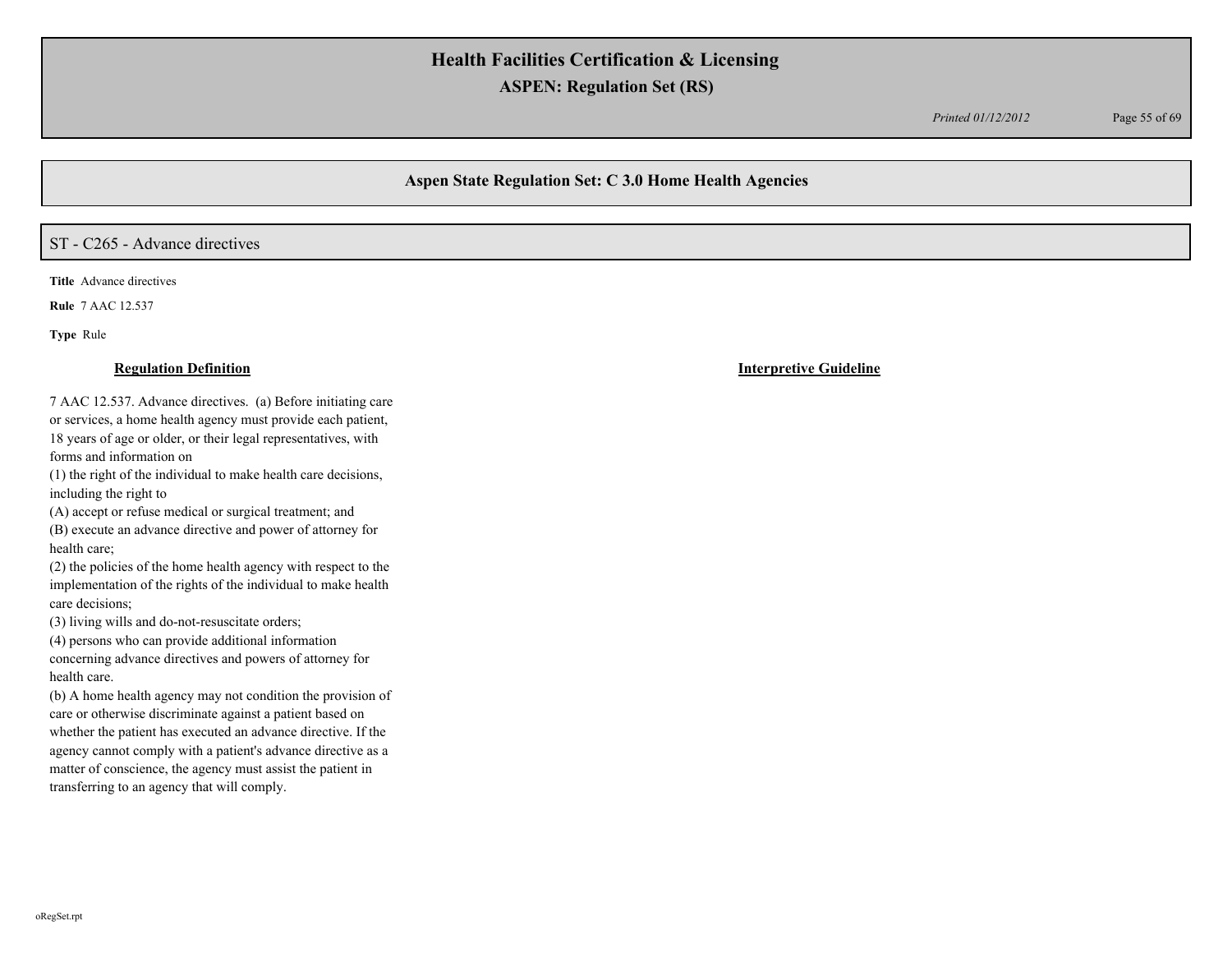*Printed 01/12/2012* Page 56 of 69

## **Aspen State Regulation Set: C 3.0 Home Health Agencies**

# ST - C270 - Abuse, neglect, and mistreatment

**Title** Abuse, neglect, and mistreatment

**Rule** 7 AAC 12.541(a)

**Type** Rule

### **Regulation Definition Interpretive Guideline**

7 AAC 12.541. Abuse, neglect, and mistreatment. (a) A home health agency shall develop and implement written policies and procedures that prohibit abuse, neglect, and mistreatment of patients.

ST - C271 - Abuse, neglect, and mistreatment

**Title** Abuse, neglect, and mistreatment

**Rule** 7 AAC 12.541(b)

**Type** Rule

## **Regulation Definition Interpretive Guideline**

7 AAC 12.541. Abuse, neglect, and mistreatment. (b) An agency shall

(1) screen a potential employee or contractor to prevent the employment of an individual who has been convicted of abuse, neglect, or mistreatment of another individual, or misappropriation of the property of a patient under the individual's care;

(2) contact the appropriate licensing authority to verify the employment background of potential employees or contractors who are required to hold a license to practice;

(3) report to the appropriate licensing authority any knowledge it has of an action by a court or other government agency against an individual that would indicate unfitness for holding a professional or occupational license, including any report

oRegSet.rpt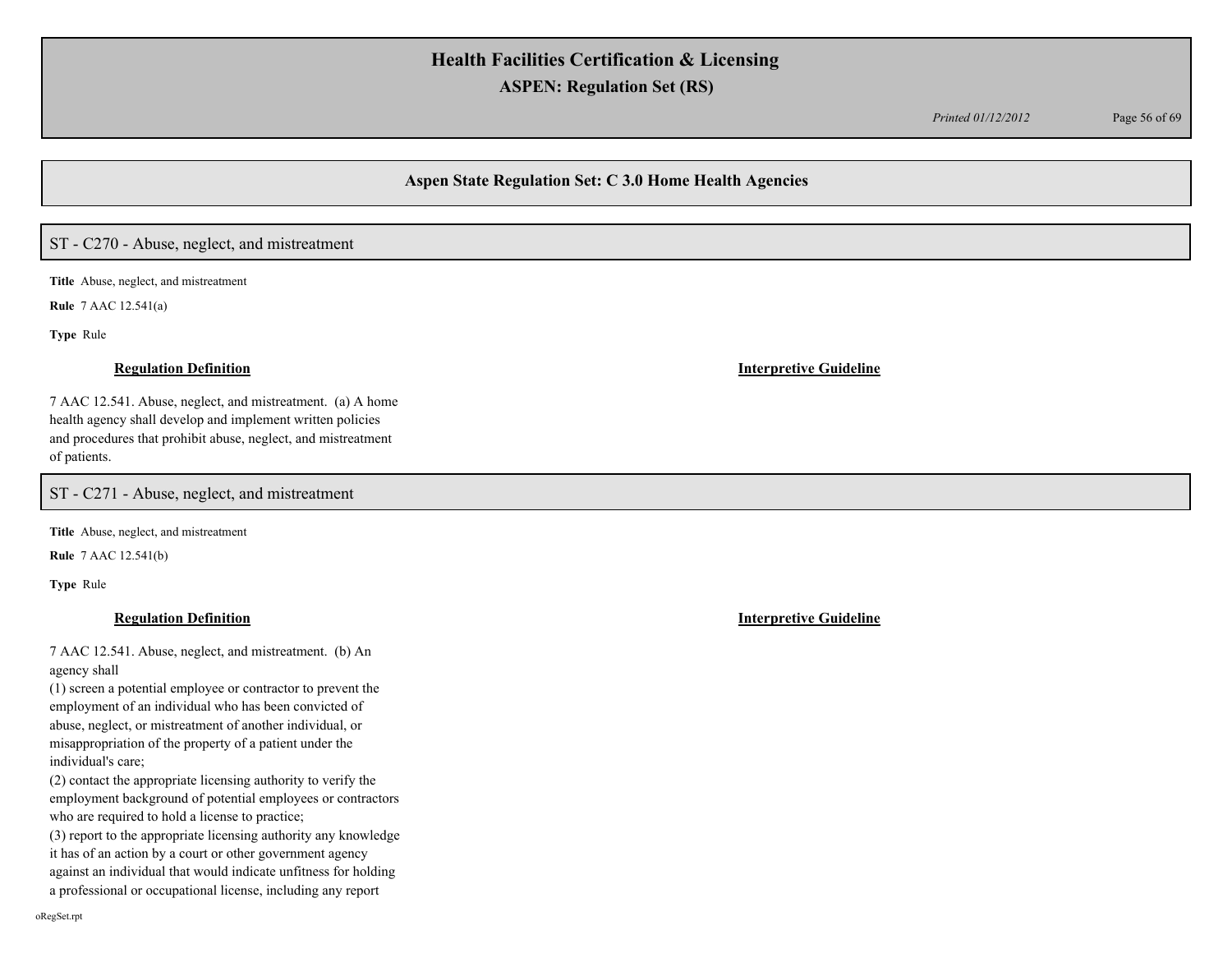*Printed 01/12/2012* Page 57 of 69

|                                                                                                                                                                                                                                                                                                                                                                                                                                                                                                                                                                                                                    | Aspen State Regulation Set: C 3.0 Home Health Agencies |
|--------------------------------------------------------------------------------------------------------------------------------------------------------------------------------------------------------------------------------------------------------------------------------------------------------------------------------------------------------------------------------------------------------------------------------------------------------------------------------------------------------------------------------------------------------------------------------------------------------------------|--------------------------------------------------------|
| required under 7 AAC 10.955(c) for the centralized registry<br>established under 7 AAC 10.955;<br>(4) report within 24 hours any suspected abuse, neglect, or<br>mistreatment of a patient or misappropriation of a patient's<br>property to state officials in accordance with AS 47.17.010,<br>$47.17.020$ , and AS $47.24.010$ and to the department in its<br>capacity as the state survey agency;<br>(5) review and document alleged incidents of abuse, neglect,<br>or mistreatment;<br>(6) take any necessary action to remove the potential for<br>further abuse, neglect, or mistreatment of a patient or |                                                        |
| misappropriation of a patient's property while the investigation<br>is in progress;<br>(7) document the results of the investigation and the corrective<br>action taken; and<br>(8) assure that an employee or contractor does not obtain a<br>patient's power of attorney in violation of AS 13.26.358.                                                                                                                                                                                                                                                                                                           |                                                        |
| $ST - C275 - Drugs$                                                                                                                                                                                                                                                                                                                                                                                                                                                                                                                                                                                                |                                                        |

**Title** Drugs

**Rule** 7 AAC 12.551

**Type** Rule

7 AAC 12.551. Drugs. (a) If ordered by the patient's physician or advanced nurse practitioner, a drug may be administered to a patient by an employee or a contractor of the home health agency who is authorized to administer drugs by law.

(b) An employee or a contractor of a home health agency who administers a drug or injection shall immediately record the name and strength of the drug or injection and sign the patient's clinical record.

(c) The agency shall document all drugs a patient may be taking, including a drug not prescribed by the attending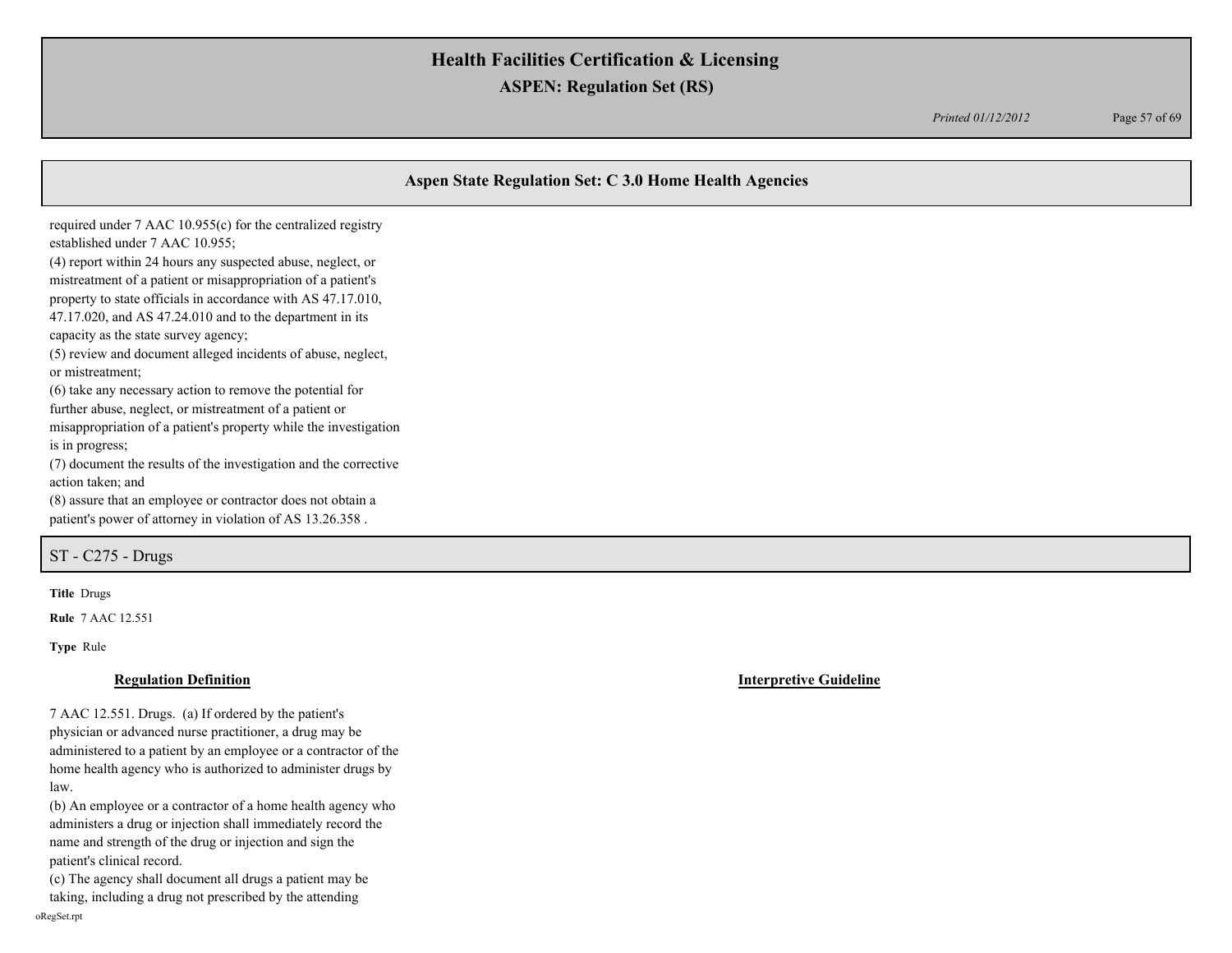*Printed 01/12/2012* Page 58 of 69

# **Aspen State Regulation Set: C 3.0 Home Health Agencies**

physician.

## ST - C280 - Whole blood glucose monitoring

**Title** Whole blood glucose monitoring

**Rule** 7 AAC 12.558

**Type** Rule

### **Regulation Definition Interpretive Guideline**

7 AAC 12.558. Whole blood glucose monitoring. If a home health agency uses its own equipment to monitor a patient's whole blood glucose levels, the agency must test and calibrate the machine according to the manufacturer's recommendations. If a patient has whole blood glucose equipment, the home health agency must teach the patient the proper use of the equipment.

### ST - C285 - Clinical records

**Title** Clinical records

**Rule** 7 AAC 12.561(a)

**Type** Rule

7 AAC 12.561. Clinical records. (a) A home health agency shall maintain a clinical record for each patient. The clinical record must be legible and maintained in accordance with accepted professional or occupational standards. The clinical record must be readily available upon the request of the (1) attending physician;

(2) the department;

(3) the patient;

(4) the patient's representative; or

(5) if authorized by the patient, another health care provider.

oRegSet.rpt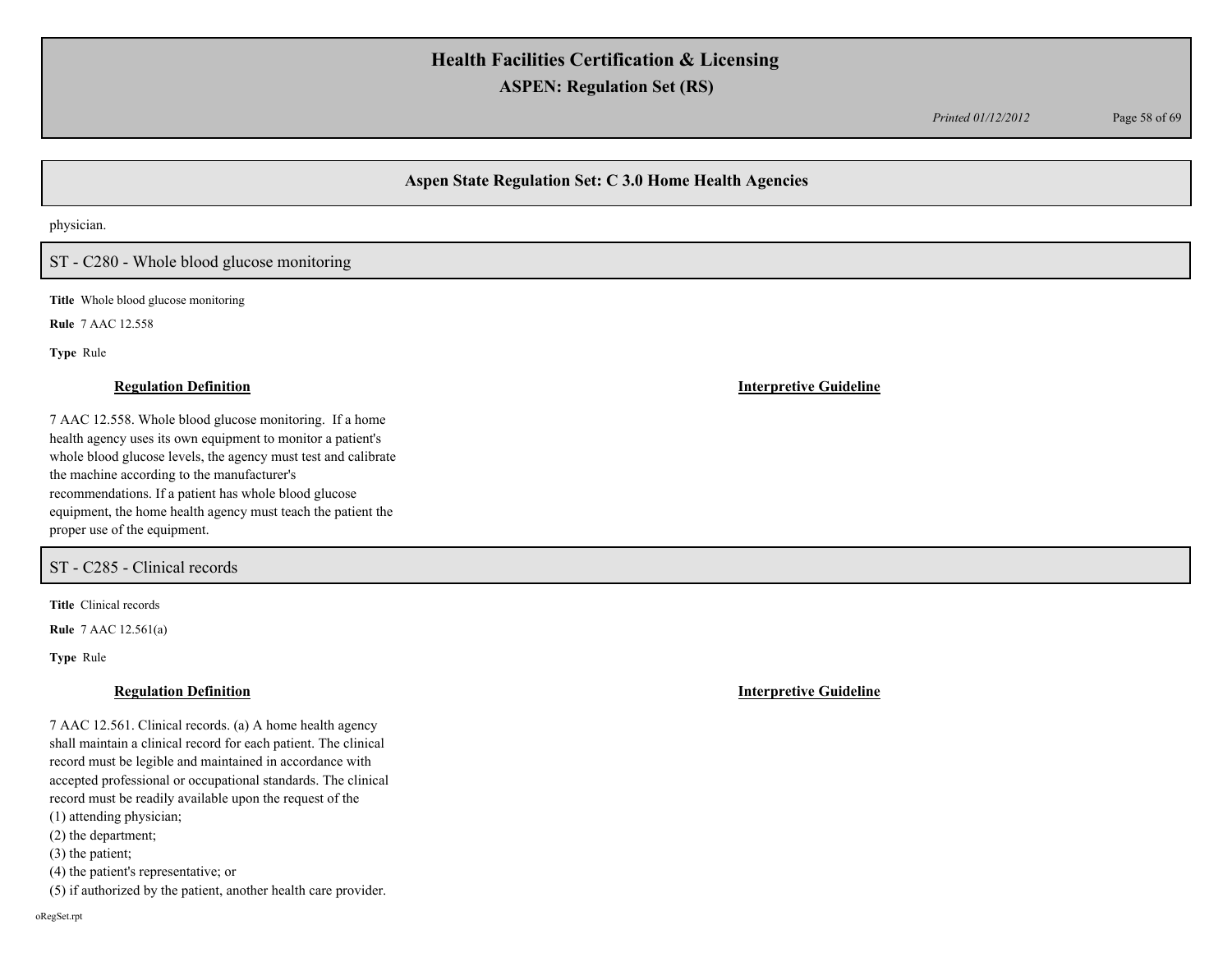*Printed 01/12/2012* Page 59 of 69

## **Aspen State Regulation Set: C 3.0 Home Health Agencies**

# ST - C286 - Clinical records

**Title** Clinical records

**Rule** 7 AAC 12.561(b)

**Type** Rule

### **Regulation Definition Interpretive Guideline**

7 AAC 12.561. Clinical records. (b) A clinical record must

include the following items:

(1) appropriate identifying information;

(2) assessments by appropriate personnel;

(3) the plans of care;

(4) name of the attending physician;

(5) signed and dated clinical progress notes;

(6) copies of summary reports sent to the attending physician;

(7) a signed patient release or consent forms, if indicated;

(8) documentation of informed consent regarding the initiation

of care and treatment, and changes in the plan of care;

(9) evidence the patient received the patients' rights under 7

AAC 12.534 and advance directive information under 7 AAC 12.537;

(10) copies of transfer information sent with the patient; and (11) a discharge summary.

ST - C287 - Clinical records

**Title** Clinical records

**Rule** 7 AAC 12.561(c)

**Type** Rule

### **Regulation Definition Interpretive Guideline**

7 AAC 12.561. Clinical records. (c) Clinical progress notes must be written or dictated on the day that care or service is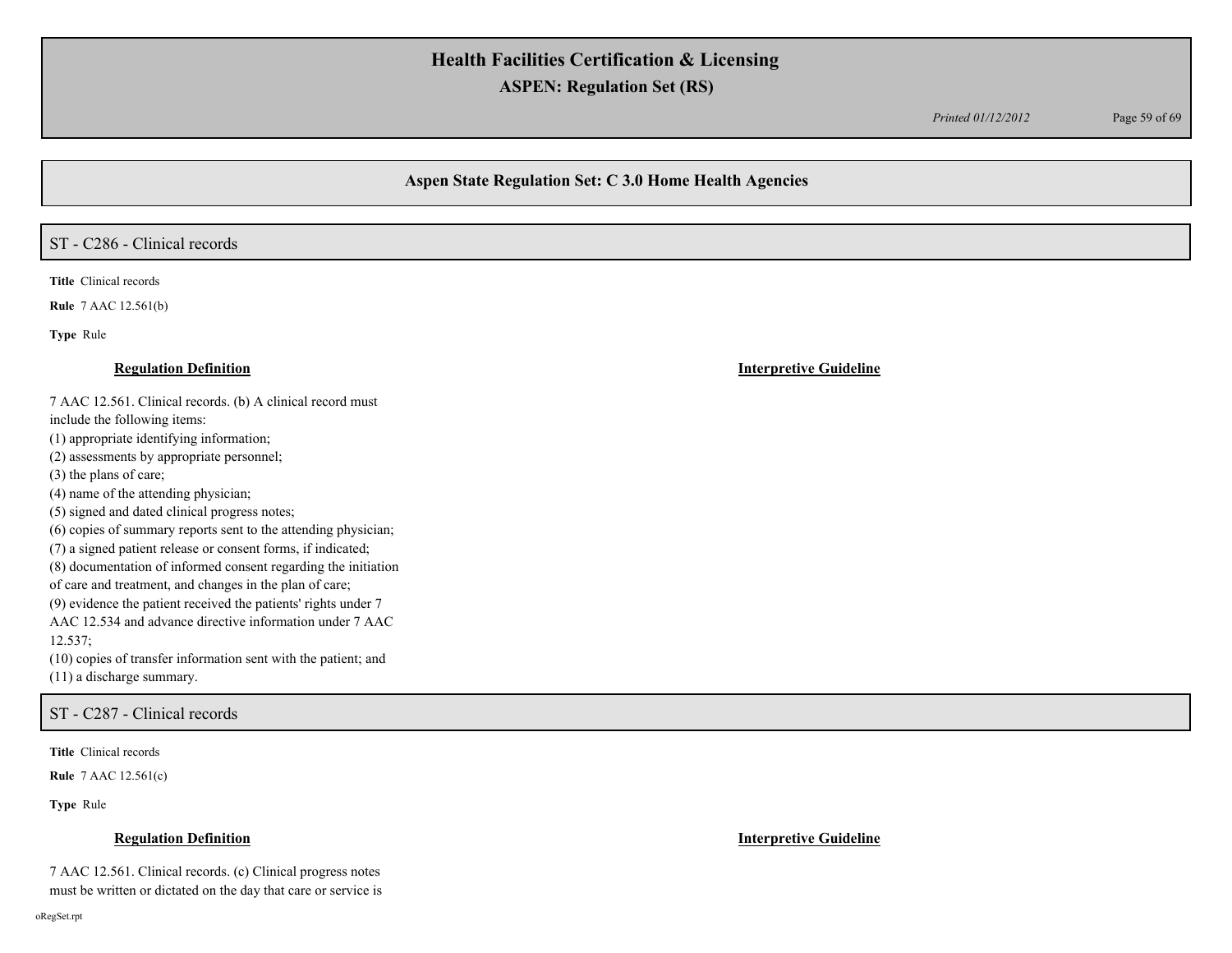*Printed 01/12/2012* Page 60 of 69

# **Aspen State Regulation Set: C 3.0 Home Health Agencies**

rendered. The clinical progress notes must be incorporated into the patient's clinical record within seven days. Summaries of the care or service reported must be submitted to the attending physician at least every 62 days.

ST - C288 - Clinical records

**Title** Clinical records

**Rule** 7 AAC 12.561(d)

**Type** Rule

### **Regulation Definition Interpretive Guideline**

7 AAC 12.561. Clinical records. (d) A home health agency shall have written policies and procedures to provide that clinical records are

(1) legibly written in ink or typed, suitable for photocopying; (2) readily available to authorized personnel during operating hours of the agency;

(3) protected from damage;

(4) if computerized, have a security mechanism in place to ensure confidentiality;

(5) retained for five years after the date of discharge, or, in the case of a minor, three years after the patient turns 21 years of age; agency policy and procedures must provide for record retention even if the home health agency discontinues operation;

(6) disposed of using a method that will prevent retrieval and subsequent use of information; and

(7) transferred with the patient if the patient transfers to another agency or health facility; the transferred record may be a copy or an abstract and a summary report.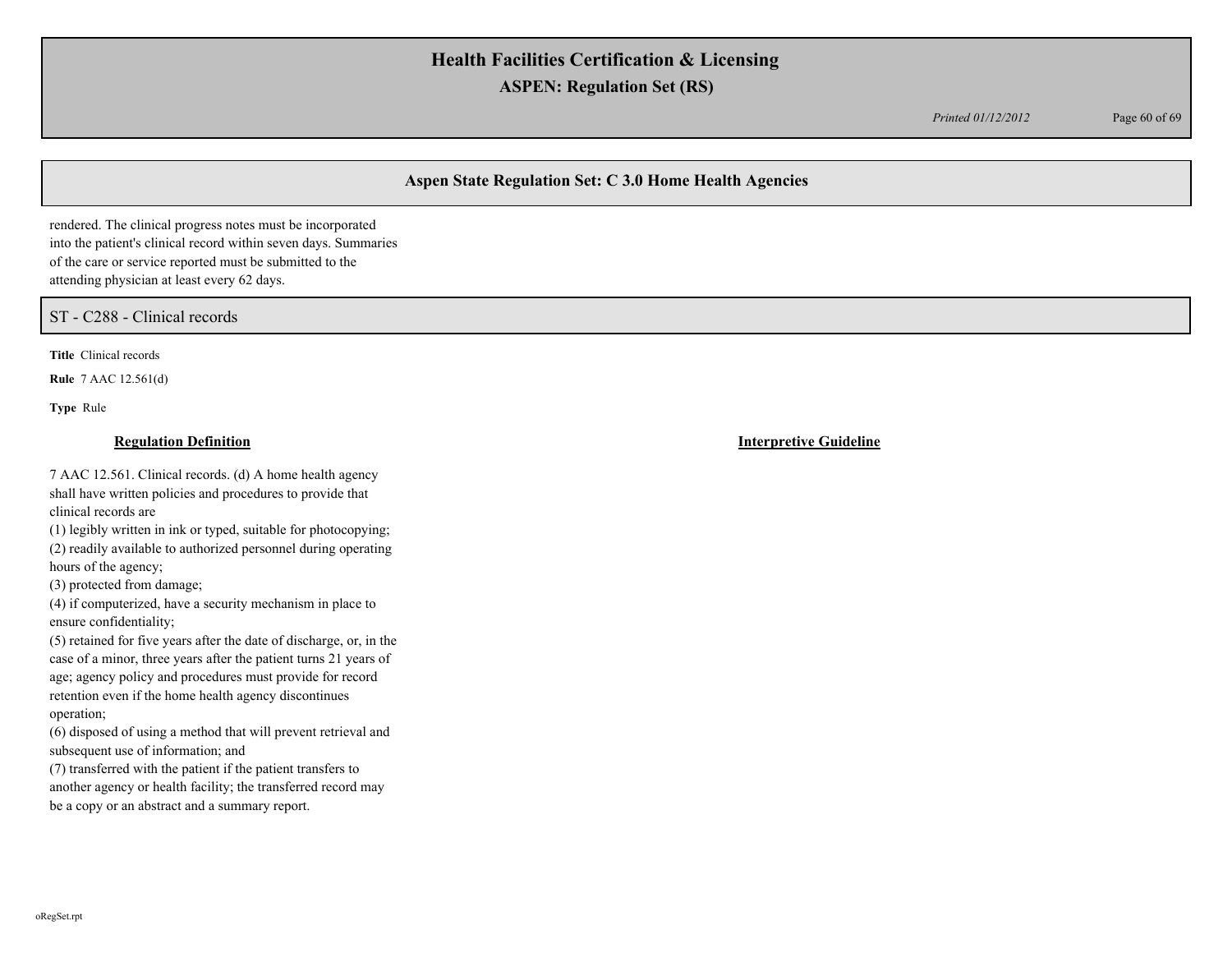*Printed 01/12/2012* Page 61 of 69

## **Aspen State Regulation Set: C 3.0 Home Health Agencies**

## ST - C290 - Contracts

**Title** Contracts

**Rule** 7 AAC 12.563(a)

**Type** Rule

### **Regulation Definition Interpretive Guideline**

7 AAC 12.563. Contracts. (a) A home health agency may contract with another facility or agent to perform services or provide resources to the agency. The services provided under contract that are regulated under 7 AAC 12.500 - 7 AAC 12.590 must meet the requirements of this chapter.

ST - C291 - Contracts

**Title** Contracts

**Rule** 7 AAC 12.563(b)

**Type** Rule

## **Regulation Definition Interpretive Guideline**

7 AAC 12.563. Contracts. (b) A home health agency's contract with another facility or agent to provide home health care or services must

(1) be in writing;

(2) be signed and dated by the agency and the contractor;

(3) specify the respective functions and responsibilities of the contractor and the agency, including the frequency of services to be provided by the contractor;

(4) include, if applicable, the current license or registration number of the contractor;

(5) provide that patients are accepted for care or services only by the contracting home health agency;

(6) identify the type and frequency of services to be furnished;

oRegSet.rpt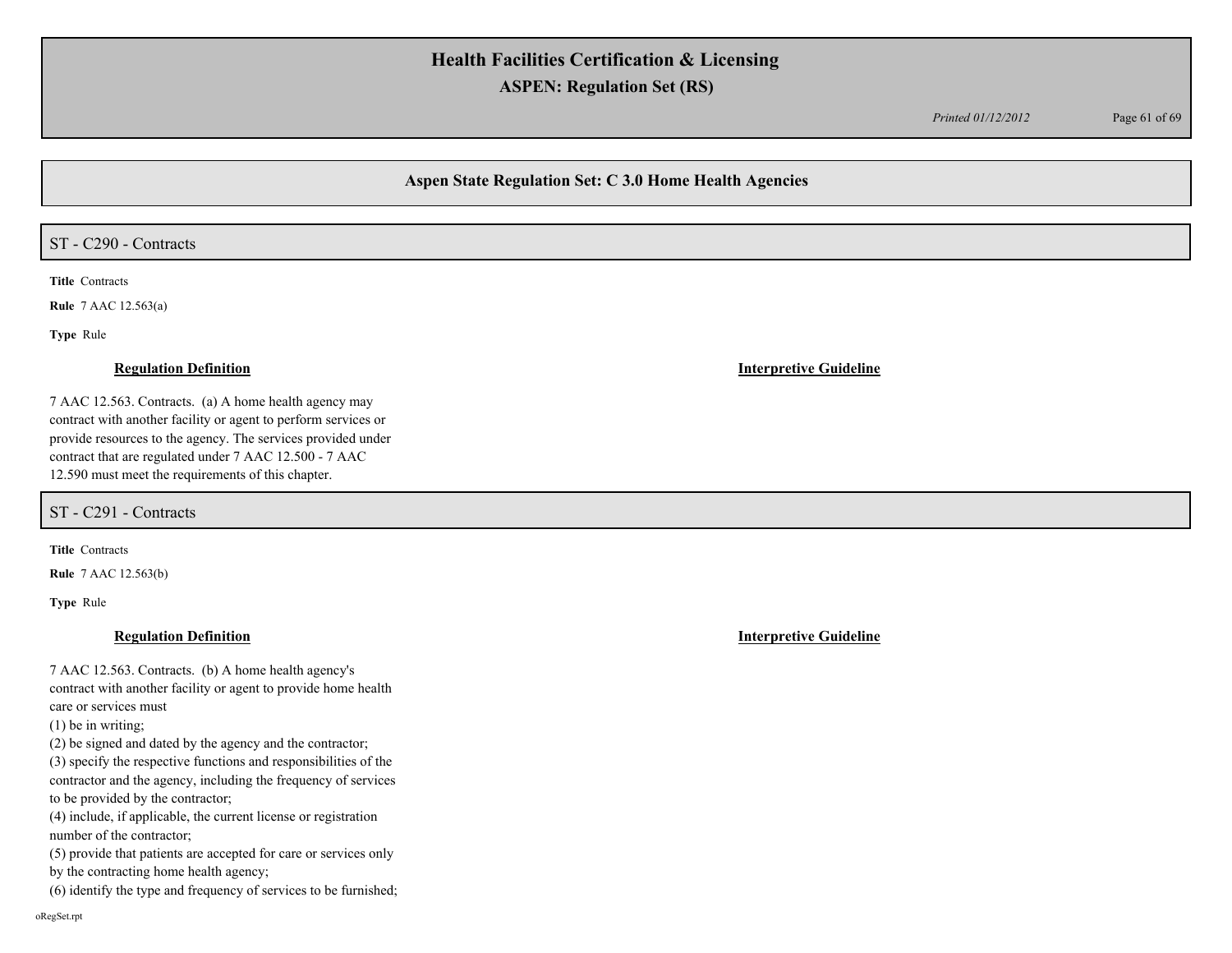*Printed 01/12/2012* Page 62 of 69

# **Aspen State Regulation Set: C 3.0 Home Health Agencies**

(7) require the contractor to conform to all applicable agency policies, including personnel qualifications; (8) specify the contractor's responsibility for participating in developing a plan of care; (9) specify the manner in which the care or services will be controlled, coordinated, and evaluated by the contracting home health agency; (10) identify the procedures for (A) submitting clinical progress notes; (B) scheduling of visits; (C) performing periodic patient evaluation; and (11) identify the procedures for payment for services furnished under the contract.

ST - C295 - Risk management

**Title** Risk management

**Rule** 7 AAC 12.565(a)

**Type** Rule

### **Regulation Definition Interpretive Guideline**

7 AAC 12.565. Risk management. (a) A home health agency shall have a risk management program that includes a procedure to investigate, analyze, and respond to patient grievances related to patient care.

ST - C296 - Risk management

**Title** Risk management

**Rule** 7 AAC 12.565(b)

**Type** Rule

### **Regulation Definition Interpretive Guideline**

7 AAC 12.565. Risk management. (b) A home health agency

oRegSet.rpt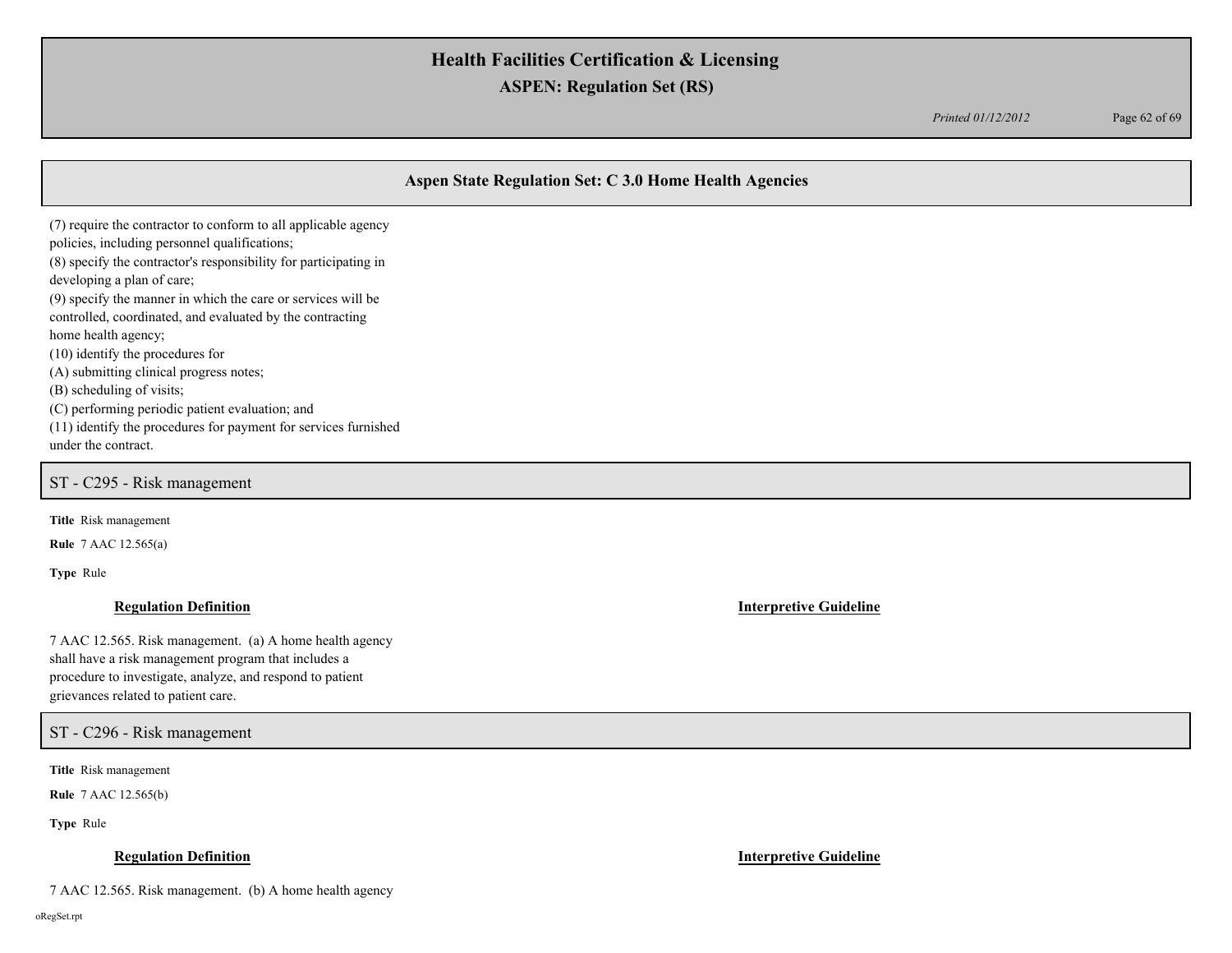*Printed 01/12/2012* Page 63 of 69

# **Aspen State Regulation Set: C 3.0 Home Health Agencies**

shall conduct, in each service area, an orientation program for each new employee and annual inservice training that covers the following topics: (1) agency policies and procedures; (2) employee job responsibilities and the skills necessary to meet those responsibilities; (3) recognition and response to potential fire, emergency, and home safety hazards; (4) principles and techniques of infection control; and (5) ethics and confidentiality.

## ST - C297 - Risk management

**Title** Risk management

**Rule** 7 AAC 12.565(c)

**Type** Rule

### **Regulation Definition Interpretive Guideline**

7 AAC 12.565. Risk management. (c) A home health agency shall require cardiopulmonary resuscitation training every two years for each employee working directly with patients.

## ST - C298 - Risk management

**Title** Risk management

**Rule** 7 AAC 12.565(d)

**Type** Rule

7 AAC 12.565. Risk management. (d) A home health agency shall establish personnel policies requiring an annual evaluation of each employee's performance.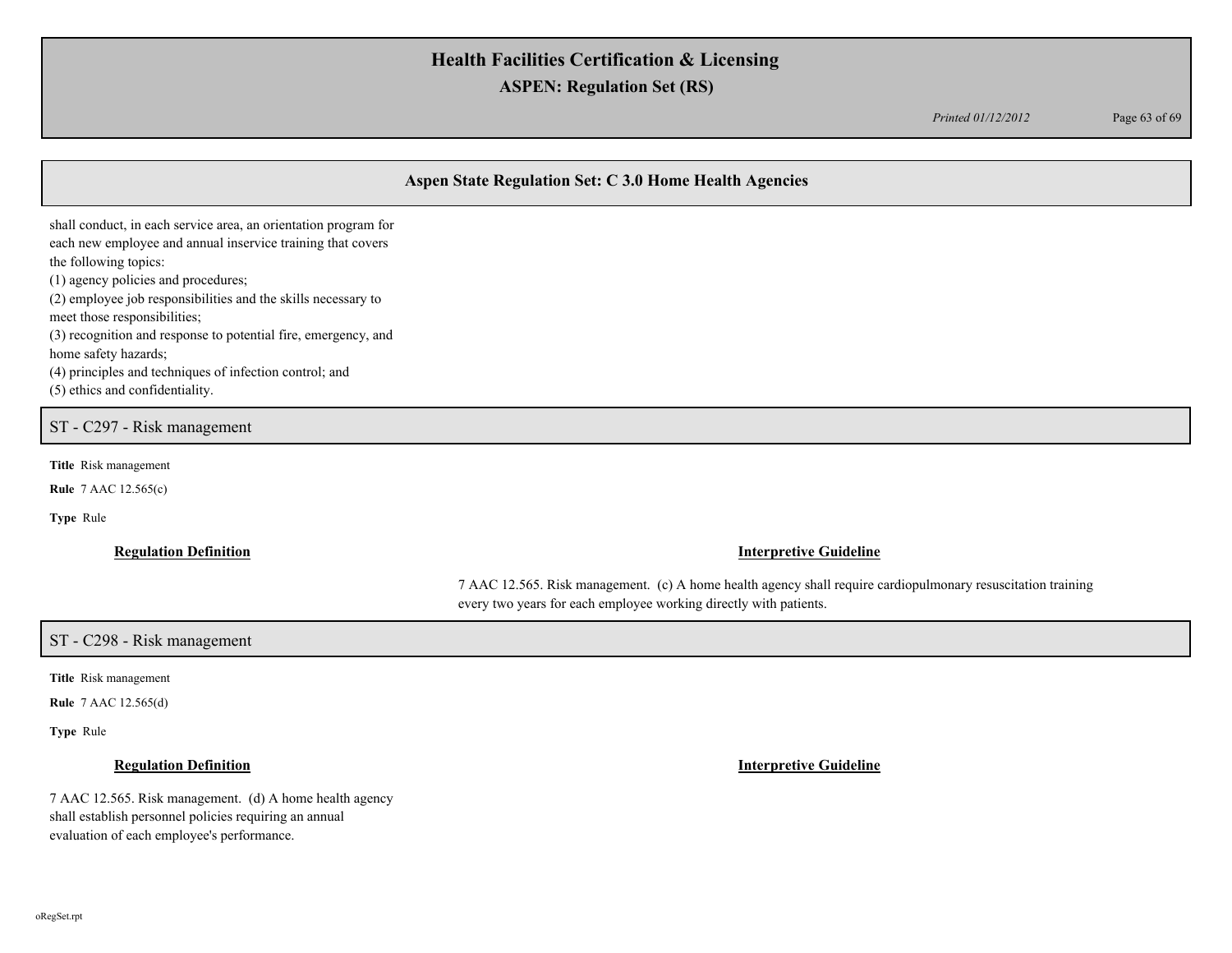*Printed 01/12/2012* Page 64 of 69

## **Aspen State Regulation Set: C 3.0 Home Health Agencies**

## ST - C300 - Infection control

**Title** Infection control

**Rule** 7 AAC 12.566(a)

**Type** Rule

7 AAC 12.566. Infection control. (a) A home health agency shall develop and implement written policies and procedures applicable to all agency staff that (1) minimize the risk of transmitting infection in all patient care or services; and (2) provide for the safe handling and disposal of biohazardous and infectious materials.

### ST - C301 - Infection control

**Title** Infection control

**Rule** 7 AAC 12.566(b)

**Type** Rule

7 AAC 12.566. Infection control. (b) At least every two years, a home health agency shall verify that its employees, contractors, and volunteers who provide patient care receive training on universal precautions and the prevention, transmission, and treatment of (1) human immunodeficiency virus (HIV); (2) acquired immunodeficiency virus (AIDS); (3) hepatitis; and (4) tuberculosis.

**Regulation Definition Interpretive Guideline**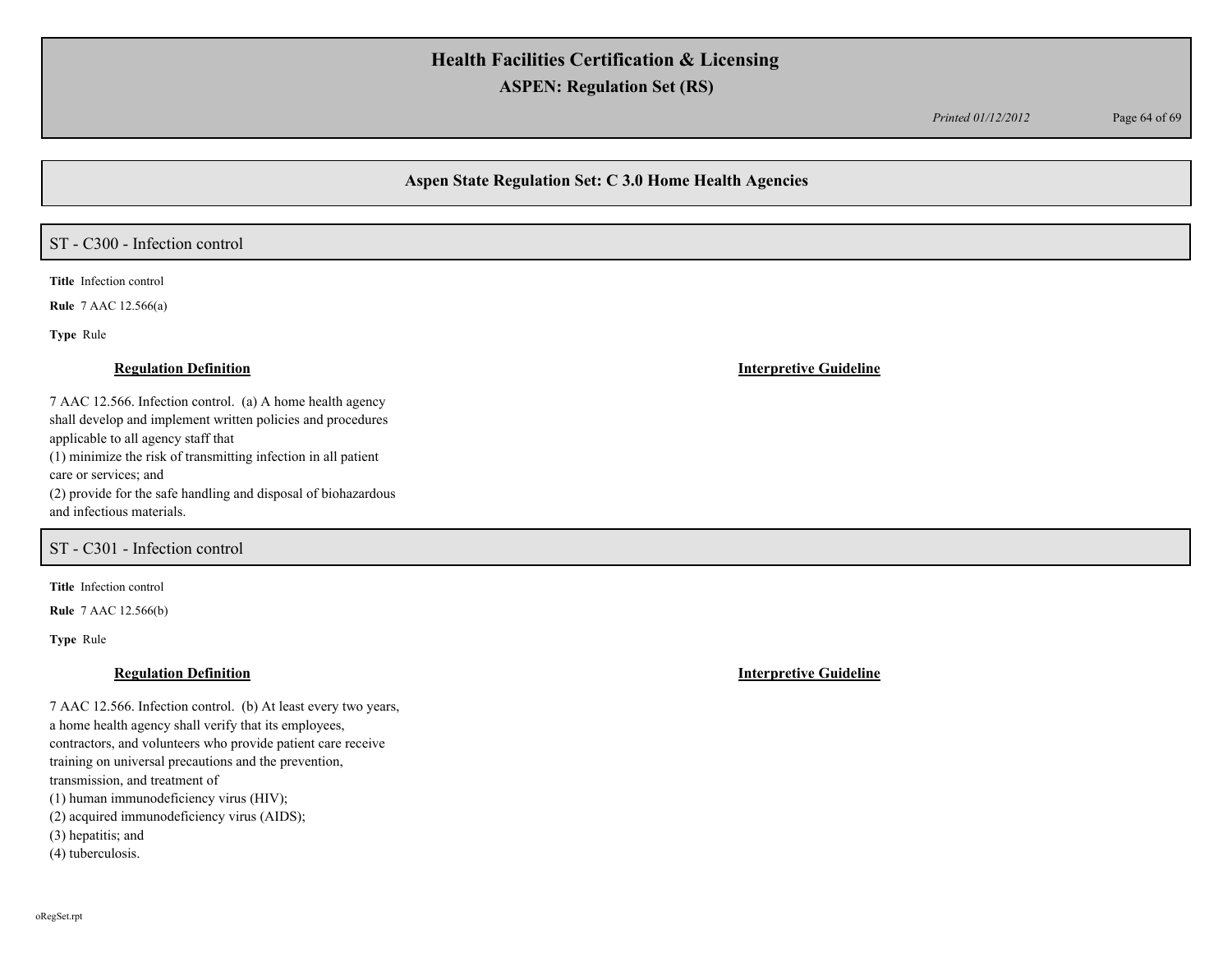*Printed 01/12/2012* Page 65 of 69

## **Aspen State Regulation Set: C 3.0 Home Health Agencies**

# ST - C305 - Employee health program

**Title** Employee health program

**Rule** 7 AAC 12.571(a)

**Type** Rule

### **Regulation Definition Interpretive Guideline**

7 AAC 12.571. Employee health program. (a) Except as provided in (b) - (e) of this section, a home health agency shall have an employee health program that requires each employee to be tested for pulmonary tuberculosis within the first two weeks of initial employment and annually thereafter. The home health agency shall require contractors performing patient care or services for the agency to have similar standards in place.

## ST - C306 - Employee health program

**Title** Employee health program

**Rule** 7 AAC 12.571(b) - (d)

**Type** Rule

(b) An employee who has never had a positive tuberculin skin test result must have a tuberculin Mantoux skin test. A further annual tuberculin testing is not necessary if the (1) test is negative;

(2) employee is never required to be in a room where a patient or resident might enter; and

(3) employee does not handle clinical specimens from a patient or other material from a patient's room.

(c) An employee who has a positive tuberculin skin test result,

or previously had a positive tuberculin skin test result, must

**Regulation Definition Interpretive Guideline**

oRegSet.rpt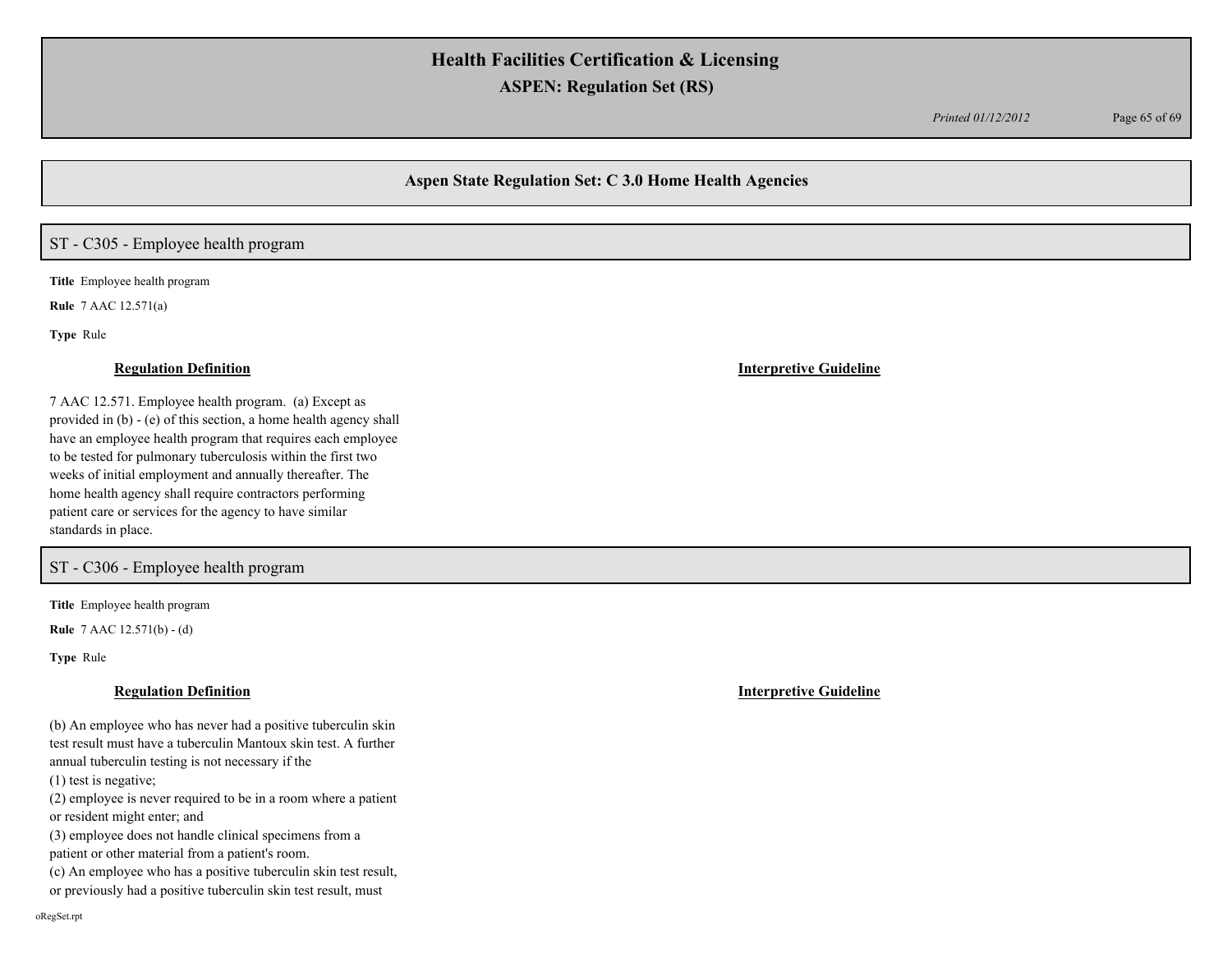*Printed 01/12/2012* Page 66 of 69

# **Aspen State Regulation Set: C 3.0 Home Health Agencies**

have a health evaluation to determine if tuberculosis disease is present. If the presence of tuberculin disease is confirmed, the employee shall be removed from direct contact with patients until the employee has received written verification from a physician that the employee is determined to be noncontagious. (d) If the employee has previously received appropriate

antituberculosis chemotherapy and has no symptoms suggesting that tuberculosis is present, the employee need not have further annual tuberculosis evaluation.

## ST - C307 - Employee health program

**Title** Employee health program

**Rule** 7 AAC 12.571(e)

**Type** Rule

7 AAC 12.571. Employee health program. (e) A home health agency that provides care to pregnant women shall document that each employee who provides direct patient care has been immunized against rubella by having on file (1) a valid immunization certificate signed by a physician or registered nurse listing the date of rubella vaccination; (2) a copy of a record from a clinic or health center showing the date of rubella vaccination; or (3) the result of a serologic test showing the employee is immune.

ST - C325 - General Provision - Scope

**Title** General Provision - Scope

**Rule** 7 AAC 12.600(a) and (f)

**Type** Rule

**Regulation Definition Interpretive Guideline**

oRegSet.rpt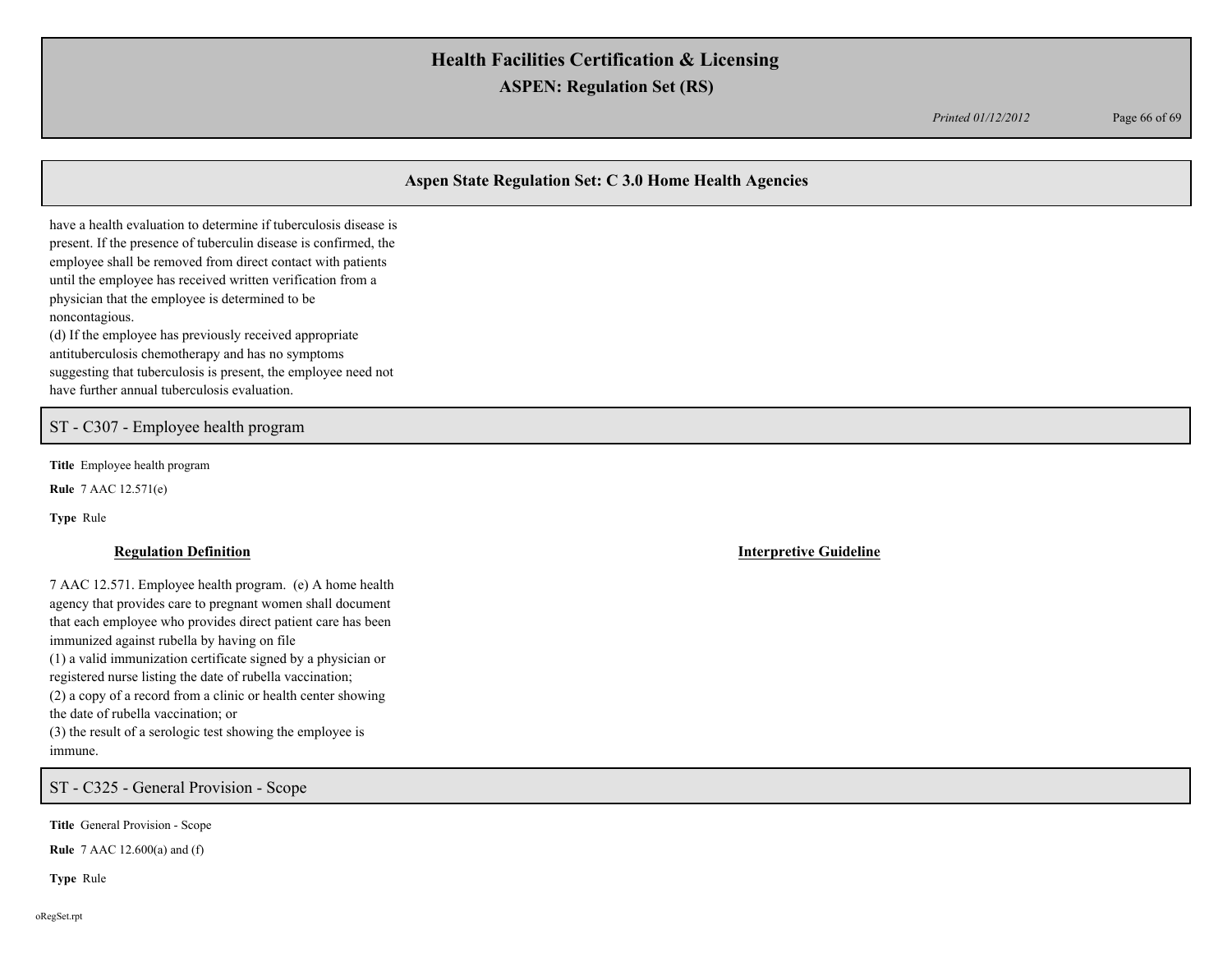*Printed 01/12/2012* Page 67 of 69

# **Aspen State Regulation Set: C 3.0 Home Health Agencies** 7 AAC 12.600. Scope. (a) Unless indicated otherwise in this chapter, a facility required to be licensed under AS 47.32 and this chapter must comply with the provisions of 7 AAC 10.9500 - 7 AAC 10.9535 (General Variance Procedures), 7 AAC 10.9600 - 7 AAC 10.9620 (Inspections and Investigations), 7 AAC 12.600, 7 AAC 12.605, 7 AAC 12.610, 7 AAC 12.620, and 7 AAC 12.920, and with the applicable provisions of this section for each type of facility. A critical access hospital must also comply with 7 AAC 12.612. (f) A home health agency must comply with 7 AAC 12.500 - 7 AAC 12.590. **Regulation Definition Interpretive Guideline** ST - C330 - Criminal history check requirements

**Title** Criminal history check requirements

**Rule** 7 AAC 12.605

**Type** Rule

### **Regulation Definition Interpretive Guideline**

7 AAC 12.605. Criminal history check requirements. An entity listed in AS 47.32.010(b) that is required to be licensed under AS 47.32 and this chapter must also comply with the applicable requirements of AS 47.05.300 - 47.05.390 and 7 AAC 10.900 - 7 AAC 10.990 (Barrier Crimes, Criminal History Checks, and Centralized Registry).

ST - C335 - Licensure

**Title** Licensure

**Rule** 7 AAC 12.610

**Type** Rule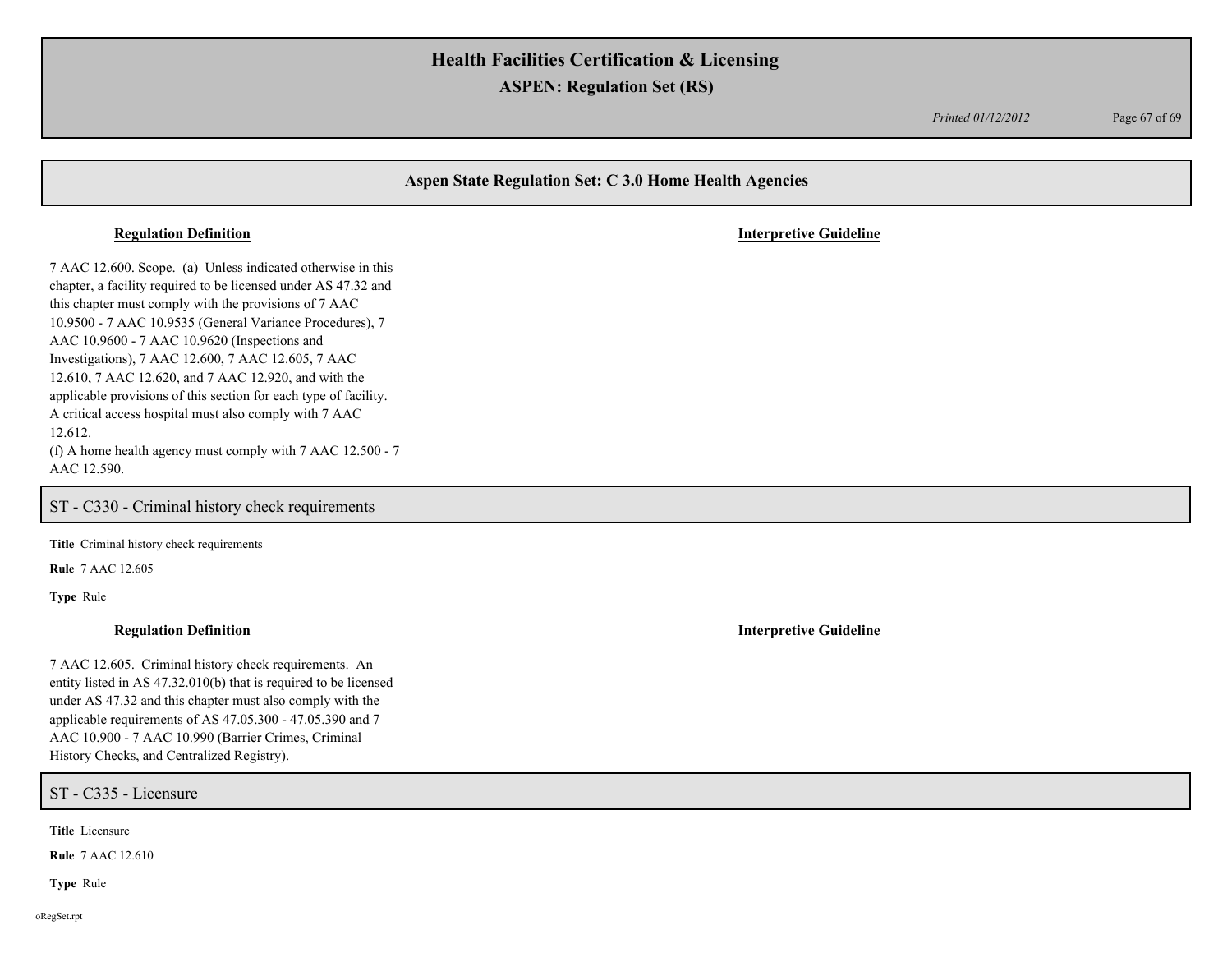*Printed 01/12/2012* Page 68 of 69

## **Aspen State Regulation Set: C 3.0 Home Health Agencies**

7 AAC 12.610. Licensure. (a) Unless exempt under 7 AAC 12.611, before an individual or entity may operate a facility subject to AS 47.32 and this chapter, the individual or entity must obtain a license from the department under AS 47.32 and this section. The department may bring an action to enjoin the operation of a facility that has failed to obtain a license as required under AS 47.32 and this chapter. (b) An application for an initial license must be submitted on a form supplied by the department. The applicant must submit a complete application, providing all applicable documents and information required under this chapter, including the names and addresses of all owners, officers, directors, partners, members, and principals of the business organization that owns the entity for which licensure is sought. Within 30 days after receipt of an application, the department will review the application for completeness. If the application is incomplete, the department will return it to the applicant for additional information. If the application is complete, the department will conduct an onsite review and inspection of the facility. If, after the onsite review and inspection, and review of the application, the department determines that the

applicant meets the applicable requirements of AS 47.32 and this chapter, the department will issue a provisional license in accordance with AS 47.32.050(a). If the department determines that the applicant does not meet the applicable requirements of AS 47.32 and this chapter, the department will deny the application and issue the notice as required under AS 47.32.070.

(c) If the department determines that the applicant is temporarily unable to comply with one or more applicable requirements and is taking appropriate steps to achieve compliance, the department will extend the application review period under (b) of this section for an additional 90 days. (d) An application for renewal of a biennial license must be submitted, and will be reviewed, in accordance with AS